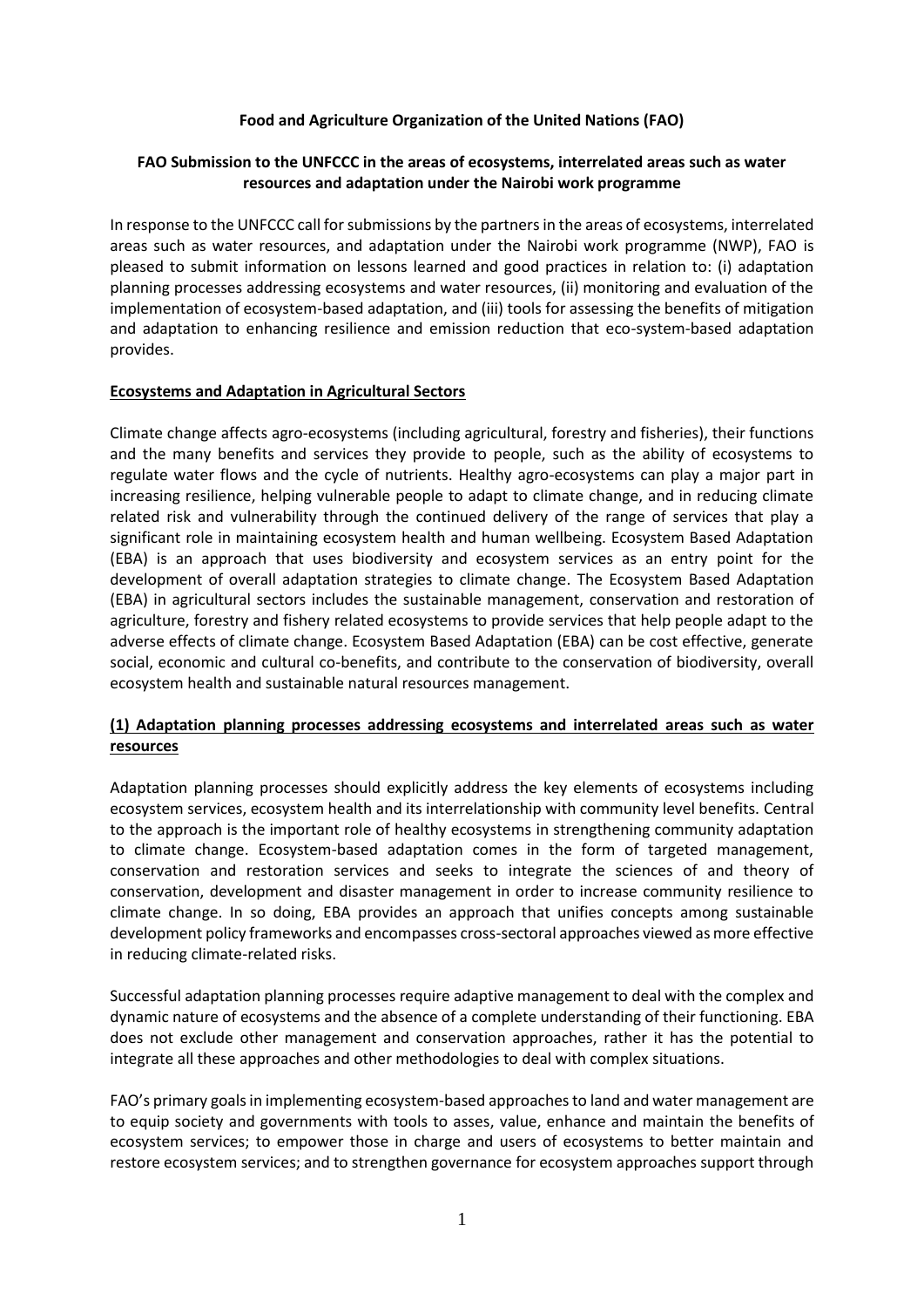dialogue and policy actions, including the recognition of the rights of local communities and their knowledge systems.

FAO has developed several approaches for the improved management of land and water resources and the maintenance of ecosystems that provide a wide range of opportunities for implementing EBA across the agriculture, forestry and fishery sectors. These approaches include the sustainable land management (SLM), the sustainable forest management (SFM), and the ecosystem-based approach to fisheries (EAF) and aquaculture (EAA).

## **a) Approaches relevant for adaptation planning process for addressing climate risks in agroecosystems**

**Sustainable Land Management (SLM):** Successfully tackling land degradation is closely dependent upon how land resource users respond to climate changes. Adaptation to climate change can offer new opportunities for productive and sustainable land management (SLM) practices, such as improved water management, integrated soil fertility management, conservation agriculture, and improved rangeland management.<sup>1</sup> As a preventative approach to climate change, integration of SLM into adaptation planning processes can help reduce the need for costly ex post coping measures, reduce the variability of agricultural production (such as soil and water conservation that improve soil moisture holding capacity), and diversify agricultural income (such as agroforestry and non-timber tree products).<sup>2</sup>

To sustainably operationalize SLM's twin objectives it is vital to understand drivers and causes of land degradation and to take into account issues of current and emerging risks including: (i) the natural resource characteristics of individual ecosystems and ecosystem processes; (ii) the environmental functions and services provided by healthy ecosystems; (iii) the socio-economic and cultural characteristics of those who live in and/or depend on the natural resources of individual ecosystems; and (iv) the numerous constrains to and opportunities for sustainably utilizing ecosystem services to meet people's economic and welfare needs.

In 2015 FAO carried out a participatory review of the TerrAfrica portfolio "Strategic Investment Programme (SIP) on Sustainable Land Management in Sub-Saharan Africa under the New Partnership for Africa's Development". TerrAfrica pooled resources from regional efforts including the United Nations Convention to Combat Desertification (UNCCD), Global Environment Facility (GEF), NEPAD Action Plan for the Environment, Comprehensive Africa Agriculture Development Programme (CAADP), and the Paris Declaration to develop a collective SLM business model for Sub-Saharan Africa.

Lessons learned on planning and implementing SLM included:

- (1) Successfully implementing SLM requires implementing the multi-dimensional processes including multi-stakeholder partnerships; multi-sectoral and multi-disciplinary processes; multi-scale efforts, governance and decision making from landscape to national level and across natural or administrative units (management; responsibility and accountability).
- (2) Multiple and diverse SLM technologies/management practices should be catered for particular landscapes and territories. Considerations to take into account should include land potential, land uses, socio-economic context, the priorities of the land users as well as resilience, livelihoods and food security.

<sup>&</sup>lt;sup>1</sup> TerrAfrica. 2009. The Role of Sustainable Land Management for Climate Change Adaptation and Mitigation in Sub-Saharan Africa.

<sup>&</sup>lt;sup>2</sup> TerrAfrica. 2009. The Role of Sustainable Land Management for Climate Change Adaptation and Mitigation in Sub-Saharan Africa.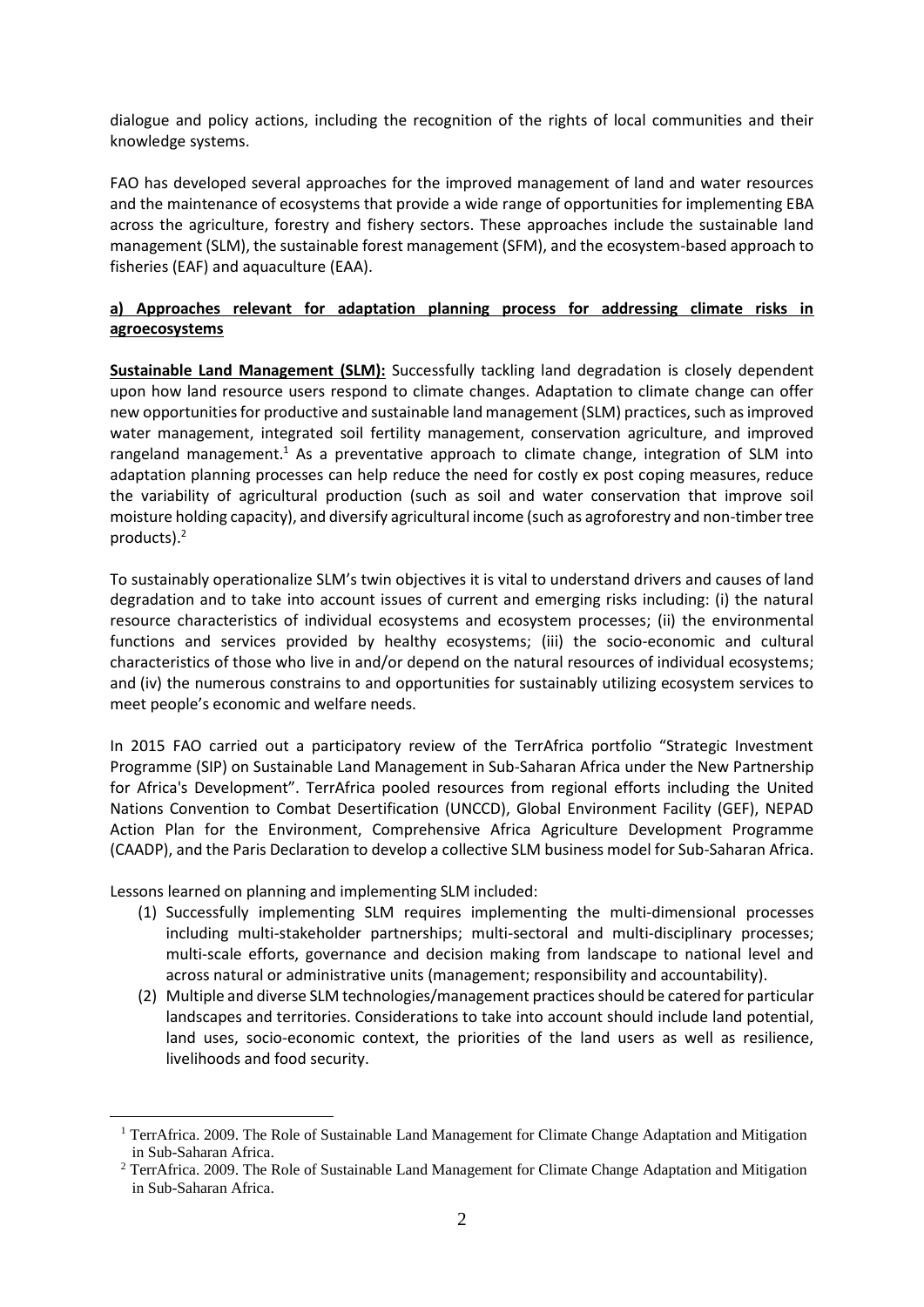- (3) Development approaches to SLM are multiple and there is no universal blueprint for its implementation. Fostering an enabling environment for SLM requires integrating socialpeople centered management/approaches with landscape and ecosystem management approaches as well as policies, support services, incentives and partnerships.
- (4) Community-based participatory planning and technology development approaches, utilized in the majority of SIP projects, provide a useful means of better targeting both poor and vulnerable people and ecosystems as well as promoting greater ownership of interventions. Approaches and tools included participatory rural appraisal (PRA) tools for community assessment, the development of action plans for community territories, catchments and common property resources, participatory research, innovation building on local/indigenous knowledge systems, as well as participatory results based monitoring.
- (5) Landscape approaches, used in SIP projects to support on the ground activities for SLM on planning within locally recognized landscape units and at transboundary level, offer an opportunity for more holistic and inter-sectoral planning of natural resources and allow for opportunities to combine relevant technologies and practices for various land uses in the landscape with the aim of optimizing on-site and off-site impacts in relation to conservation, restoration, productivity and sustainable livelihoods.<sup>3</sup>

A review of past SLM efforts in Sub-Saharan Africa (SSA) highlights a few key influencing factors to the success of SLM including: the restrictions and opportunities imposed by the local climate and other ecosystem resources; household and community level perceptions as to the nature and severity of existing degradation on local livelihoods; the presence or absence of effective community organisational and institutional structures with strong and respected leaders; access to secure land tenure; the nature of the political system that governs the implementation of national and local level development policies; the social and cultural norms influencing individual and communal behaviour; the capacity and availability of local advisory support services; and the type of local market structures and opportunities. 4

Challenges to implementing SLM as identified by Terrafrica SIP review recommended setting up mechanisms for the empowerment of land users, both male and female, and communities in SLM through working with local leaders, and local structures such as water users associations, catchment management committees, as well as local service providers, and the need for enhancing capacity of extension services in district offices.<sup>5</sup>

These lessons learned serve as a basis for future planning processes that should also reinforce the need for enhanced capacities of extension services, local institutions, CSOs, as well as staff from ministries. There should be enhanced support in facilitating the access of smallholders and local actors to microfinancing opportunities to promote SLM.

Lessons learned have also highlighted the significant time and attention needed to ensure a process of participatory diagnostic and community planning. Participation of all groups within the community is more likely to ensure that the specific activities proposed respond to locally acknowledged needs. Effectively integrating social, gender and people-centred approaches into landscape management promotes uptake and sustainability.

<sup>3</sup> Woodfine et. al. 2016. Informing Future Investment for Scaling Up Sustainable Land Management in Sub-Saharan Africa : Lessons from the Strategic Investment Programme (SIP).

<sup>4</sup> TerrAfrica. 2011. Sustainable Land Management in Practice: Guidelines and Best Practices for Sub-Saharan Africa

<sup>5</sup> Woodfine et. al. 2016. Informing Future Investment for Scaling Up Sustainable Land Management in Sub-Saharan Africa : Lessons from the Strategic Investment Programme (SIP).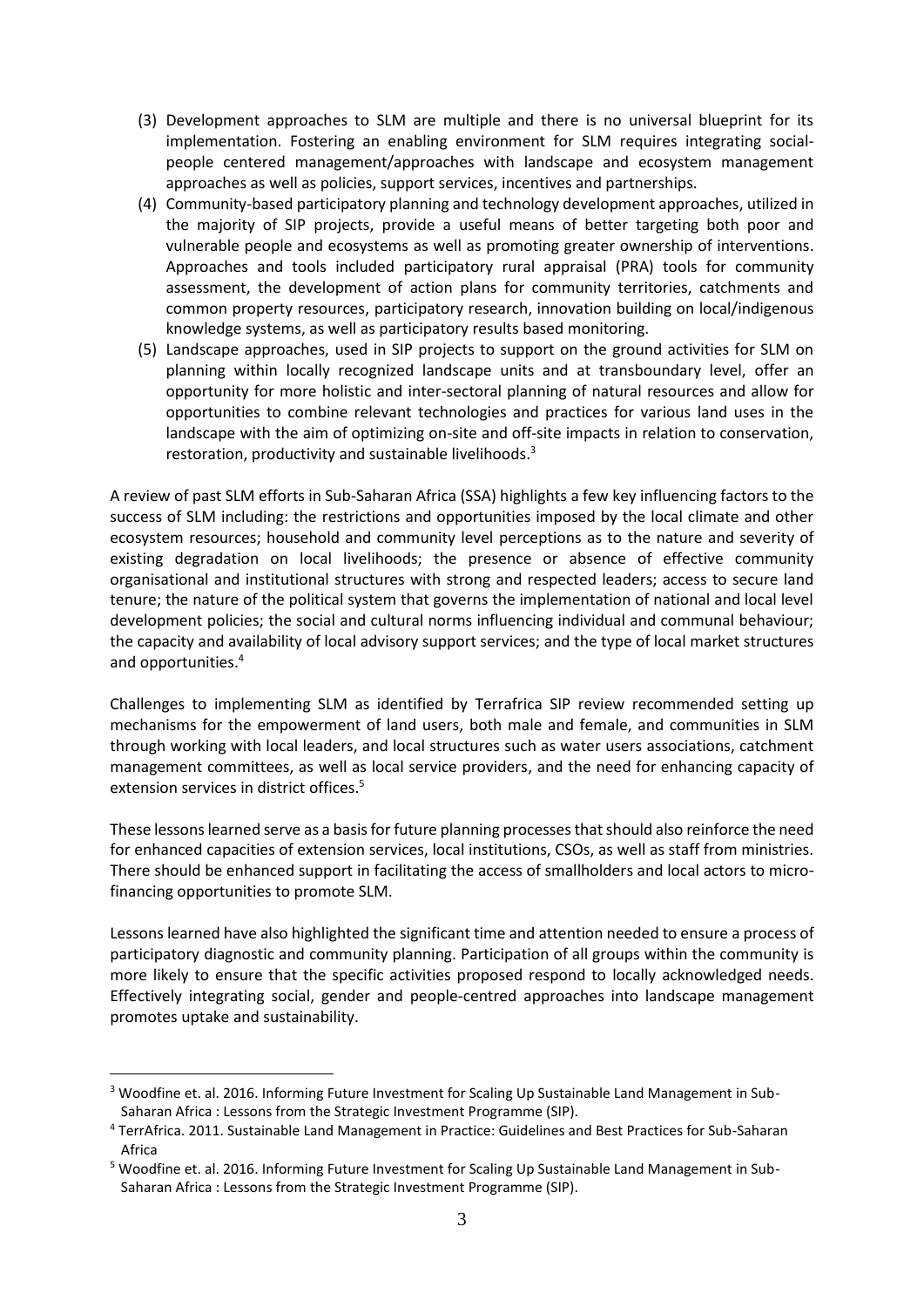The multiple and interrelated development objectives within rural communities must be explicitly recognized (e.g. food security, health, education, economic development) in adaptation planning processes related to SLM. Existing institutions representing communities (e.g. village institutions, farmer's groups, elders' councils, NGOs) should be involved in - and empowered through - the design and implementation of project activities related to SLM. Similarly, field activities of SLM should aim to start small and carefully phase inputs and support for capacity building, moving on to broader aspects of natural resources management with time. $^6$ 

**The Land Degradation Assessment in drylands project (LADA):** LADA is an FAO project that developed tools and methods to assess and quantify the nature, extent, severity and impacts of land degradation on dryland ecosystems, watersheds and river basins, carbon storage and biological diversity at a range of spatial and temporal scales. The project aimed to build national, regional and international capacities to analyse, design, plan and implement interventions that mitigated land degradation through improved management of natural resources based on a participatory, decentralized countrydriven and integrated approach to participatory rural appraisals, field measurements, remote sensing and GIS, and expert assessment. Land degradation components included: loss of biodiversity, salinization, water erosion, sand dune encroachment, and rangeland degradation<sup>7</sup>.

Using the developed methods, LADA assessed the baseline condition of land degradation at global and national scale to highlight the areas at greatest risk. These assessments were integrated with and supplemented by detailed local assessments focused on root cause analysis of land degradation and on local (traditional and adapted) technologies for sustainable land management. <sup>8</sup>

LADA international partners include Food and Agriculture Organization (FAO), Global Environment Facility (GEF), United Nations Environment Programme (UNEP) , Central Asian Countries Initiative for Land Management (CACILM), L'Istituto Agronomico Mediterraneo di Bari (CIHEAM/IAMB), NRD-University of Sassari, Global Land Cover Network (GLCN), ISRIC World Soil Information, Medcoastland Thematic Network, ODG/DEV, University of East Anglia, OSS - Sahara and Sahel Observatory, Somalia Water and Land Information Management (SWALIM), United Nations Convention to Combat Desertification (UNCCD), United Nations University (UNU), World Overview of Conservation Approaches and Technologies (WOCAT Secretariat).

LADA national partners include Agencia de Medio Ambiente (Cuba), Centre de Suivi Ecologique (Senegal), Department of Agriculture (South Africa), Direction Générale de l'Aménagement et la Conservation des Terres Agricoles (Tunisia), National Bureau to Combat Desertification (China), Secretaria de Ambiente y Desarrollo Sustentable (Argentina).

Key lessons from the LADA project included:

- Land Degradation remains and will remain a controversial issue as long as there is no general agreement on its definition. Furthermore, the economic impact of land degredation cannot easily be estimated as long as there are no agreements on the value of environmental services.
- Appropriately assessing land degradation requires taking into consideration the trade-offs made by land-users, particularly at national and local level, this can help explain the

<sup>6</sup> FAO. SLM at Field Farm Level. [Online] http://www.fao.org/nr/land/sustainable-land-management/field-farmlevel/en/

<sup>&</sup>lt;sup>7</sup> FAO. 2011. Land Degradation Assessment in Drylands. Available at

http://www.fao.org/fileadmin/templates/nr/kagera/Documents/LADA\_manuals/MANUAL1\_final\_draft.pdf.

<sup>8</sup> WOCAT. 2011. Meeting Proceedings: Tools for Assessing and Monitoring Sustainable Land Management/Land Degradation and Decision Support to Address Today's Global Challenges. [Online] [https://www.wocat.net/fileadmin/user\\_upload/documents/Workshops/Proceedings/WOCAT\\_LADASeminar\\_](https://www.wocat.net/fileadmin/user_upload/documents/Workshops/Proceedings/WOCAT_LADASeminar_16Feb2010.pdf) [16Feb2010.pdf.](https://www.wocat.net/fileadmin/user_upload/documents/Workshops/Proceedings/WOCAT_LADASeminar_16Feb2010.pdf)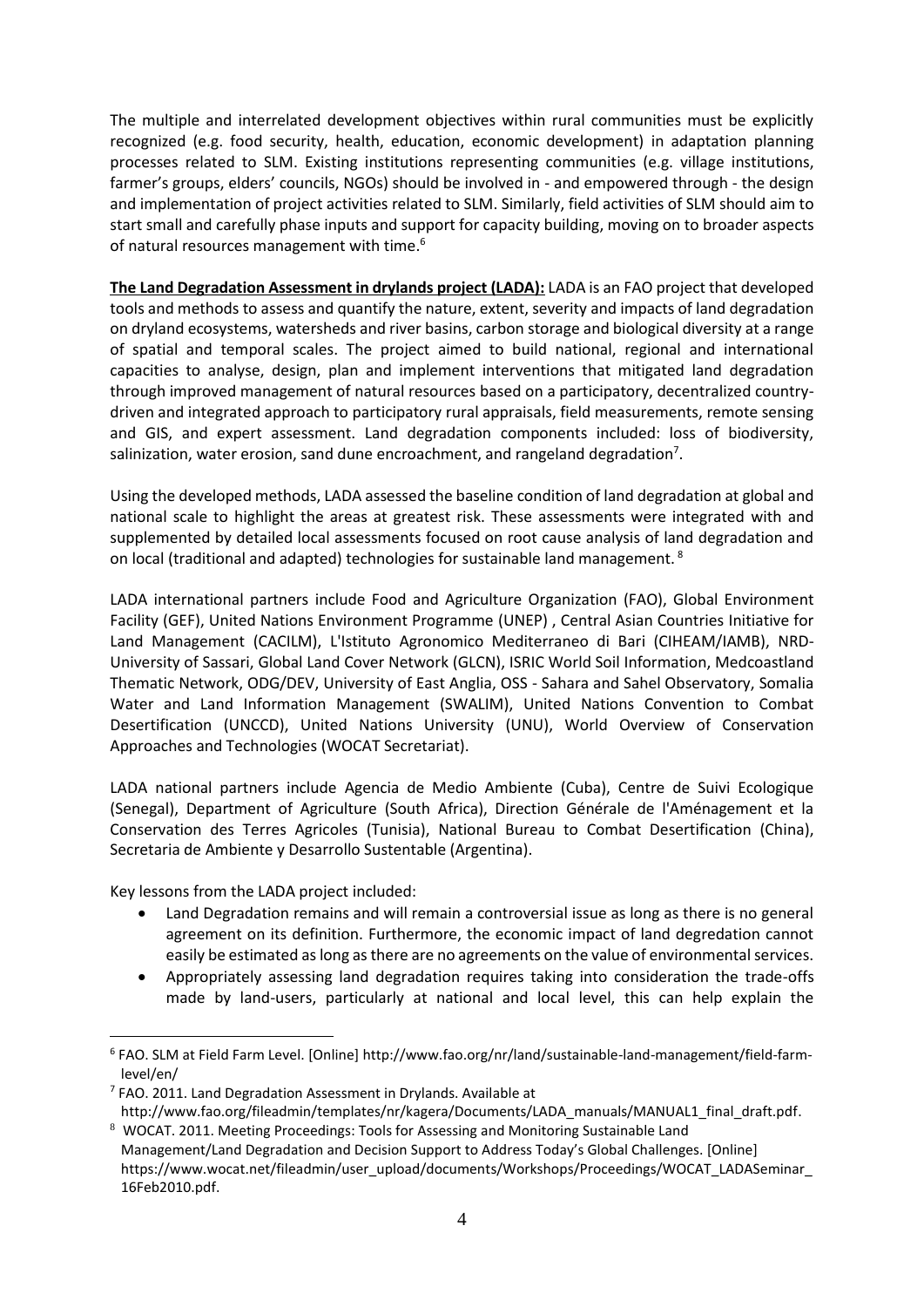motivations that lay behind land degradation and provide insights into appropriate remedial actions.

- Land degradation assessment should form the basis for land use planning, rural development and sustainable land management.
- The linkages between land degradation, biodiversity and climate change need to be understood and highlighted both scientifically and through local perceptions of users.<sup>9</sup>

**The Global Soil Partnership (GSP):** The Global Soil Partnership was established in December 2012 to facilitate the development of a strong interactive partnership and enhanced collaboration and synergy of efforts between all stakeholders from land users to policy makers. A key aim of the GSP is to improve governance and promote the sustainable management of soils. Since its creation, the GSP has played a pivotal role not only as a partnership but also as a platform for highlighting global soil issues.

The GSP has been instrumental in pushing forward several global and regional initiatives for the improved management of soils including: the establishment of the Intergovernmental Technical Panel on Soils, preparation of the revised World Soil Charter, production of the Status of the World's Soil Resources report, establishment of Regional Soil Partnerships, the development of capacities in developing countries on digital soil mapping, the development of the Voluntary Guidelines for Sustainable Soil Management and the establishment of national soil information systems.

The work under GSP has a strong relevance to the areas of ecosystems, interrelated areas such as water resources and climate change adaptation. A number of sustainable land management practices have been identified through FAO's work on soils and the GSP including:

- Residue covers, cover crops and mulching protect the soil surface, improve water infiltration rates, and reduce both erosion and evaporation, thus improving soil moisture compared to bare soils, even under low rainfall.
- Conservation tillage is a general term which has been defined as "whatever sequence of tillage operations that reduces the losses of soil and water, when compared to conventional tillage"
- Zero-tillage, which is the practice of leaving residue of the previous season's crops on farmland, can increase water infiltration while reducing evaporation as well as wind and water erosion.
- Conservation agriculture employs the three principles of minimal soil disturbance, permanent soil cover and crop rotations to improve soil conditions, reduce land degradation and boost yields.
- Use of deep-rooting, drought-resistant, or less water-demanding crops can help preserve soil moisture and improve food security.
- Capture of runoff from adjacent lands can lengthen the duration of soil moisture availability.
- Rainwater harvesting through planting pits can rehabilitate degraded land by improving infiltration and increasing nutrient availability, leading to significant increases in yields, improved soil cover and reduced downstream flooding.
- Knowledge-based precision irrigation, although relatively capital-intensive, can dramatically increase crop yields through improved soil moisture.<sup>10</sup>

**Trans-boundary Agro-ecosystem Management:** The Transboundary Agro-ecosystem Management Project for the Kagera River Basin (Kagera TAMP), which began in 2010, aims to adopt an integrated ecosystems approach for the management of land resources in the Kagera Basin – generate local, national and global benefits including: restoration of degraded lands, carbon sequestration and climate change adaptation and mitigation, protection of international waters, agro-biodiversity conservation

<sup>9</sup> FAO. 2011. Land Degradation Assessment in Drylands: Project Findings and Recommendations. pp. 21

<sup>10</sup> FAO. 2015. Brief for International Year of Soils. [Online] http://www.fao.org/3/a-i4890e.pdf.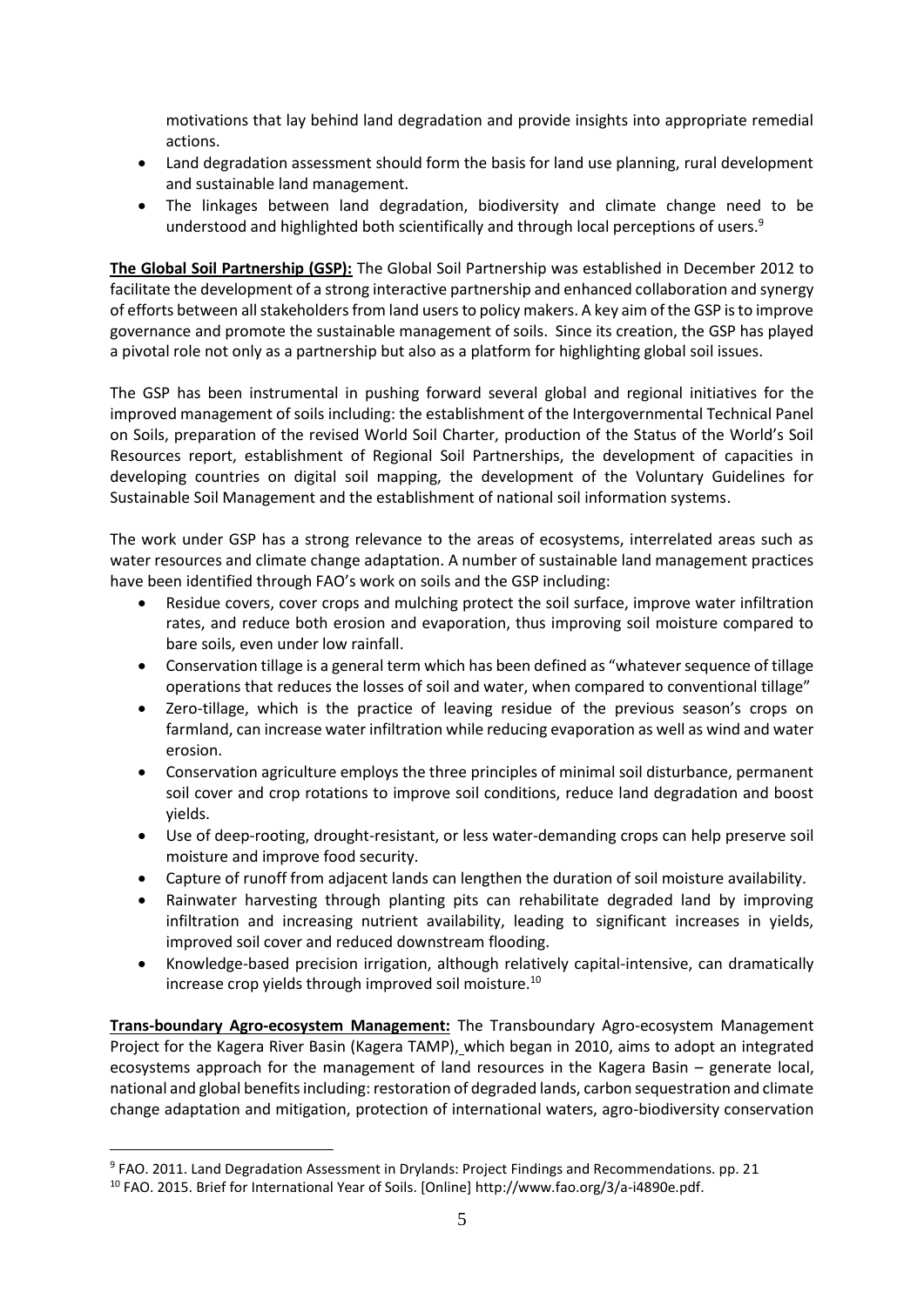and sustainable use and improved agricultural production, which in turn leads to increased food security and improved rural livelihoods.

The trans-boundary issues on which the project focus are control of soil erosion and sedimentation, water management through rainwater harvesting and soil moisture management, reduced pressures on wetlands and fragile lands, control of bush fires and the reduction of biomass burning (and as a result reduced phosphorus deposition in Lake Victoria) conservation of agro-biodiversity, management of cross-border livestock movements and plant and animal diseases, land use change and impacts on resources (including policy).

The Kagera TAMP used inter-sectoral approaches in order to address the land use-livelihood system as a whole. The approaches and methods used are: Farmer Field Schools, community active planning, transboundary management, catchment/watershed management, SLM innovation and adaptation and payments for ecosystems services. The project aimed to achieve: Improve transboundary coordination, information sharing and monitoring and evaluation mechanisms for sustainable, productive agro-ecosystems & the restoration of degraded lands (basin-wide collaboration include Lake Victoria Environmental Management Project (LVEMP), Nile Basin Initiative (NBI), and the Nile Equatorial Lakes Subsidiary Action Programme (NELSAP)); Capacity building: Enhancing capacity and knowledge at all levels for the promotion of – and technical support for – sustainable management of land and agro-ecosystems in the basin and targeting legislation issues through enabling policy, planning and legislative conditions to support and facilitate the sustainable management of agroecosystems and the restoration of degraded land.<sup>11</sup>

The project contributed to restoring degraded soils and vegetation and enhancing productivity in target catchments in Burundi, Rwanda, Tanzania and Uganda. Best practices included soil and water conservation measures, including contour farming, terracing and water harvesting and runoff trapping pits, integrated soil fertility management, including manuring and composting through crop-livestock integration and agroforestry. On sloping lands retention ditches and progressive and bench terraces were dug and constructed to restore degraded steep slopes. Tree seedlings were grown in nurseries and planted by communities in degraded lands (pines, eucalyptus, Calliandra, Leucena, coffee and fruit) to support the diversification of livelihoods. Napier grass and leguminous species were planted across the slope to conserve soil and water and to provide fodder, and degraded rangelands were reseeded for increased livestock productivity. In Tanzania, firebreaks were constructed to protect soils and savannah lands from bushfires in the dry season.

Farmer field schools offered farmers the opportunity to test and adapt various techniques for soil and water conservation and enhancement. Furthermore, community engagement was enhanced through the training of farmer facilitators and extension staff on soil and water management, the creation of catchment committees that were then trained in the planning and implementation of catchment plans, and awareness raising in local schools on the importance of soils for food production and climate adaptation. 12

**FAO's Regional Initiative on Water Scarcity in the Near East:** The Regional Initiative on Water Scarcity, launched in 2013, provides as a first output a Regional Collaborative Strategy on Sustainable Agricultural Water Management in the Near East and North Africa Region. The Regional Collaborative Strategy is based on a participatory framework that aims to assist countries in identifying and streamlining policies, investments, governance and practice that can sustainably improve agricultural productivity and food security in the Region. The planning and prioritization process by engaging countries has a strong linkage to adaptation planning at the ecosystem scale.

<sup>11</sup> Berttram, D. 2011. *Positioning the Kagera TAMP project in the PES landscape of East Africa.* FAO.

<sup>&</sup>lt;sup>12</sup> Berttram, D (2011). Positioning the Kagera TAMP project in the PES landscape of East Africa. FAO.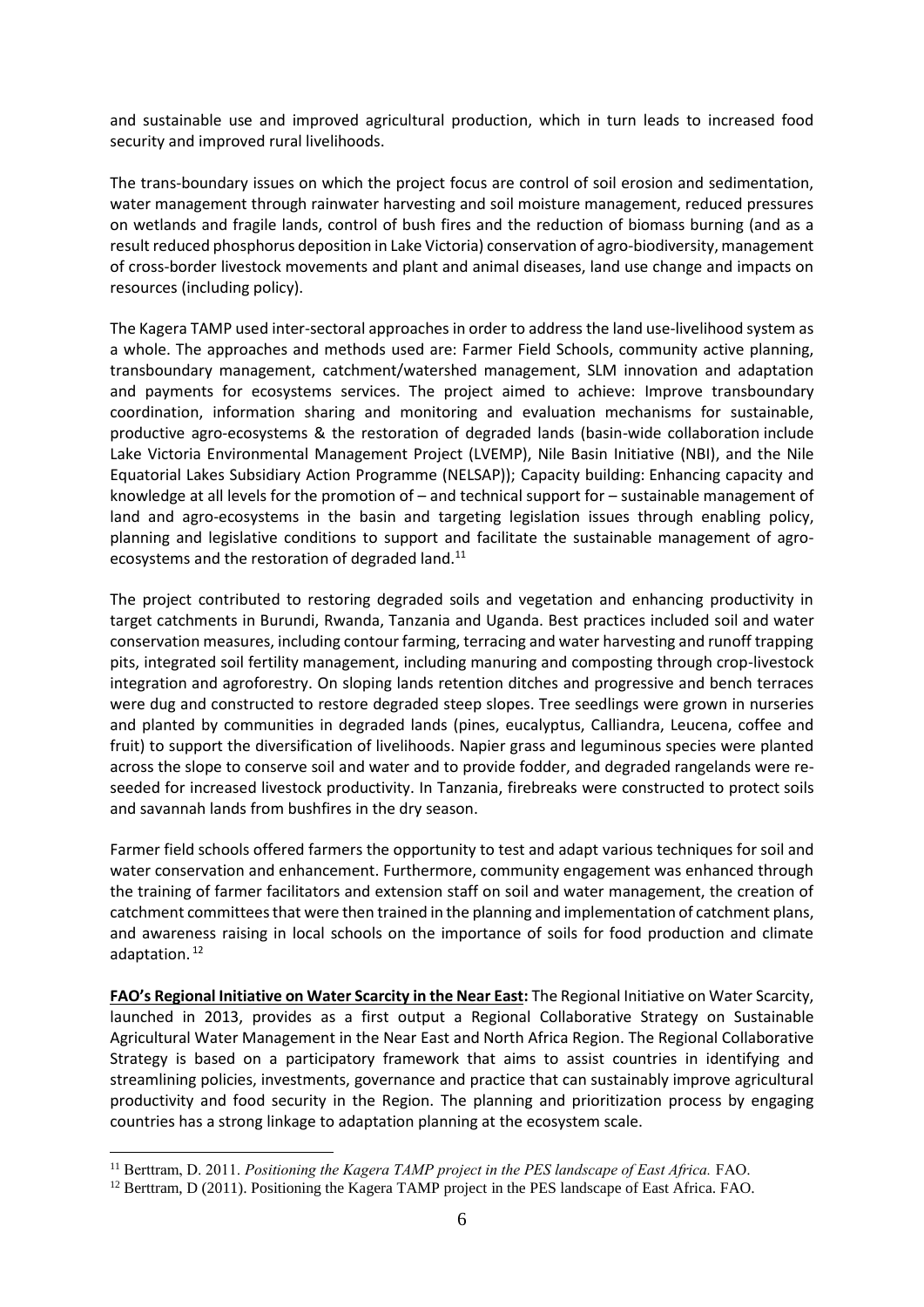More specifically, the Regional Collaborative Strategy seeks to find structured mechanisms addressing problems related to water for Agriculture in NENA Countries, identify information and knowledge gaps and key problems in water for Agriculture and provide solutions, highlight the need for strengthening knowledge and coordination amongst stakeholders at local, national and regional levels, to support and complement existing Regional Initiatives such including the Arab Water Security Strategy, the Regional Initiative for the Assessment of the Impact of Climate Change on Water Resources and Socio-Economic Vulnerability in the Arab Region (RICCAR), the Arab Strategy for Sustainable Agricultural Development and the Arab Disaster Risk Reduction Strategy. 13

The overall goal of the initiative is to support member countries in streamlining priority areas of action in agricultural water management that can significantly contribute to boosting agricultural productivity, improving food security and sustaining water resources, by highlighting the specific areas that require action and building partnerships to move the process forward. Furthermore, the initiative injects fresh thinking into the process of finding sustainable solutions to water scarcity and food security problems by facilitating the implementation of cost-effective water investments and management practices that are based on FAO's publication "Coping with Water Scarcity: an Action Framework for Agriculture and Food Security". 14

At regional level the initiative works through a network of partners, which currently includes over 19 regional and international organizations and is already providing a critical mass of expertise and capacities to deliver a positive impact in water management in the region. The regional network of partners will also support member countries in the implementation of a Regional Collaborative Strategy, facilitating a broad consensus and ownership of the water reform agenda in the region. <sup>15</sup>

Partnership in support of the Regional Initiative on Water Scarcity includes the ACSAD Arab Center for the Studies of Arid Zones and Dry Lands, AOAD Arab Organization for Agricultural Development, AWC Arab Water Council, CEDARE Center for Environment and Development for the Arab Region and Europe, CIHEAM International Center for Advanced Mediterranean Agricultural Studies , DRC Desert Research Center, DWFI Daugherty Water for Food Institute GIZ German Cooperation Agency, ICARDA International Center for Agricultural Research in the Dry Area, ICBA International Center for Biosaline Agriculture, IWMI International Water Management Institute LAS League of Arab States, NWRC-Egypt National Water Research Center, UNESCO UN Educational, Scientific and Cultural Organization, UNESCWA UN Economic and Social Commission for Western Asia and World Bank.

Although NENA countries have contributed considerable investments to improve water management, sustainably and efficiently managing water resources requires consistent support to comprehensive reforms that promote an innovative approach in the way water resources are allocated, governed, managed and conserved. Important measures to support this include: (i) creating a broad consensus on the water reform agenda among all involved stakeholders; (ii) acknowledging farmers' role in prompting a shift in the way water resources are used and managed; (iii) involving the private sector as the actual manager of the food value chain and the supplier of the latest available technologies; (iv) establishing partnerships that are action-oriented and result-based and (v) developing tools to

<sup>&</sup>lt;sup>13</sup> FAO. Regional Initiative on Water Scarcity for the Near East and North Africa. [Online] http://www.fao.org/fileadmin/user\_upload/rne/docs/WSI-Pamphlet-en.pdf.

<sup>&</sup>lt;sup>14</sup> FAO. Regional Initiative on Water Scarcity for the Near East and North Africa. [Online] http://www.fao.org/fileadmin/user\_upload/rne/docs/WSI-Pamphlet-en.pdf.

<sup>&</sup>lt;sup>15</sup> FAO. Factsheet: Coping with water scarcity in the Near East and North Africa [Online] http://www.fao.org/docrep/019/as215e/as215e.pdf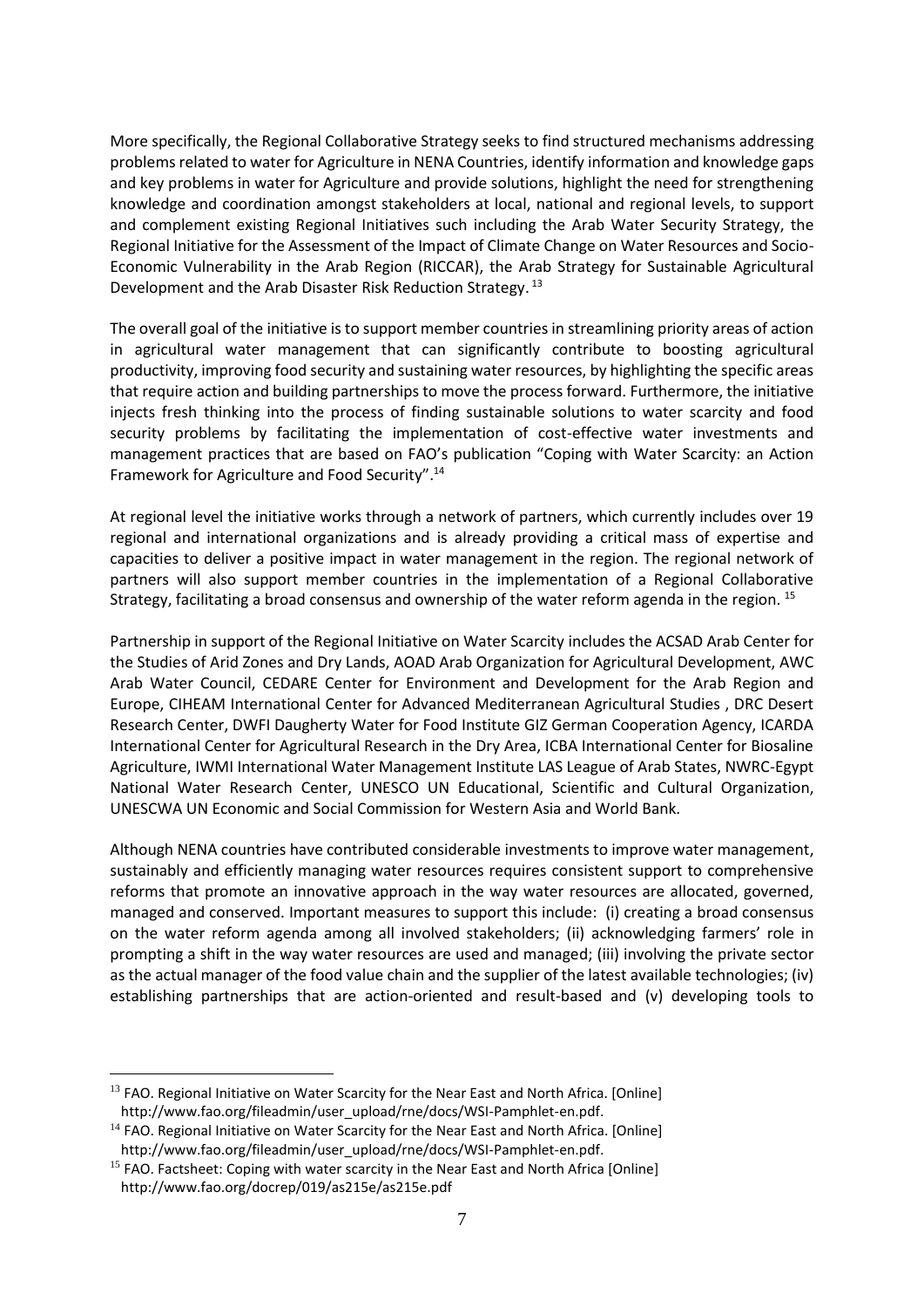concretely measure results and collect evidence to support policy making and decision making processes  $^{16}$  .

**Agriculture Water Partnership for Africa (AgWA):** AgWA aims to promote investment in developing the water and agriculture potential of the continent. AgWA is an autonomous voluntary partnership that includes a large set of networks and institutions from Africa and elsewhere, all of which bring specific Agricultural Water Management (AWM) capacities to the Partnership. The members include government and inter-government organizations, United Nations agencies, civil society and other nongovernmental organizations and networks, research, educational and training institutions, financing institutions, and international water management networks<sup>17</sup>.

AgWA has developed a number of Diagnostic Tools for Investment (DTI) in Water for Agriculture and Energy that offer an integrated platform to systematically assess, at country level, trends in use of water resources, the policy and institutional frameworks and the investment needs and potential to boost the sustainable use of water $^{18}$ .

#### **b) Approaches relevant for adaptation planning process for addressing climate risks in forest ecosystems**

**Sustainable Forest Management (SFM):** Forest managers aiming to minimize the impacts of climate change must deal with uncertainties in the extent and nature of climate change and climate variability and will need to "hedge their bets" by managing for a wide range of change and adopting "no regrets" options that are consistent with good practice and will yield climate change adaptation and mitigation benefits.

Increasingly, forest managers need to be aware of the current and potential impacts of climate change. Some effects will be direct, such as on water availability and the rate of tree growth. Other effects will be the result of modified disturbance regimes (e.g. fire, pests and storms), or will be driven by economic and social changes caused by climate change, such as population movements and changes in markets (e.g. increased demand for biofuels to replace fossil fuels).

Forest managers will also need to be aware of both the incentives available to undertake climate change adaptation and mitigation measures and to understand the evolving climate-related policy, legal and regulatory environment, which is likely to change, in order to comply with new laws and regulations and to capitalize on financial opportunities. 19

**Institutional planning and management options in SFM** include enabling and supporting the involvement of local communities in forest management to increase direct livelihood benefits and adjusting forest management plans to increasingly provide for local community needs  $-$  e.g. by promoting the planting of multipurpose trees, incorporating woodfuel production in planning, and promoting agroforestry and aquaculture systems

**Forestry conservation options in SFM** include establishing buffer zones around forests for multiple uses by communities, protecting water sources within forests (e.g. lakes, creeks and rivers) to prevent outbreaks of water-borne diseases among forest workers and local communities and increase

<sup>&</sup>lt;sup>16</sup> FAO. Factsheet: Coping with water scarcity in the Near East and North Africa [Online] http://www.fao.org/docrep/019/as215e/as215e.pdf

<sup>&</sup>lt;sup>17</sup> FAO. FAO Projects: Agriculture Water Partnership for Africa (AgWA). [Online] http://www.fao.org/nr/water/projects\_agwa.html.

<sup>18</sup> FAO. AGWA Investment tools: DTI. [Online] http://www.fao.org/agwa/investment-tools/dti/en/.

<sup>&</sup>lt;sup>19</sup> FAO. 2013. Climate change guidelines for forest managers. FAO Forestry. Paper No. 172.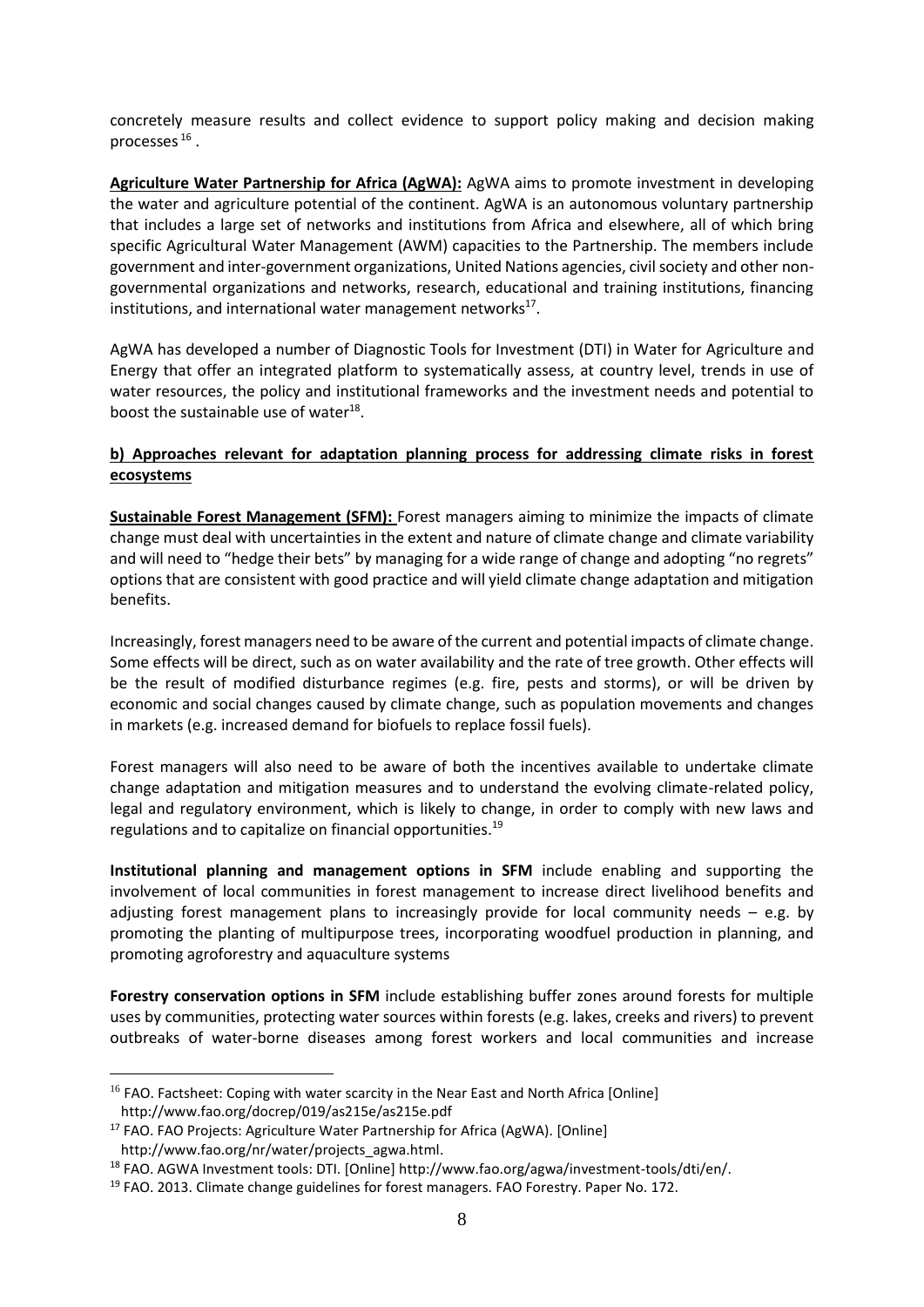awareness of heightened risks of disease, regulating the use of forest products to improve the efficiency of use and thus minimize overharvesting, and protecting forest from unauthorized activities such as agricultural encroachment, illegal logging and poaching.

**Planning for SFM should also include options for diversifying forestry livelihoods** including supporting the development of local forest enterprises based on wood and non-wood production and processing, investing in local development to improve climate change adaptation in communities (e.g. improved efficiency in the use of wood energy), promoting agroforestry schemes and other income-generating activities, and promoting the multiple values of forests (i.e. cultural, economic, environmental, political, social and spiritual) for indigenous and other communities with customary tenure systems. $^{20}$ 

**The Forest and Landscape Restoration (FLR):** FAO established the Forest and Landscape Restoration Mechanism (FLR Mechanism)<sup>21</sup> during the 22nd Session of the Committee on Forestry (COFO) in June 2014. The mechanism works in full collaboration with the Global Partnership on Forest and Landscape Restoration (GPFLR). 22

The Mechanism aims to significantly contribute to the scaling-up, monitoring and reporting on FLR activities to a level needed to meet the Bonn Challenge - the restoration of 150 million hectares of deforested and degraded lands by 2020 - and the CBD Aichi Biodiversity Targets related to ecosystem conservation and restoration. The mechanism works to coordinate and facilitate the development and implementation of projects, programmes and related activities in FAO member countries, in full collaboration with other key actors and operates globally by developing financial intelligence functions (raising awareness on FLR and fundraising actions towards key donors), preparing guidelines and standards for baselines and verification of successful efforts.<sup>23</sup>

Furthermore, the FLR Mechanism supports the preparation and the implementation of national FLR Action Plans in each selected country in accordance with its own laws, regulations and policy framework as well as other relevant initiatives/programmes. To scale-up efforts the FLR Mechanism operates to promote networking and support partnerships on FLR, striving for increased intersectoral collaboration, and it also explores investment opportunities for increasing collaboration with the private sector.

**Dryland Restoration Initiative Platform (DRIP):** Implemented by FAO with partners, the DRIP aims to capture, evaluate and share knowledge on dryland restoration. *The [Global guidelines for the](http://www.fao.org/3/a-i5036e.pdf)  [restoration of degraded forests and landscapes in drylands:](http://www.fao.org/3/a-i5036e.pdf) Building resilience and benefiting livelihoods* are an output of this initiative, drawing lessons from the many experiences in dryland restoration worldwide. These guidelines target two main groups – policymakers and other decisionmakers, and practitioners – and present the essential components for the design, implementation and sustainability of restoration initiatives that can help build ecological and social resilience and generate benefits for local livelihoods. FAO is promoting the implementation of these guidelines widely across dryland regions and to support monitoring of their use in restoration projects and programme worldwide by other stake holders. Moreover, an on-line platform is developed to help gather practices and knowledge, monitor progress made so far in restoration and impacts on social, economic and environmental levels and compile good practices and case studies for dissemination.

<sup>&</sup>lt;sup>20</sup> FAO. 2013. Climate change guidelines for forest managers. FAO Forestry Paper No. 172.

<sup>&</sup>lt;sup>21</sup> FAO. The Forest and Landscape Restoration Mechanism (FLRM). [Online] http://www.fao.org/inaction/forest-landscape-restoration-mechanism/en/

<sup>&</sup>lt;sup>22</sup> Global Partnership on Forest and Landscape Restoration. [Online] http://www.forestlandscaperestoration.org/

<sup>&</sup>lt;sup>23</sup> FAO. The Forest and Landscape Restoration Mechanism: Background. [Online] http://www.fao.org/inaction/forest-landscape-restoration-mechanism/background/en/.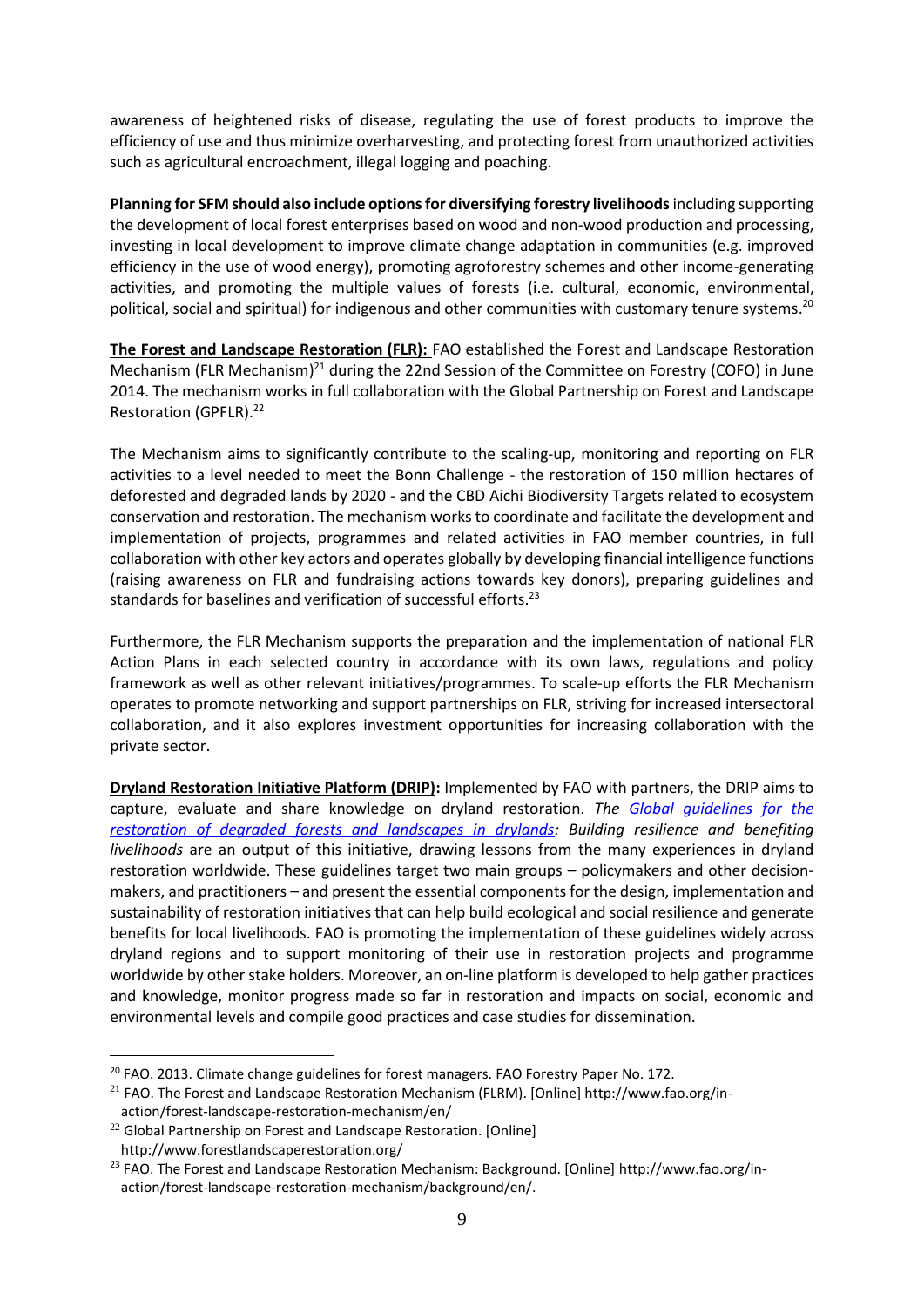**The Great Green Wall for the Sahara and the Sahel Initiative (GGWSSI**) is a potential game changer for dryland Africa, with tremendous potential for addressing climate change adaptation and mitigation, eradicating poverty, ending hunger and boosting food and nutrition security. It has been endorsed by African Heads of State and is actively supported by the African Union and by FAO, and other partners such as the World Bank, the Global Environmental Facility, the European Union and the UN Convention to Combat Desertification among others. Under this framework, FAO is implementing The "Action Against Desertification" initiative"<sup>24</sup> in support of Africa's Great Green Wall and UNCCD implementation and south-south cooperation in 8 countries of the African, Caribbean and Pacific Group of States (ACP). The initiative focuses on restoring degraded lands in drylands and fragile ecosystems using plant-based solutions and putting communities at the heart of the action in Burkina Faso, Niger, Nigeria, Senegal, the Gambia, Ethiopia, Fiji and Haiti, regenerating their productivity and supporting their adaptation and resilience, and sustainable livelihoods of rural communities. The programme is implemented by FAO with partners and is co-funded by the European Union in the framework of the 10<sup>th</sup> European Development Fund (EDF). For further information: [www.fao.org/in](http://www.fao.org/in-action/action-against-desertification)[action/action-against-desertification](http://www.fao.org/in-action/action-against-desertification) and [www.fao.org/dryland-forestry](http://www.fao.org/dryland-forestry)

**Mountain Forests and Watershed Management:** FAO has been engaged in watershed management, forests and water<sup>25</sup> and sustainable mountain development<sup>26</sup> since the 1970s. The Mountain and Watershed team provides technical assistance for the design and implementation of field projects<sup>27</sup>, supports international processes and prepares technical guidance and information products. It has a strong presence at field level, especially in Africa, Near East, Central Asia and Latin America.

FAO's approach to watershed management provides a framework for integrating different land-use and livelihood systems e.g. forestry, pasture and agriculture but also mixed systems. These actions focus on geographical areas that can range from small-scale upland watersheds to extended river basin landscapes. At all scales an integrated landscape management approach is applied to encourage coordinated actions within upland watersheds and to better link upstream and downstream environments and populations.

Sustainable Mountain Development is a comprehensive approach to increase the resilience of mountains through environmental sustainability and improving the situation for people living in mountainous areas, while ensuring services and resources for lower regions.<sup>28</sup> FAO currently hosts the **Mountain Partnership**<sup>29</sup> , a United Nations voluntary alliance of partners dedicated to improving the lives of mountain peoples and protecting mountain environments around the world. Founded in 2002, the Mountain Partnership addresses the challenges facing mountain regions by tapping the wealth and diversity of resources, knowledge, information and expertise, from and between its more than 250 members representing governments, intergovernmental organizations, civil society, NGOs and the private sector.

**COFO Working Group on "Dryland forests and agrosilvopastoral systems":** At its 23<sup>rd</sup> session, in Rome, July 2016, recognizing the critical importance of Dryland Forests and Agrosilvopastoral Systems in all

<sup>24</sup> http://www.fao.org/in-action/action-against-desertification/en/

<sup>25</sup> FAO. 2016. Forest and Water Programme. [Online] http://www.fao.org/in-action/forest-and-waterprogramme/en/

<sup>&</sup>lt;sup>26</sup> FAO. 2015. Sustainable Mountain Development. [Online]

http://www.fao.org/forestry/watershedmanagementandmountains/90329/en/

 $27$  FAO. 2013. Mountain and Watershed Management Field Projects. [Online]

http://www.fao.org/forestry/watershedmanagementandmountains/74903/en/ <sup>28</sup> FAO. Mountain and Watershed Management. [Online]

http://www.fao.org/forestry/watershedmanagementandmountains/90310/en/

<sup>29</sup> Mountain Partnership. [Online] http://www.mountainpartnership.org/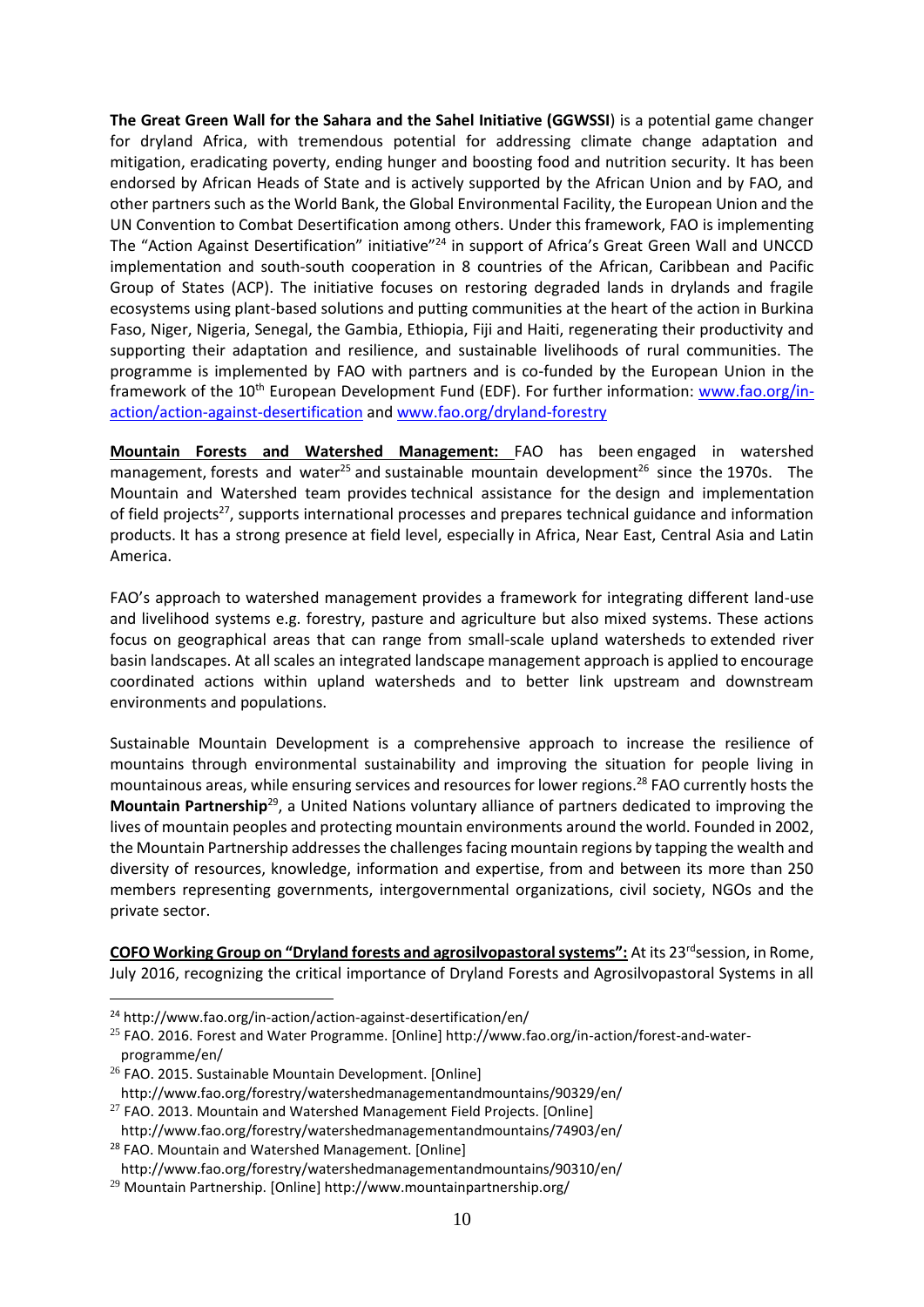regions across the globe, the Committee on Forestry of FAO agreed to establish a "Working Group on **Dryland Forests and Agrosilvopastoral Systems"** in accordance with the recommendation of the 22nd Session of COFO (June 2014)<sup>30</sup>. Among the objectives of this working group are : (i) review and report to the Committee on Forestry on the status, trends, issues and developments in dryland forests and agrosilvopastoral systems, and make recommendations to the Committee on these matters; and (ii) as guided by the Committee, promote scaling –up of the adoption of good practices for the protection, sustainable management and restoration of drylands forests and agrosilvopastoral systems, enhancing also environmental and socio-economic resilience and sustainable livelihoods.

## **b) Approaches relevant for adaptation planning process for addressing climate risks in fisheries and aquaculture systems**

Fisheries and aquaculture are important for food security, employment and social welfare. FAO estimates that 800 millions – i.e. 10-12% - of the world population rely on fisheries and aquaculture for their livelihoods. 50% of the people engaged in the primary and secondary sector (e.g. processing, trading) are women. Seafood is the most traded food commodity and is important to human nutrition. In addition, marine and inland waters (lakes, rivers and reservoirs) provide invaluable services to our planet.<sup>31</sup> The economic value of marine and inland services is not well quantified but they are well known to many local populations who depend on them for their livelihoods and everyday life.

The drivers affecting fisheries and aquaculture today include some that are familiar, e.g. pollution (fertilizers, pesticides, heavy metals, persistent organic pollutants), habitat degradation (through filling, dredging, habitat conversion, disruption of freshwater flow, interruption of migratory paths) and overfishing, and some that are novel, e.g. coastal erosion from sea level rise and extreme events, competition for water, and global warming and other effects associated with climate change. Impacts from global warming on the sector are already visible, with reported modifications of the geographic distribution of species moving towards the poles, changes in productivity and in seasonality of processes, impacts of ocean acidification and changes in coastal conditions that affect ecological habitats. This is impacting production, generally negatively in the tropics and mid latitudes, but positively in higher latitudes, with related consequences and implications for communities in terms of livelihoods, food security and health. Inland fisheries and aquaculture may also face higher mortality due to heat waves, water scarcity and competition for water. Sea level rise will affect coastal industries and will lead to the relocation of communities.<sup>32</sup>

In addition, climate change is likely to alter disaster risk patterns in three primary ways, with impacts on lives, equipment, infrastructure and housing:

- increase in frequency and intensity of extreme events (e.g. flooding, storms, droughts, El Niño events);
- change in the geographical distribution of areas affected by hazards (cyclone paths); and
- increase in vulnerability of particular social groups and economic sectors due to sea level rise, ecosystem stress and glacial lake outbursts.

A recent FAO study on damage and loss from natural disasters concluded that the agricultural sectors – including fisheries and aquaculture – absorb about 25 percent of the economic impact caused by medium- and large-scale climate related disasters in developing countries. Considering the vital role

<sup>30</sup> http://foris.fao.org/static/cofo/MQ993e.7.3.pdf

 $31$  These services also include climate change mitigation and adaptation such as carbon sequestration, water filtration, temperature regulation, protection from erosion and from extreme weather events, etc.

<sup>&</sup>lt;sup>32</sup>The High Level Panel of Experts on Food Security and Nutrition (HLPE). 2014. Sustainable Fisheries and Aquaculture for Food Security and Nutrition.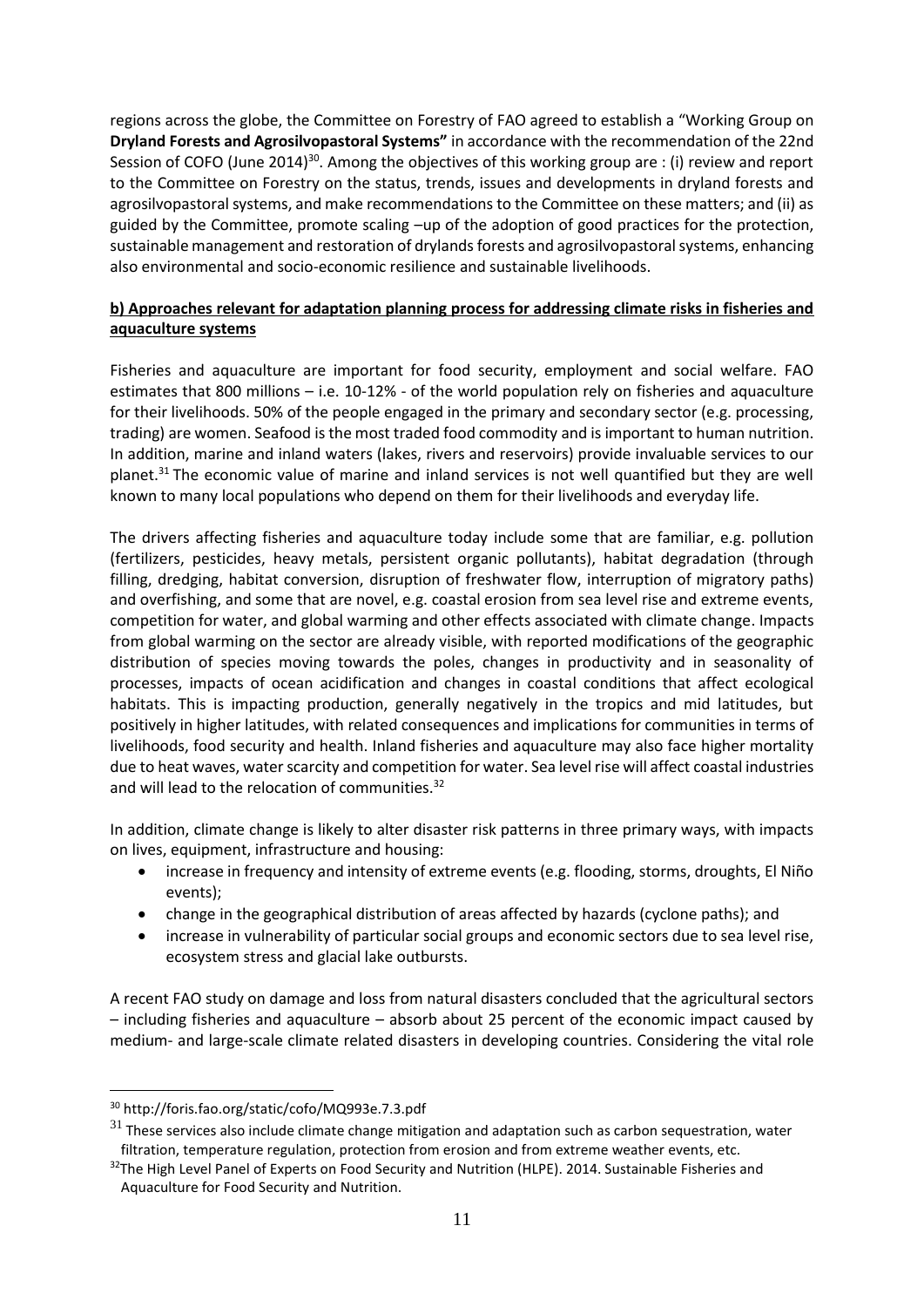of these sectors to global food production and livelihoods, it is critical to integrate these sectors within adaptation efforts and financing.<sup>33</sup>

**Ecosystem Approach to Fisheries (EAF) and Aquaculture (EAA):** FAO advances knowledge on climate change through national and community-level assessments such as in Bangladesh, Myanmar and Malawi, regional assessments (e.g. in the Benguela Current, Bay of Bengal and in the Gulf of Guinea large marine ecosystem fisheries) and global assessments on the vulnerability of fisheries and aquaculture sectors, carried out in the framework of EAF and EAA implementation. Moreover, the EAF-Nansen Project "Strengthening the Knowledge Base for and Implementing an Ecosystem Approach to Marine Fisheries in Developing Countries", a long standing programme implemented by FAO with funding from the Norwegian Agency for Development Cooperation (Norad), supports the implementation of the ecosystem approach in the management of marine fisheries.

The programme contributes to increasing global knowledge on climate change by monitoring the oceans around developing nations, with the expectation that:

- The knowledge base for the sustainable management of fisheries resources in the face of climate variability and change, pollution and anthropogenic pressures is enhanced.
- Management of fisheries in developing countries including taking into consideration the risks and opportunities related to climate, pollution and other environmental and anthropogenic stressors is improved.

As one of the most affected by climate change the fisheries and aquaculture sector is in need of coordinated and synergistic adaptations strategies and tool. Such adaptation tools would cover the same broad areas as EAF and EAA, namely capacity building, governance and institutional aspects, livelihood alternatives and the additional need to consider risk reduction to address extreme events.

Reinforcement of capacities available in fisheries management institutions is needed to implement an EAF and EAA effectively, especially when responsibilities are decentralized. FAO has developed a range of capacity building tools including bespoke trainings for EAF and support tools such as the EAF Toolbox.<sup>34</sup> These are variously targeted at capacity building needs for national and local fisheries management authorities, including fishery managers, scientists and stakeholders looking for practical solutions they can apply given their circumstances and resources.

In addition, FAO provides technical support to its member countries for the adoption and implementation of the EAF and EAA and to acquire additional knowledge on their marine ecosystems for use in planning and monitoring through a university-level training course on the ecosystem approach to fisheries. The ultimate goal is to build capacity of the countries' fisheries and aquaculture authorities for the development and implementation of fisheries and aquaculture management plans addressing the challenges faced by the sector, including climate change. The course has already been run in partnership with a number of universities in Africa. A handbook has been developed to complement the powerpoint resources used for the course and to combine into one document the examples provided in the course, as well as key reference materials, suggested readings, exercises and case studies, for the purpose of supporting both trainers and trainees.<sup>35</sup> For the Asian region the "Essential Ecosystem Approach to Fisheries Management"<sup>36</sup> training course has been developed to address sub-national level capacity building needs.

<sup>33</sup> FAO. 2015. The impacts of disasters on agriculture and food security. available at http://www.fao.org/3/ai5128e.pdf

<sup>34</sup> FAO. EAF-Net. [Online] http://www.fao.org/fishery/eaf-net/about/en

 $35$  Source: http://www.fao.org/3/a-i5787e.pdf

 $36$  Source[: http://www.fao.org/3/a-i3778e.pdf](http://www.fao.org/3/a-i3778e.pdf)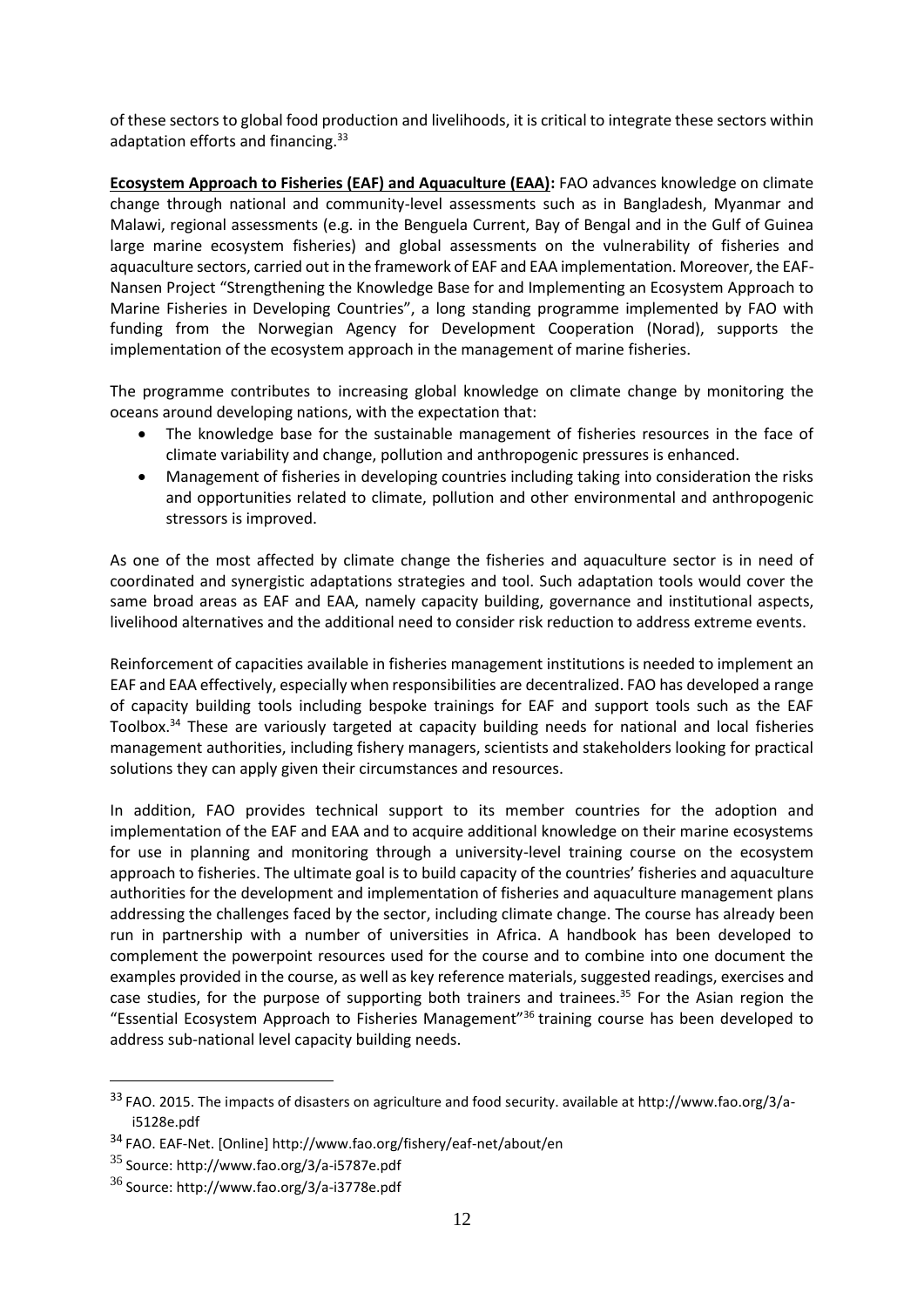**Institutional and management frameworks for adaptation in fisheries:** The impacts of climate change are likely to challenge the institutional and management frameworks currently in use for the management of fisheries resources. Examples of such adaptations include:

- Incorporating uncertainty in management frameworks.
- Consider flexible seasonal rights.
- Permitting the redistribution of rights among neighbouring municipalities to share responsibilities.
- Emphasize temporal and spatial planning to permit stock recovery during favourable climatic period, and
- Increasingly incorporate trans-boundary stock management to take into account changes in distribution.

There is also an important consideration of subsidiarity, as the development of EAF and EAA management plans should take place at the appropriate governance level for management and of ensuring coherence of the measures adopted by institutions at various levels of government.

Institutional and management adaptation requires a strong involvement of the key actors, particularly fish farmers and fishing communities, in relevant decision-making and management processes, which ultimately ensures that resource users act as resource stewards. The institutional framework for the implementation of EAF and EAA should be guided by the principles and internationally accepted standards for responsible governance practices. Such principles and standards are included in the Code and the SSF VG. From a human rights-based perspective; the decision-making process should comply with the seven PANTHER principles: Participation, Accountability, Non-discrimination, Transparency, Human dignity, Empowerment and Rule of law.

**Tools to address climate change at the ecosystem scale in fisheries and aquaculture:** The importance of an Ecosystem Approach to Fisheries (EAF) and Aquaculture (EAA) is particularly recognized in FAO's work. From a vulnerability point of view, both the EAF and the EAA can be used to identify key climate change issues that affect, or are likely to affect in the future, the ecological well-being of the system under consideration, the well-being of the people it supports, and, inter alia, its ability to achieve this (FAO, 2015). From an adaptation and mitigation point of view, they can also be used to address climate change: either through the promotion of interventions that capitalize on the role of aquatic systems and fish production activities in climate mitigation (i.e. increasing carbon sequestration and decreasing emissions), in community and livelihood adaptation, and/or the promotion of a better understanding of the synergies and trade-offs between the two (Brugère & De Young, 2015). The EAF was, in effect, adopted by COFI in 2003 as the appropriate and practical way to fully implement the Code of Conduct for Responsible Fisheries, adopted by Consensus at the FAO Conference in October 1995, and it serves as a guiding principle Voluntary Guidelines for Securing Sustainable Small-Scale Fisheries in the Context of Food Security and Poverty Eradication (the "SSF Guidelines"), adopted at the 31st Session of the Committee on Fisheries (COFI) in June 2014.

The purpose of an EAF is to: "plan, develop and manage fisheries in a manner that addresses the multiple needs and desires of societies, without jeopardizing the options for future generations to benefit from the full range of goods and services provided by the aquatic ecosystems" (FAO, 2003). Similarly, the Ecosystem Approach to Aquaculture (EAA) (FAO, 2010) is seen as "a strategy for the integration of the activity within the wider ecosystem such that it promotes sustainable development, equity, and resilience of interlinked social–ecological systems".

Healthy ecosystems and responsible management are at the heart of the Code of Conduct for Responsible Fisheries (the Code), which describes how fisheries and aquaculture should be managed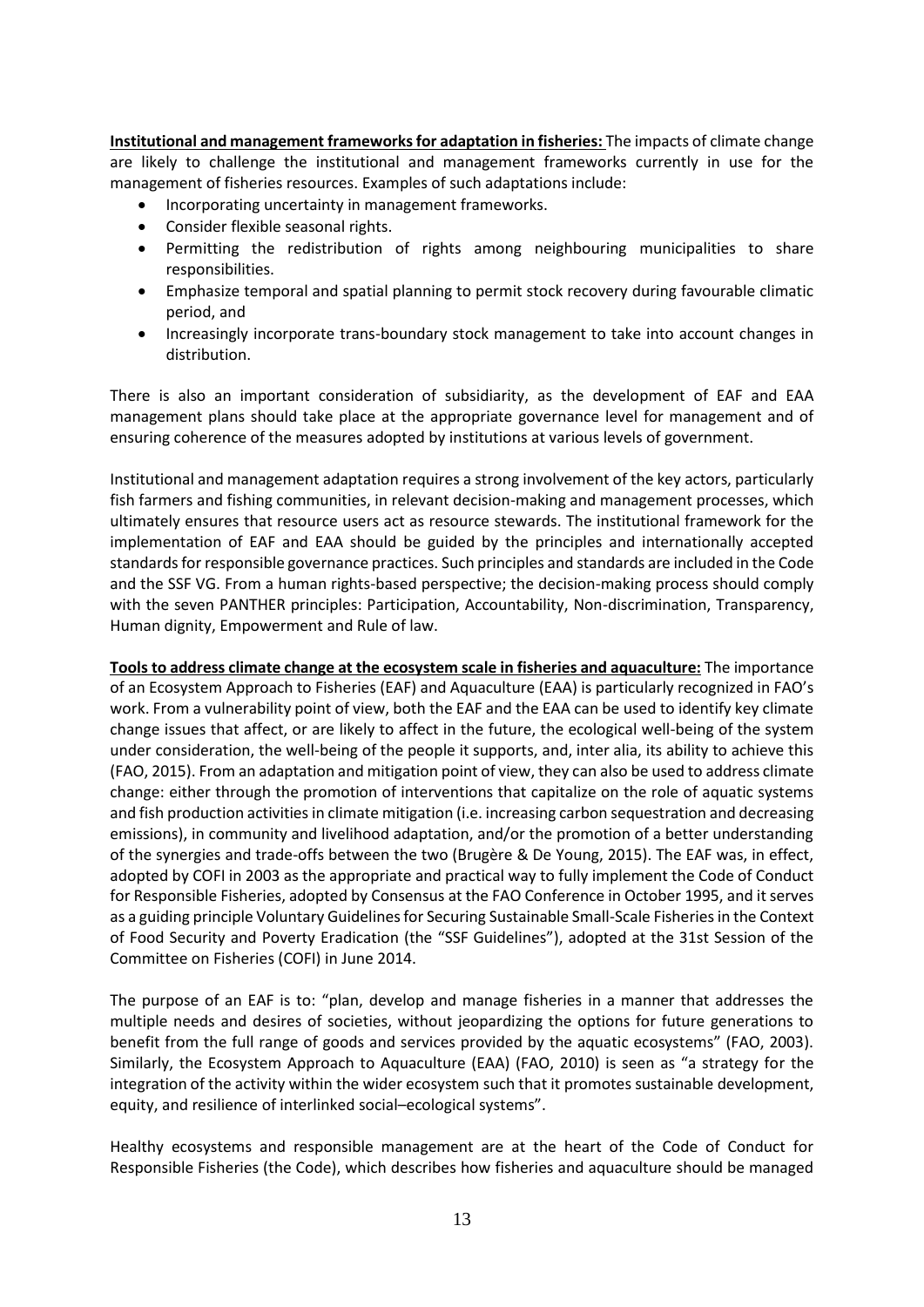responsibly and is supported by a number of instruments providing guidance on the practical implementation of the Code principles. Twenty years after its adoption, 600 delegates representing 70 Members of FAO, the private sector, non-governmental organizations and civil society organizations, gathered in Vigo, Spain, to celebrate the adoption of the Code. They confirmed the central role of the Code for the sustainable management of living aquatic resources and the need to accelerate its implementation to meet the relevant SDG targets, in particular those of SDG 14.

The SSF Guidelines is the first international instrument dedicated to promoting and defending smallscale fisheries and the first fisheries instrument to dedicate a specific chapter to climate change and disaster risks. The benefits of the SSF Guidelines are various and include: the promotion of the use of best practices of modern fishery science and governance; complementarity with the Code of Conduct for Responsible Fisheries; compatibility with global commitments such as the CBD and UNFCCC; a focus on long term sustainable use of fisheries resources with due recognition of short term impacts from climate change and disaster; responsible governance of tenure and promotion of human rights; locallyacceptable alternative or diversified livelihoods for sustainability; and Ecosystem Approach to Fisheries (EAF), and integrated management.

# **d) Adaptation planning process and lessons learned in valuation of ecosystems and capacity development**

**Assessment and valuation of ecosystem services and biodiversity:** An essential first step to protecting ecosystems and biodiversity linked to human well-being is knowing and understanding the role that these systems play and how they interact with human systems. The assessment and valuation of a country's agriculture, livestock, forestry and fisheries helps to identify how these sectors benefit from and supply ecosystem services and vice versa. Knowing these values provides greater incentive for investing in improved management of ecosystems and natural resources.

FAO works with partners, including GEF, UNEP, and IUCN to assess ecosystem services linked to food production and agriculture. This includes State of the World reports on agriculture and food<sup>37</sup>, forestry<sup>38</sup>, fisheries<sup>39</sup>, and drylands<sup>40</sup>, and assessments of food production systems<sup>41</sup> and the economic contributions of ecosystems<sup>42</sup>.

Valuing ecosystems also involves accounting for natural resources. After a long process that started in the 1990s, an integrated Systems of Environmental Economic Accounting (SEEA)<sup>43</sup> was established and endorsed by United Nations Statistics Commission in 2012 as an international standard of accounting. Within the scope of the SEEA the WA+<sup>44</sup>, a water accounting system, was developed by UNESCO-IHE, IWMI and FAO that reports on the availability and use of water at basin level. Based on open-access satellite measurements, WA+ allows for the computing of water consumption, flows, fluxes and

<sup>&</sup>lt;sup>37</sup> FAO. 2016. The State of Food and Agriculture: Climate Change, Agriculture, and Food Security. http://www.fao.org/3/a-i6030e.pdf

<sup>38</sup> FAO. 2014. State of the World's Forests. http://www.fao.org/3/a-i3710e.pdf

<sup>39</sup> FAO. 2016. The State of the World Fisheries and Aquaculture. http://www.fao.org/3/a-i5555e.pdf

<sup>40</sup> FAO. 2013. Land Degradation Assessment in Drylands. http://www.fao.org/3/a-i3241e.pdf

<sup>41</sup> FAO. 2014. The Multiple Goods and Services of Asian Rice Production Systems. http://www.fao.org/3/ai3878e.pdf

<sup>&</sup>lt;sup>42</sup> African Forestry and Wildlife Commission, FAO. 2013. Valuation of the Contribution of Forests and Wildlife to Economic Development in Africa. http://www.fao.org/docrep/meeting/028/mi227e.pdf

<sup>&</sup>lt;sup>43</sup> FAO Expert Meeting. 2014. Final Report on System of Environmental-Economic Accounting for Agriculture, Forestry and Fisheries (SEEA-AFF). http://www.fao.org/3/a-av279e.pdf

<sup>44</sup> http://www.wateraccounting.org/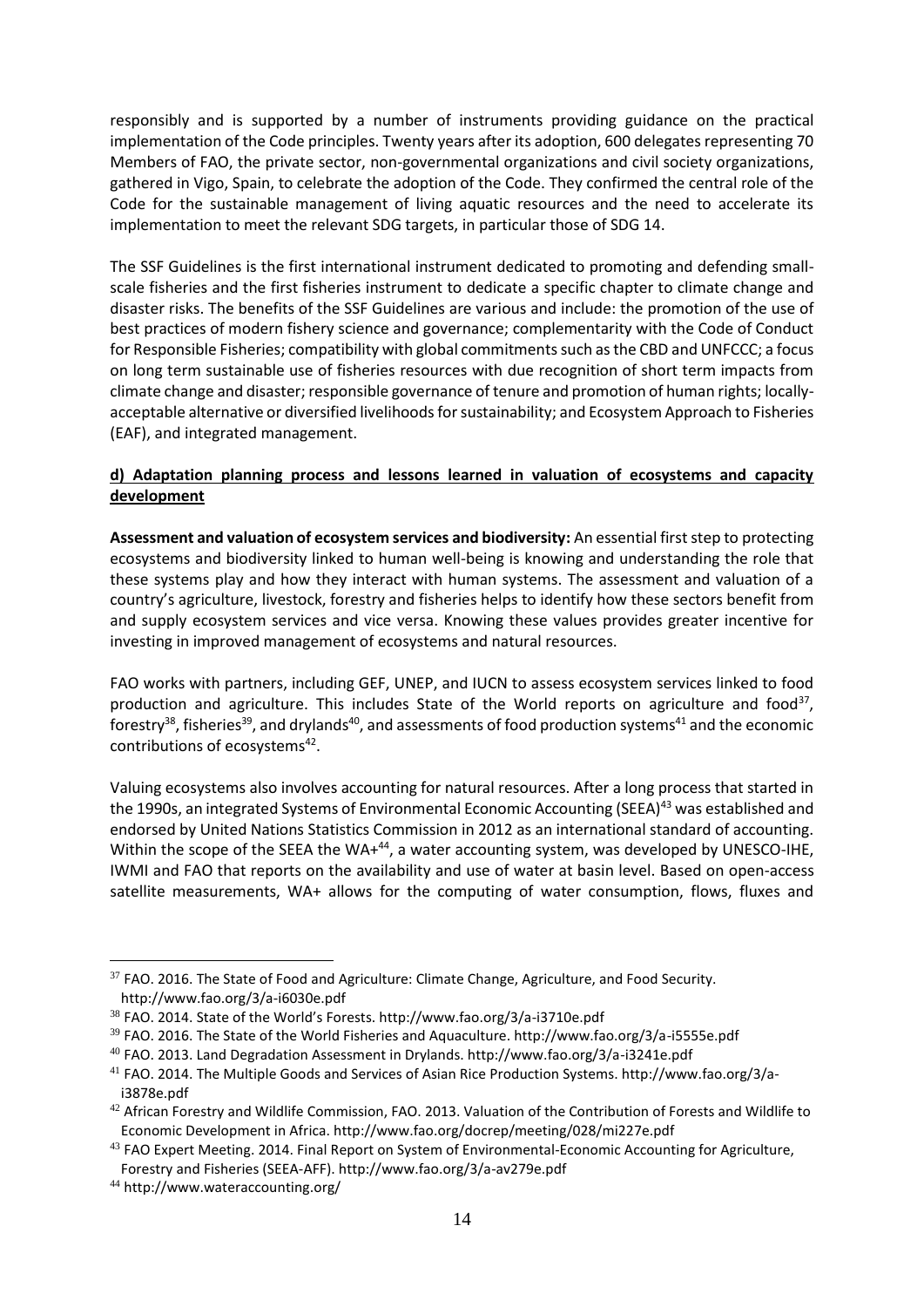storages by land and water use class. The approach makes a distinction between beneficial and nonbeneficial, and consumptive and non-consumptive uses of water<sup>45</sup>.

Valuation assessments are supported by numerous information platforms, including FAO AQUASTAT $^{46}$ , an up-to-date global information system created to maintain an extensive multi-scale information base on water for use at global, national and local levels. The database was created in 1993 to support the sustainable use of water in agriculture and rural development by developing systematic descriptions on water resources and agricultural water management by region and country; maintaining the most up-to-date and reliable data at country level; predicting future agricultural water use and irrigation developments; developing methodologies for country water resource calculations and definitions; answering requests from governments and other stakeholders including research institutes and universities; and collaborating with other development organizations and institutes. AQUASTAT contributes extensively to the periodic issuance of the UN world Water Development report and other major assessments on food security, agriculture, food production and environmental services.

Further to accounting for natural resources, understanding the dynamic nature between humans and ecosystems is crucial to building better incentives for adopting ecosystems-based approaches to adaptation and to understanding barriers to uptake and scaling-up. Through its Incentives for Ecosystem Services (IES)<sup>47</sup> approach FAO works with small-holder farmers to develop IES packages of measures that aim to support farmers in the adoption of sustainable agricultural practices that will benefit the environment and protect long-term food security. The aim of the IES packages is to encourage farmers to protect and deliver more ecosystem services through better management of crops, livestock, forests and fisheries and conservation of endangered species and protected habitats.

**Skills development for managing ecosystem services and biodiversity:** Understanding how to manage ecosystem services and biodiversity requires understanding the trade-offs and synergies across sectors and draws on skill sets that include identifying and undertaking measures that enhance biological functions underpinning production. There is an existing base of knowledge and practices – training materials and tools – that FAO makes available to improve insight into how ecosystem services and biodiversity can be managed.

FAO has developed several approaches for the improved management of land and water resources and the maintenance of ecosystem services. These approaches as described above include the sustainable land management approach  $(SLM)^{48}$ , the sustainable forest management approach (SFM)<sup>49</sup>, and the ecosystem-based approach to fisheries (EAF) and aquaculture (EAA)<sup>50</sup>.

Within these approaches FAO has also developed several tool boxes and guidelines to support building country capacities to undertake inclusive planning processes and to develop informed policies on sustainable natural resource management. Reference documents such as FAO's Climate change

<sup>45</sup> Ottaviani, Tsuji, and De Young. 2016. Lessons Learned in Water Accounting. http://www.fao.org/3/ai5880e.pdf

<sup>46</sup> FAO. AQUASTAT. [Online] http://www.fao.org/nr/water/aquastat/main/index.stm

<sup>47</sup> FAO. Incentives for Ecosystems Services. [Online] http://www.fao.org/in-action/incentives-for-ecosystemservices/en/

<sup>48</sup> FAO. Sustainable Land Management. [Online] http://www.fao.org/nr/land/sustainable-landmanagement/en/

<sup>49</sup> FAO. Sustainable Forest Management. [Online] http://www.fao.org/forestry/sfm/en/

 $50$  FAO. Ecosystem Approach to Fishery and Aquaculture. [Online] http://www.fao.org/fishery/governance/en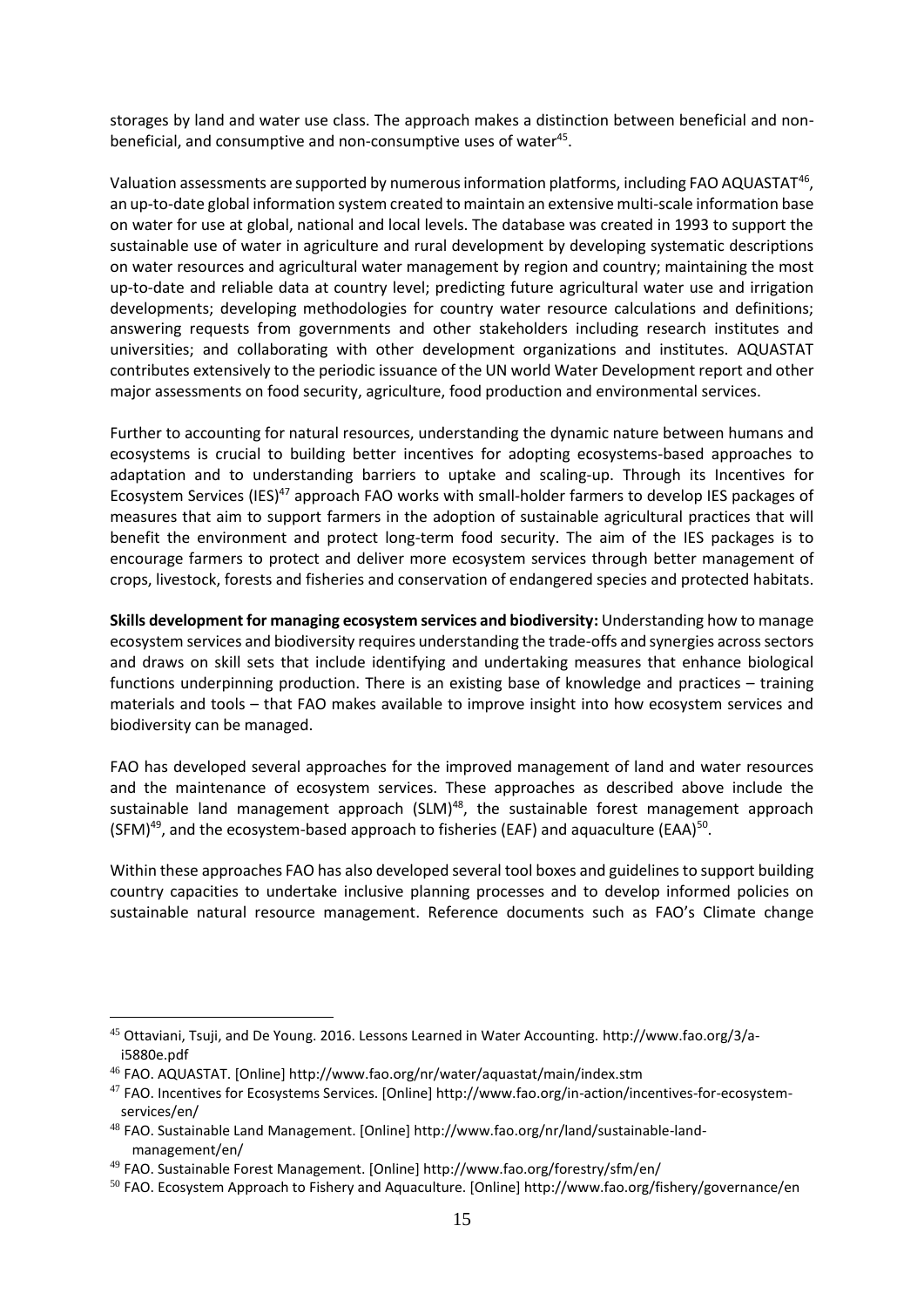guidelines for forest managers<sup>51</sup>, Sustainable Land Management<sup>52</sup>, and Responsible Fisheries<sup>53</sup> help to standardize approaches to the improved management of natural resources across the sectors. Tool boxes including the SFM tool box<sup>54</sup>, EAFnet<sup>55</sup> and the IES toolbox<sup>56</sup> bring together a wide range of guidelines, manuals, knowledge products, case studies and other tools produced by FAO and its partners to further inform Natural Resources Management (NRM) and adaptation planning processes.

**Lessons learned from ecosystem-based approaches to adaptation planning:** Responding to the need for ecosystem-based approaches to adaptation requires a multi-disciplinary approach that should promote the development of policies which will result in the best use and sustainable management of land and water resources, improvement and strengthening of planning, management, monitoring and evaluation systems, strengthening of institutions and coordinating mechanisms and the creation of mechanisms to facilitate the active involvement and participation of communities and people at local level. Causes of land degradation and water scarcity vary among regions and across contexts – taking into account past trends and foreseeing future biophysical conditions and human pressure projections is needed for the sustainability of EBA interventions.

Participatory and inclusive stakeholder analyses and a breakdown of institutional setups help to dismantle complex human-environmental relationships and are crucial first steps to better understanding human interactions with ecosystems in a given context. Mapping out these relationships helps to build more informed incentive packages for end-users, strengthening the likelihood of practice uptake.

Payments for environmental services are most efficient and effective when the producers, buyers and necessary management activities are clearly identified, payments are based on science, measurable improvements, and the trade-offs and costs of implementing improved forest and land management are low. Appropriate legal and institutional frameworks as well as a clear understanding of property rights is required to facilitate the participation of small farmers and rural communities.<sup>57</sup>

Financing better management practices: FAO reports limitations to accessing in-country money for sustainable forest and land management is closely tied to investment and legal barriers, including a limited understanding of how to access financial resources and existing legal mechanisms such as those that might restrict the use of payment for environmental services. International cooperation agencies have been and should continue to be instrumental in providing significant advisory services to partner countries in building their enabling environment for increased financing.<sup>58</sup>

http://www.fao.org/docrep/014/i1861e/i1861e.pdf

<sup>51</sup> FAO. 2013. Climate change guidelines for forest managers. FAO Forestry Paper No. 172 http://www.fao.org/3/i3383e.pdf

 $52$ Liniger, H.P., R. Mekdaschi Studer, C. Hauert and M. Gurtner. 2011. Sustainable Land Management in Practice – Guidelines and Best Practices for Sub-Saharan Africa. TerrAfrica, WOCAT, FAO

<sup>&</sup>lt;sup>53</sup> FAO. 2009. FAO Technical Guidelines for Responsible Fisheries: Fisheries Management. http://www.fao.org/3/a-i1146e.pdf

<sup>54</sup> FAO. Sustainable Forest Management toolbox. [Online] http://www.fao.org/sustainable-forestmanagement/toolbox/background/en/

<sup>55</sup> FAO. EAFnet EAF Toolbox. [Online] http://www.fao.org/fishery/eaf-net/toolbox/en

<sup>56</sup> FAO. Incentives for Ecosystem Services. [Online] http://www.fao.org/in-action/incentives-for-ecosystemservices/toolkit/en/

<sup>57</sup> FAO. Policy Brief: Financing sustainable forest management. http://www.fao.org/forestry/16559- 0325ac13168b9c3d84d0279e2f8adc798.pdf

<sup>&</sup>lt;sup>58</sup> Asen et. al. 2011. Unlocking National Opportunities New Insights on Financing Sustainable Forest and Land Management[. http://www.fao.org/docrep/016/ap451e/ap451e00.pdf;](http://www.fao.org/docrep/016/ap451e/ap451e00.pdf) Liniger, H.P., R. Mekdaschi Studer, C. Hauert and M. Gurtner. 2011. Sustainable Land Management in Practice – Guidelines and Best Practices for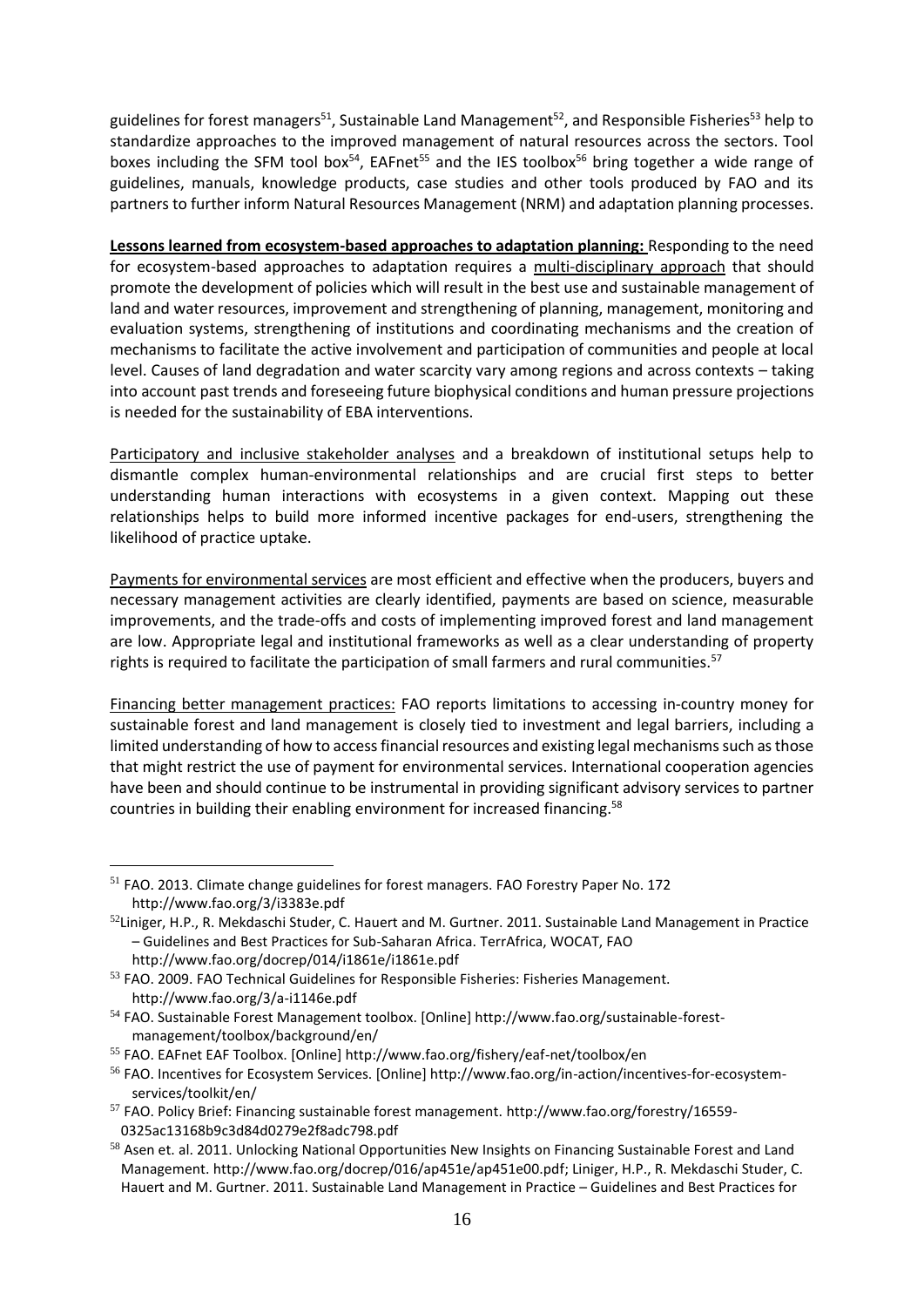Continued support for countries to adapt systematic approachesto natural resource management that promote ecosystem-based approaches is needed. This should take the form of both technical and financial support. Financing value assessments of ecosystem services and the mapping of humanenvironmental components of EbA help to formulate plans and processes that are inclusive and over time more sustainable. Furthermore, the availability of natural resource and climate data as well as access to natural resource accounting and climate analysis tools is also important to understanding and articulating EbA needs in planning processes. Taking into consideration the cross-sectoral nature of water, FAO is currently developing a Water Platform that will serve as the secretariat for the Global Framework on Water Scarcity<sup>59</sup>. The platform is intended to serve as a full service tool to better integrate FAO's work on water and to provide a full stop service for information on water both internally and externally.

**Obstacles to adaptation planning process involving ecosystem-based approaches:** The benefits of investing in ecosystem-based approaches to adaptation do not always generate revenue for the enduser. Limited availability of past and current climate information at country level limits planning for ecosystem based adaptation in agriculture. Limited understanding of ecosystem services and the roles they play in creating and maintaining livelihoods is one of the barriers of adaptation planning processes. Difficulty in accessing financing that supports both assessments of EbA opportunities, including valuing and accounting for natural resources, and payments for environmental services<sup>60</sup> is also considered as a limitation for adaptation planning processes.

## **(2) Lessons learned and good practices in monitoring and evaluating the implementation of ecosystem-based adaptation**

**Monitoring and Evaluating ecosystems approaches in SLM:** Measuring change through SLM is dependent on establishing baseline conditions encompassing people's attitudes for socio-economic and biophysical conditions. Determining the nature, direction and rate of change requires recurrent assessments that can be compared to baseline data. Therefore, land change indicators are required to monitor and evaluate what is changing, the processes of change and the sustainability of beneficial changes.

Through an integrated and holistic approach to land-use decisions and management, the changes in important biophysical and socio-economic attributes of land units should be monitored in terms of the:

- rates of adaptation and adoption of recommended or suggested practices;
- changes in areas under different land uses;
- changes in farm management practices;
- changes in yields and other outputs as a result of, as well as independently of, project interventions;

 $\overline{a}$ 

https://www.wocat.net/fileadmin/user\_upload/documents/Books/SLM\_in\_Practice\_E\_Final\_low.pdf

Sub-Saharan Africa. TerrAfrica, WOCAT, FAO.

https://www.wocat.net/fileadmin/user\_upload/documents/Books/SLM\_in\_Practice\_E\_Final\_low.pdf

<sup>59</sup> FAO. 2016. Coping with water scarcity in agriculture: a global framework for action in a changing climate. http://www.fao.org/3/a-i5604e.pdf

 $60$  Asen et. al. 2011. Unlocking National Opportunities New Insights on Financing Sustainable Forest and Land Management[. http://www.fao.org/docrep/016/ap451e/ap451e00.pdf;](http://www.fao.org/docrep/016/ap451e/ap451e00.pdf) Liniger, H.P., R. Mekdaschi Studer, C. Hauert and M. Gurtner. 2011. Sustainable Land Management in Practice – Guidelines and Best Practices for Sub-Saharan Africa. TerrAfrica, WOCAT, FAO.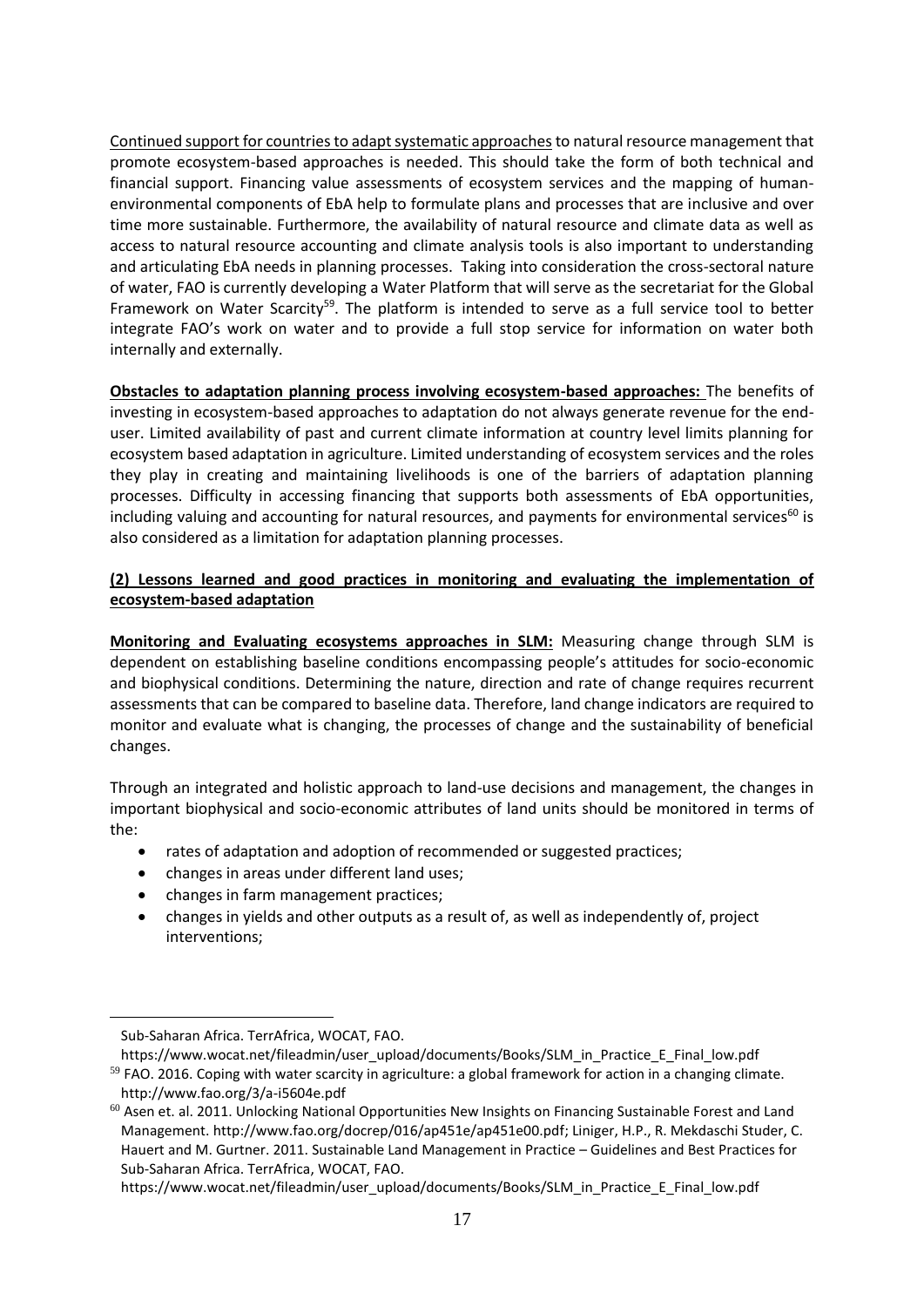• changes in the condition of land resources, both positive and negative.<sup>61</sup>

As natural resource conditions and relationships between people and their surroundings are complex and dynamic, a multi- and inter-disciplinary approach to assessing and analysing monitored information is essential.

**Monitoring for EBA in practice:** The Transboundary Agro-ecosystem Management Project for the Kagera River Basin (Kagera TAMP)<sup>62</sup>, which began in 2010, aimed to adopt an integrated ecosystems approach for the management of land resources in the Kagera Basin in order to generate local, national and global benefits including: restoration of degraded lands, carbon sequestration and climate change adaptation and mitigation, protection of international waters, agro-biodiversity conservation and sustainable use and improved agricultural production, leading to increased food security and improved rural livelihoods.

In an effort to provide benefits for downstream water users, the Kagera TAMP is developing a plan to extend SLM and hydrological monitoring to the entire Yanze catchment with the aim of supporting work in the catchment. An increasing number of studies and projects in East Africa are using hydrological modelling to identify the best locations and predict the possible impacts of SLM activities.

The key to any successful attempt to examine the impacts and track the progress of SLM in such a catchment is dependent on the acquisition of high quality data for key hydrological variables such as river discharge, water quality and rainfall. Therefore the construction of a gauging site on the Yanze to monitor discharge would be an essential next step. Additionally due to the undulating terrain of the catchment more rain gauges, in addition to the gauge already installed by Kagera TAMP in the Marebe, are needed to capture the high spatial variability of rainfall in the catchment.

**Hydrological monitoring in the Kagera River Basin: Lessons learned:** Hydrological monitoring needs to be carried out at a similar scale to SLM to increase the chance of observing any impacts. Although an automated depth logger at the weir would have allowed for more detailed examination of the discharge response to rainfall, the increased cost, difficulty of acquisition and installation of the equipment and the reduced role of the local data collectors would all have to be considered. Hydrological monitoring ideally needs to be carried out over a number of years to account for high natural variability of hydrological processes. Ideally this will include baseline monitoring over a number of years prior to any SLM implementation. Alternatively, if no baseline exists, two similar catchments can be monitored using one as a control. GIS and online spatial datasets are valuable in categorizing the catchment during the planning process. Furthermore, hydrological monitoring training for local farmers can help establish the importance of SLM in reducing erosion downstream.<sup>63</sup>

**Monitoring for change in EAF and EAA:** The implementation of the Code of Conduct for Responsible Fisheries (CCRF)<sup>64</sup> is monitored by the Committee on Fisheries (COFI), which may also update the Code as necessary. The FAO questionnaire on the implementation of the Code of Conduct for Responsible Fisheries, covering each Article of the Code, was developed and is forwarded to all FAO Members biennially. A progress report, comprising statistical results compiled from the received responses, is

 $61$  FAO. 1998. Land quality indicators and their use in sustainable agriculture and rural development. https://www.mpl.ird.fr/crea/taller-colombia/FAO/AGLL/pdfdocs/landqual.pdf

 $62$  FAO. Kagera Agro-Ecosystems. [Online] http://www.fao.org/in-action/kagera/home/en/

<sup>63</sup> FAO. Tracking Impacts of Sustainable Land Management in the Kagera Basin. http://www.fao.org/3/aau284e.pdf.

<sup>&</sup>lt;sup>64</sup> FAO. 2001. What is the Code of Conduct for Responsible Fisheries? http://www.fao.org/docrep/003/x9066e/x9066e00.htm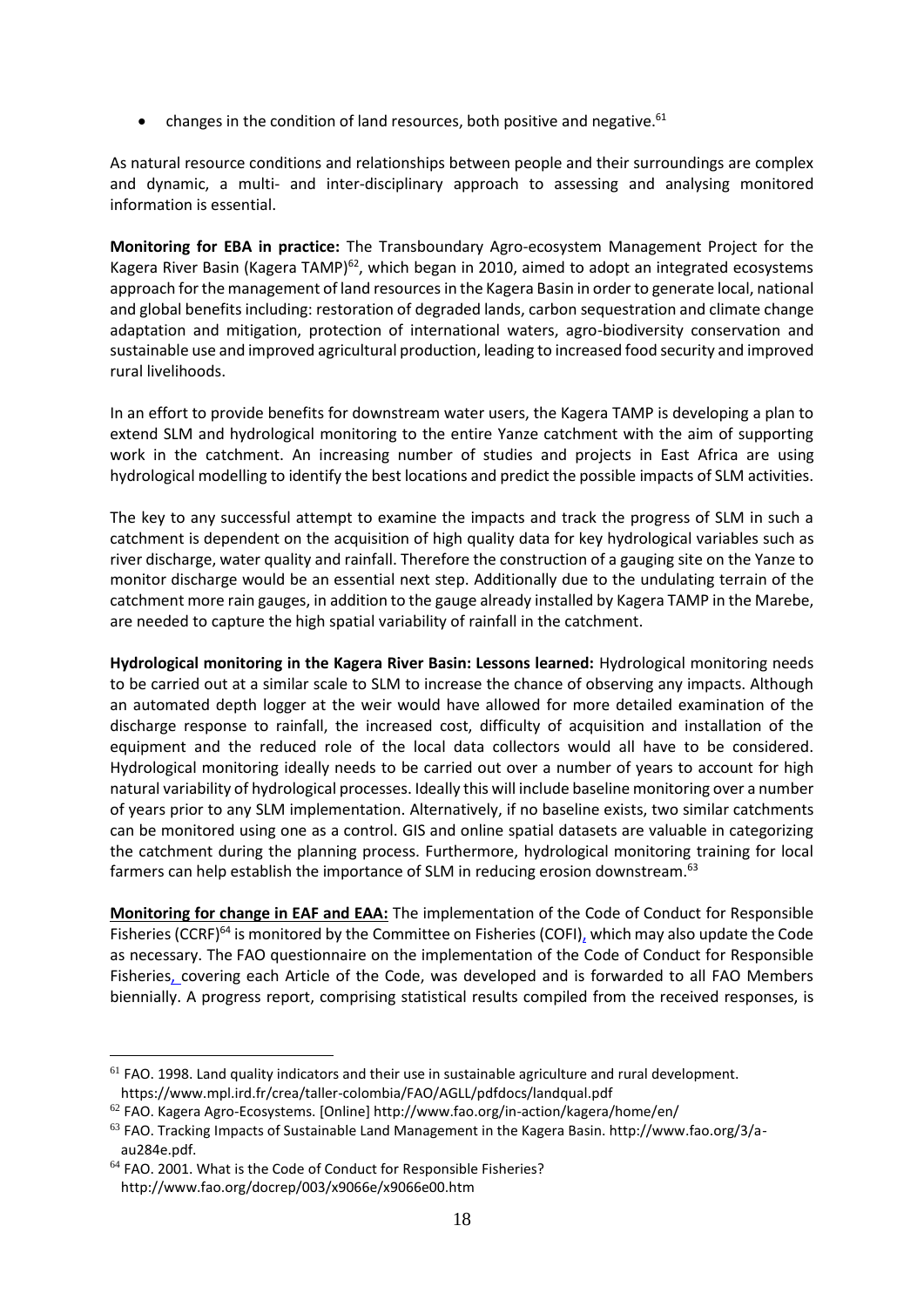prepared for each session of Committee on Fisheries (COFI). Work is currently underway to extend the Code questionnaire to gather baseline information related to Small-Scale Fisheries.

Member constraints to implementing the code include insufficient financial resources, limited human resources, incomplete policies and/or legal frameworks, inadequate scientific research, limited access to statistics and information, and a lack of awareness and information about the Code. $^{65}$ 

Despite or because of the poor uptake of the International Plan of Action to Prevent, Deter and Eliminate illegal, unreported and unregulated fishing for the Management of Fishing Capacity (IPOA Capacity),<sup>66</sup> FAO has worked on developing broader normative measures to address control of fishing fleets, namely the 2001 IPOA IUU,<sup>67</sup> the 2009 legally binding Port State Measures Agreement (PSM),<sup>68</sup> planning and scoping the Global Record of Fishing Vessels, <sup>69</sup> International Guidelines on Deep-sea fisheries,<sup>70</sup> and helping member countries (MCs) build their capacity for monitoring, control and surveillance.

An evaluation of FAO's work within the CCRF found that certain FAO projects have provided positive support to countries to resolve cross-border conflicts but member countries greatly appreciated FAO's help in developing new fisheries legislation<sup>71</sup>. Member countries recognized that the discussion generated through FAO had raised awareness of the issues, and may lead to other measures being taken. This monitoring is further supported through FAO's Fisheries and Resources Monitoring System (FIRMS)72, comprised of 13 members including FAO, which provides access to a wide range of highquality information on the global monitoring and management of fishery marine resources.

**Monitoring for change in SFM:** Forest monitoring and reporting are important tools to measure and disseminate information on status and trends related to SFM as they provide reliable and up-to-date information that can be utilized by governments, private companies, international donors, individuals and civil society to improve forest management. FAO reports that in recent years there has been an increase in the forest area covered by forest monitoring and assessment activities.

Indicators for SFM have been developed by different international processes during the last decades and have recently become part of the monitoring and reporting framework for the SDGs. FAO works to further develop and harmonise indicators of SFM in particular on socio-economic and governance aspects, and to strengthen their use as a tool in planning, decision making and in monitoring and reporting in policy at national, regional and global levels and in forest management practice.

l

<sup>65</sup> FAO, COFI. 2014. Progress on the Implementation of the Code of Conduct for Responsible Fisheries and Related Instruments. http://www.fao.org/3/a-mk051e.pdf

<sup>&</sup>lt;sup>66</sup> FAO. 2001. International Plan of Action to Prevent, Deter and Eliminate Illegal, Unreported and Unregulated Fishing. http://www.fao.org/docrep/003/y1224e/y1224e00.htm

 $67$  FAO. 2001. International Plan of Action to Prevent, Deter and Eliminate Illegal, Unreported and Unregulated Fishing – IUU. http://www.fao.org/docrep/005/y3536e/y3536e04.htm

<sup>&</sup>lt;sup>68</sup> FAO 2012-2017. Port State Measures - Web site. Port State Measures Agreement. FI Institutional Websites. In: FAO Fisheries and Aquaculture Department. http://www.fao.org/fishery/psm/agreement/en

 $69$  FAO 2009-2017. GR project - Web site. Global Record of Fishing Vessels Refrigerated Transport Vessels and Supply Vessels. In: FAO Fisheries and Aquaculture Department. http://www.fao.org/fishery/global-record/en.

 $70$  FAO 2010-2017. Fisheries and Aquaculture activities. The FAO International Guidelines for the Management of Deep-sea Fisheries in the High Seas. Activities pages. In: FAO Fisheries and Aquaculture Department. [Online] http://www.fao.org/fishery/topic/166308/en.

 $71$  FAO. OED. 2012. Evaluation of FAO's support to the implementation of the Code of Conduct for Responsible Fisheries. http://www.fao.org/docrep/meeting/026/me173e.pdf

<sup>72</sup> FAO. FIRMS. [Online] http://firms.fao.org/firms/about/en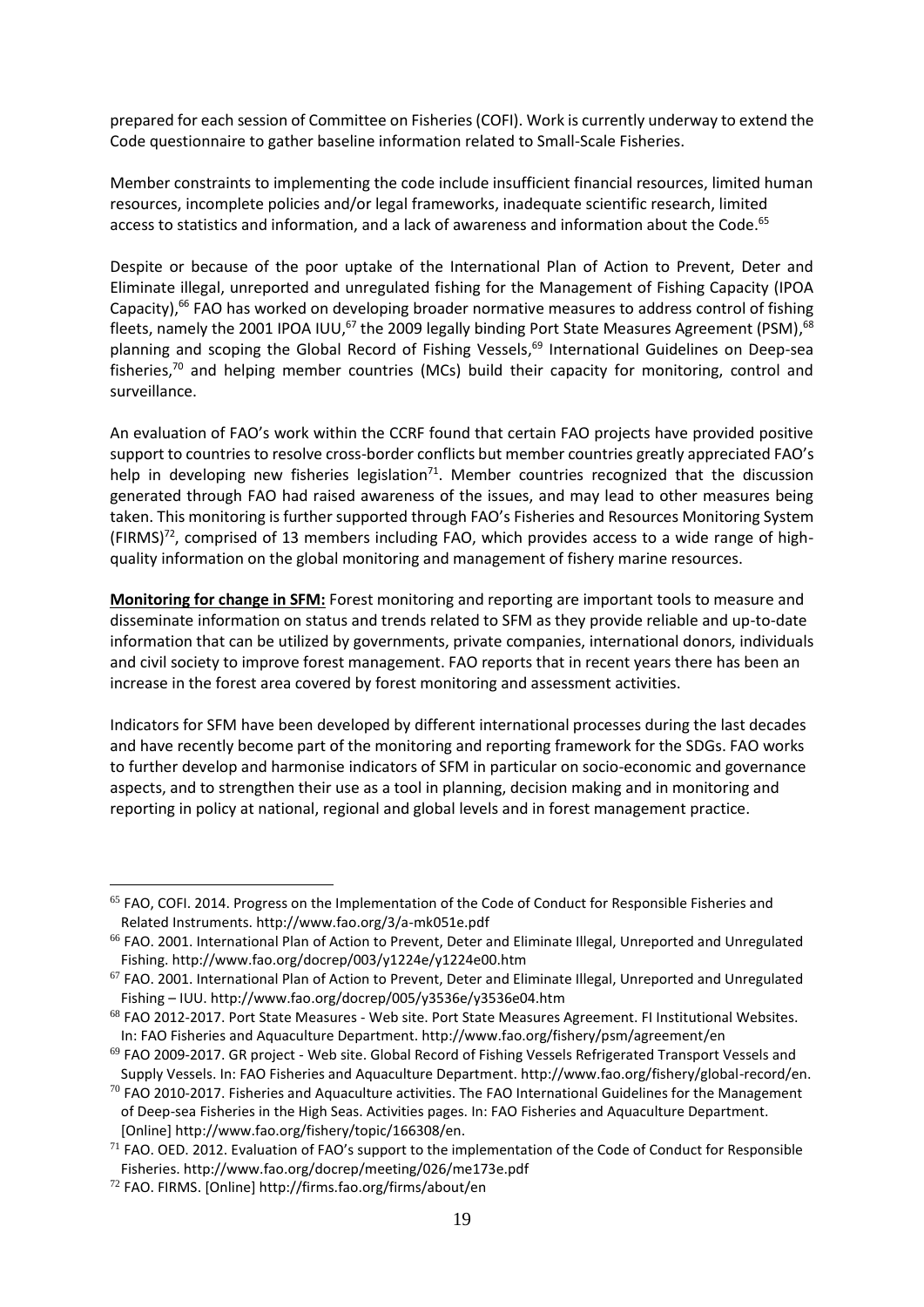In addition to supporting national forest monitoring<sup>73</sup> FAO serves as a clearing house for information and tools on global forest resources. In 2014, FAO launched the openForis<sup>74</sup>, a free software tool that it hopes will improve the way many developing nations monitor the state of their forests to tackle deforestation and climate change. In 2015, FAO extended the openForis by partnering with Google to launch Google Collect<sup>75</sup>. The platform allows anyone with an internet connection to evaluate the state of forests and land-use around the world using satellite imagery. OpenForis and Google collect are intended to support REDD+ in offering countries free tools for forest monitoring.

**The Rome Promise on Monitoring and Assessment of dryland for sustainable management and restoration: The First Global Drylands Assessment:** FAO is working on the assessment, management and restoration of dryland forests and agro-silvo-pastoral systems. FAO organized in Rome in January 2015, in collaboration with the International Union for Conservation of Nature and the World Resources Institute (WRI) with funding support from the European Union and the GEF, the first Drylands Monitoring week - "Monitoring and assessment of drylands: forests, rangelands, trees and agro-silvo-pastoral systems".<sup>76</sup> More than 80 persons from various countries and international organizations attended. The event assessed the need and the status of monitoring and explored tools and new technologies to have a comprehensive monitoring of drylands (including forests and agrosilvopastoral systems). The event led to the "Rome Promise on the assessment and monitoring of drylands for their sustainable management and restoration",<sup>77</sup> through which participants agreed to: a) form an open-ended collaborative network or community of practice to advance monitoring and assessment of drylands, including understanding of their users; b) communicate the value and importance of drylands monitoring to relevant stakeholders, including policy makers and resource partners; and c) develop a dynamic roadmap for collaborative action.<sup>78</sup> A second week was organised under the theme "Drylands and Forest & landscape Restoration Week" <sup>79</sup>in April 2016 to follow-up on the implementation of the Rome Promise road map. Participants have reiterated their commitment and reviewed progress of the implementation of the Rome Promise road map. This Rome Promise Collaborative action has supported the preparation of the **first global drylands assessment** resulting in the launch in July 2016 of the report: "Trees, Forests and Land use in drylands: The First Global Assessment – Preliminary findings". See link for further information: <http://www.fao.org/3/a-i5600e.pdf>

**Lessons learned in monitoring approaches to ecosystem-based adaptation:** Effective M&E systems for EBA require stakeholder ownership and should be an integral part of management systems. To be useful throughout implementation, M&E requires sustained government support and the commitment of project staff. Furthermore, baseline data at the start of an intervention is essential to efficient M&E systems. Baseline studies should be made as simple as possible and rely on informal rapid appraisal assessments. More informal and participatory approaches to data collection can dramatically increase ownership of interventions and M&E systems.

It is necessary to begin monitoring when all M&E staff have been put in place and there is no misunderstanding of the role and utility of the M&E system. Further to this, it is important to ensure

<sup>73</sup> FAO. 2015. Forest Monitoring and Assessment. [Online] http://www.fao.org/forestry/fma/en/

<sup>74</sup> Open Foris [Online] http://www.openforis.org/

<sup>75</sup> Collect Earth. [Online] http://www.openforis.org/tools/collect-earth.html

<sup>77</sup> http://www.fao.org/forestry/42520-024e29e79642ddafda6941bf053ae9a35.pdf.

<sup>78</sup> http://www.fao.org/dryland-forestry/monitoring-and-assessment/the-rome-promise/en/. <sup>79</sup> [http://www.fao.org/dryland-forestry/monitoring-and-assessment/dryland-monitoring-weeks/drylands](http://www.fao.org/dryland-forestry/monitoring-and-assessment/dryland-monitoring-weeks/drylands-forest-and-landscape-restoration-monitoring-week-2016/en/)[forest-and-landscape-restoration-monitoring-week-2016/en/](http://www.fao.org/dryland-forestry/monitoring-and-assessment/dryland-monitoring-weeks/drylands-forest-and-landscape-restoration-monitoring-week-2016/en/)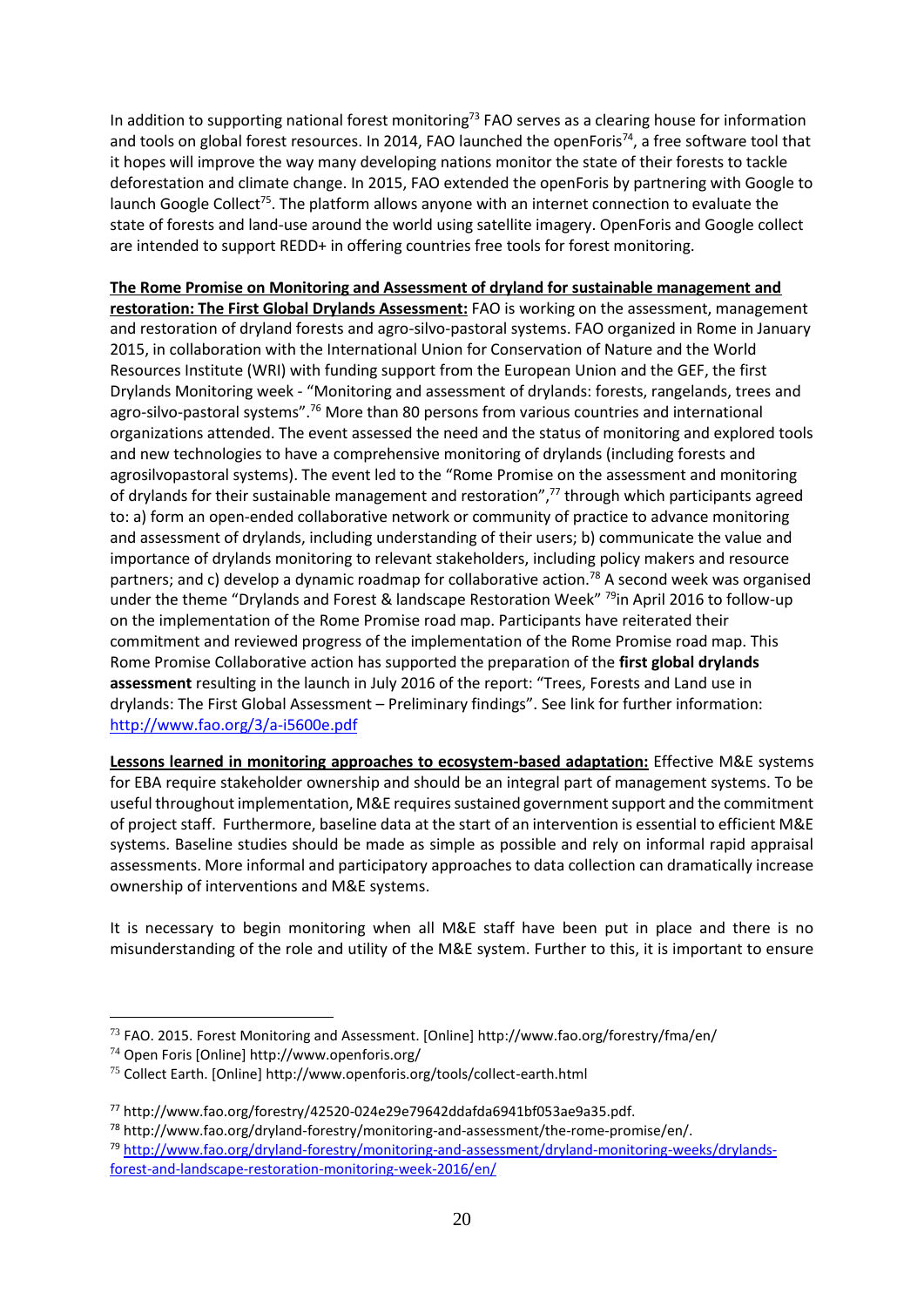that responsibilities for maintaining the system are clearly identified. The M&E should be closely tied to the decision-making system and should thus be incorporated into wider management processes.<sup>80</sup>

Linking scientific monitoring of complex interactions with participatory monitoring is a good entry point for better understanding how to link traditional and scientific knowledge in land and water resource management. Monitoring expertise is often available locally (e.g. community-based management) and, in many cases, innovative arrangements will have to be put in place that incorporate local expertise that can be supported by other institutions (e.g. local and regional governments and institutions). Where possible, expert knowledge from academic, practitioner and resource-user communities should be combined to increase monitoring power and provide the resource management platform needed to face climate change threats.<sup>81</sup>

#### **(3) Tools for assessing the benefits of mitigation and adaptation to enhancing resilience and emissions reductions that ecosystem-based adaptation provides**

**Mitigation of Climate Change through Agriculture (MICCA):** Through the generation and dissemination of GHG data, FAO's MICCA program continues to enrich the general body of knowledge on key GHG sources in the Agriculture, Forestry and Other Land Use (AFOLU) sector, and enables a more comprehensive understanding of the mechanisms that cause emissions. FAO has implemented since 2012, via its Monitoring and Assessment of GHG Emissions Project,<sup>82</sup> a series of Capacity Development workshops in support of its developing member countries in the assessment and reporting of GHG emissions, from GHG inventory management, to new emerging needs under the climate convention such as compilation of Biennial Update Reports (BURs) and data support for Nationally Appropriate Mitigation Actions (NAMAs).

Several tools developed with partners help countries to estimate emissions and integrate climate change mitigation into agricultural, forestry and land management policies and practices. These tools also provide guidance on investment in improved technologies and agricultural practices. AFOLU Emissions Analysis Tools aim to support Member Countries in improving their national capacity to address the United Nation Framework Convention on Climate Change (UNFCCC) reporting requirements and to design climate policy actions for the agriculture, forestry and other land use (AFOLU) sector.

**Emissions Overview:** This tool gives users an overview of emissions and trends in the AFOLU sector for one or more user-specified countries. It also contextualizes the emissions within the respective region(s), continent(s), and the world. Such information can support countries in the preparation of NAMAs and NDCs.<sup>83</sup>

**QA/QC and Verification:** This tool allows users to compare national GHG inventory data for the AFOLU sector reported to the UNFCC with data from the FAOSTAT Emissions database. The tool can help countries improve their capacity to report the AFOLU sector in their National GHG Inventory.<sup>84</sup>

<sup>80</sup> Liniger, H.P., R. Mekdaschi Studer, C. Hauert and M. Gurtner. 2011. Sustainable Land Management in Practice – Guidelines and Best Practices for Sub-Saharan Africa. TerrAfrica, WOCAT, FAO.

<sup>81</sup> FAO. 2013. Climate change guidelines for forest managers. FAO Forestry Paper No. 172. http://www.fao.org/3/i3383e.pdf

 $82$  Tubiello. 2013. Monitoring and Assessment of Greenhouse Gas Emissions and Mitigation Potential in Agriculture: The new GHG Emissions database in FAOSTAT. PDF [Online]

http://www.fao.org/fileadmin/templates/ess/documents/afcas23/Presentations/AFCAS\_7d\_GHG.pdf

<sup>83</sup> FAO. Emissions Overview Tool. [Online] http://www.fao.org/in-action/micca/resources/tools/ghg/emissionsoverview/en/

<sup>84</sup> FAO. QA-QC and Verification tool. [Online] http://www.fao.org/in-action/micca/resources/tools/ghg/qaqcverification/en/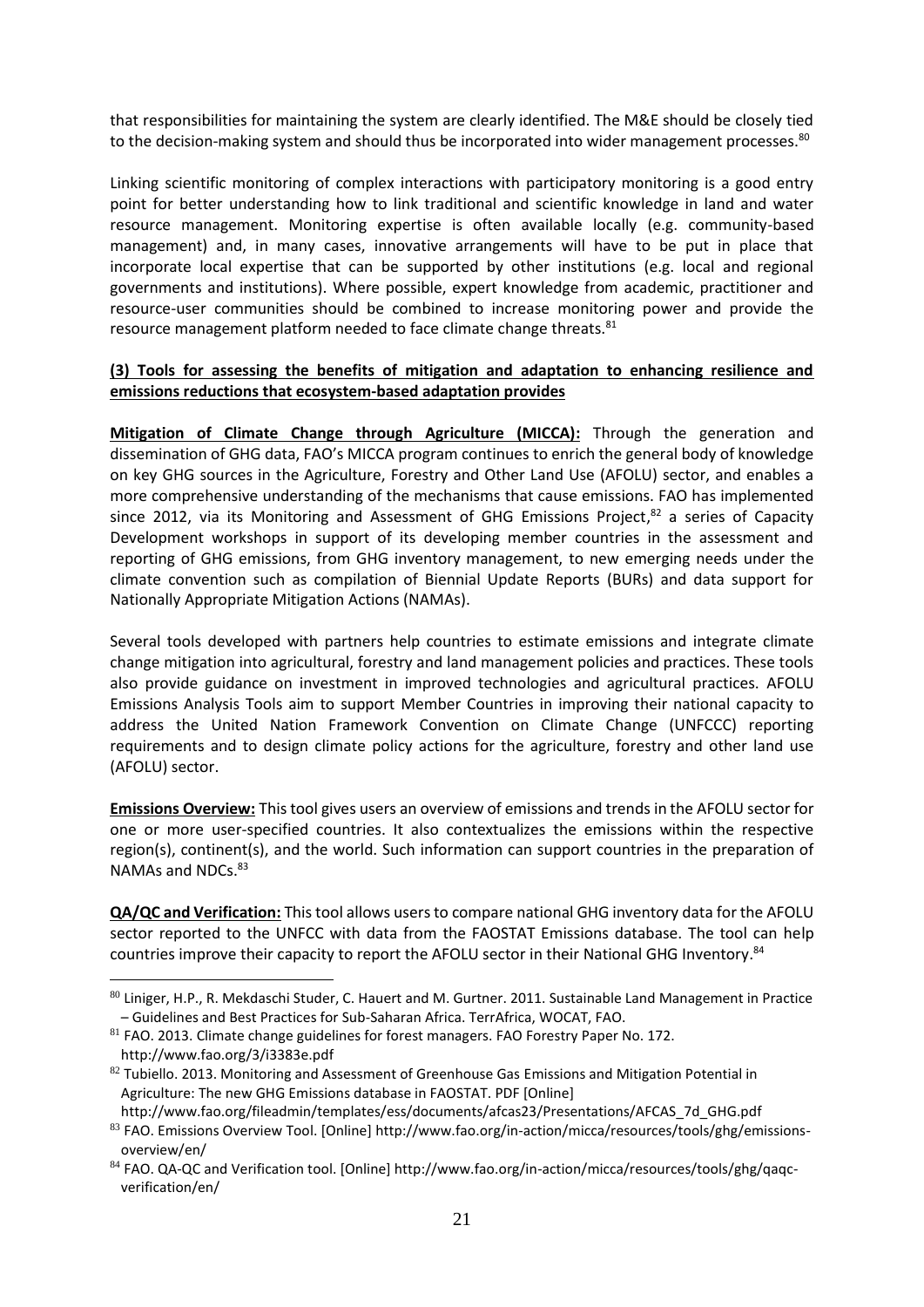**NAMA online learning tool:** In response to a need to develop guidance for countries on developing NAMAs in the agriculture and land use sector, FAO's MICCA programme developed a NAMA online learning tool<sup>85</sup> on Nationally Appropriate Mitigation Actions in the agriculture, forestry and other land use sector and a guidebook on, *National Planning for GHG Mitigation in Agriculture,* <sup>86</sup> that provide sector specific guidance for NAMA design and implementation.

**FAO-AFOLU Emissions database:** The AFOLU FAOSTAT Emission database is increasingly being used worldwide as a source of statistical information. Examples include use and dissemination of FAOSTAT data by the Intergovernmental Panel on Climate Change Fifth Assessment Report, the World Resource's Institute, the Economic and Social Commission for Asia-Pacific and the FAO Year Book. The AFOLU FAOSTAT Emissions database can be used by practitioners in Member countries alongside four main dimensions, to improve national data collection and institutional coordination in support of national, regional and international climate change agreements and related implementation mechanisms<sup>87</sup>.

**Ex-ACT:** The Ex-Ante Carbon-balance Tool (EX-ACT) is an appraisal system developed by FAO providing estimates of the impact of agriculture and forestry development projects, programmes and policies on the carbon-balance. The tool is a land-based accounting system, estimating C stock changes (i.e. emissions or sinks of CO<sub>2</sub>) as well as GHG emissions per unit of land, expressed in equivalent tonnes of  $CO<sub>2</sub>$  per hectare and year. <sup>88</sup> The tool helps project designers to estimate and prioritize project activities with high benefits in economic and climate change mitigation terms. The tool can be be applied on a wide range of development projects from all AFOLU sub-sectors, including projects on climate change mitigation, sustainable land management, watershed development, production intensification, food security, livestock, forest management or land use change. <sup>89</sup> Ex-ACT partners include The World Bank (WB); the Deutsche Gesellschaft für Internationale Zusammenarbeit (GIZ); the International Fund for Agricultural Development (IFAD); the Institut de recherche pour le développement (IRD).

## **References**

 $\overline{a}$ 

Asen, A., Boscolo, M., Carrillo, R., Dijk, K., Nordheim-Larsen, C., Oystese, S., . . . Zapata , J. 2011. *Unlocking National Opportunities: New Insights on Financing Sustainable Forest and Land Management.* Rome: FAO. Retrieved from

http://www.fao.org/docrep/016/ap451e/ap451e00.pdf

Biancalani, R., Nachtergaele, F., Petri, M., & Bunning, S. 2013. *Land Degredation Assessment in Drylands: Methodology and Results.* Rome: FAO.

Boscolo, M., & Whiteman, A. 2008. *Financing Sustainable Forest Management.* Rome: FAO. Brugère, C., & De Young, C. 2015. Assessing Climate Change Vulnerability in Fisheries and

Aquaculture: Available Methodologies and their Relevance for the Sector. *FAO Fisheries and Aquaculture Technical Paper No. 597*.

88 FAO. 2013. User Friendly Manual of the EX-Ante Carbon-balance Tool (EX-ACT). http://www.fao.org/fileadmin/templates/ex\_act/pdf/Technical\_guidelines/EX-ACT User Manual Final Draft v01.pdf

<sup>85</sup> FAO. 2015. Learning tool on Nationally Appropriate Mitigation Actions (NAMAs) in the agriculture, forestry and other land use (AFOLU) sector. http://www.fao.org/3/a-i4642e.pdf

<sup>86</sup> FAO. 2013. National planning for GHG mitigation in agriculture A guidance document. http://www.fao.org/3/a-i3324e.pdf

<sup>87</sup> FAO. 2014. The FAOStat Emissions Database. http://www.fao.org/fileadmin/templates/ess/documents/apcas25/APCAS-14-12.3-FAOSTAT-Emissions-DB.pdf

<sup>89</sup> FAO. Ex-ACT applications. [Online] http://www.fao.org/tc/exact/ex-act-applications/on-projects/en/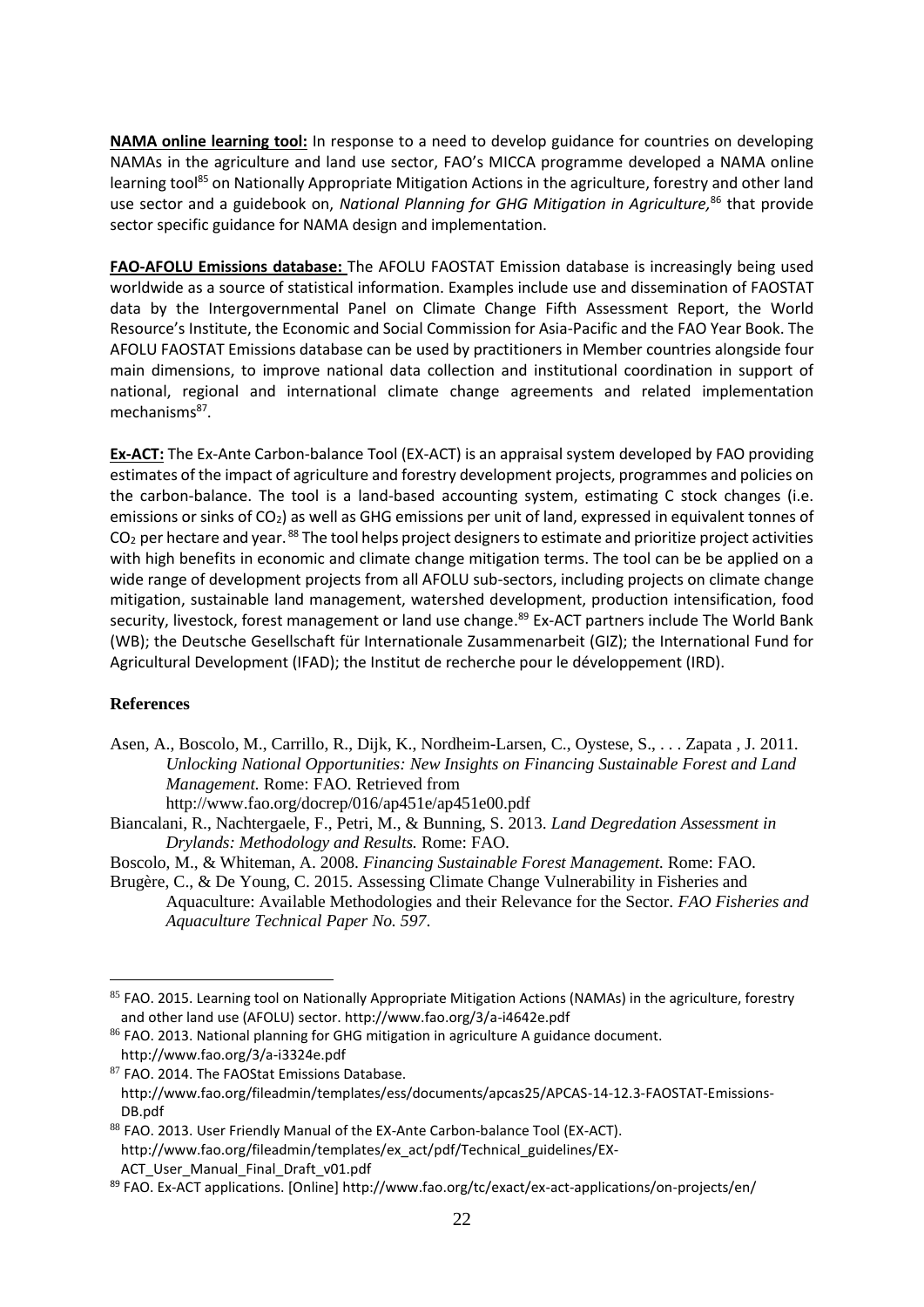- FAO. 1998. *Land Quality Indicators and Their Use in Sustainable Agriculture and Rural Development.* Rome: FAO.
- FAO. 2001. *What is the Code of Conduct for Responsible Fisheries?* Rome: FAO.
- FAO. 2003. *The Ecosystem Approach to Fisheries: FAO Technical Guidelines for Responsible Fisheries.* Rome: FAO.
- FAO. 2011. *Land Degredation Assessment in Drylands (LADA) Project Findings and Recommendations.* Rome: FAO. Retrieved from http://www.fao.org/nr/lada/
- FAO. 2013. *Climate Change Guidelines for Forest Managers.* FAO Forestry. Retrieved from http://www.fao.org/3/i3383e.pdf
- FAO. 2013b. *User Friendly Manual of the EX-Ante Carbon-balance Tool (EX-ACT).* FAO. Retrieved from http://www.fao.org/fileadmin/templates/ex\_act/pdf/Technical\_guidelines/EX-ACT\_User\_Manual\_Final\_Draft\_v01.pdf
- FAO. 2014a. Coping with Water Scarcity in the Near East and North Africa. *FAO Regional Conference for the Near East (NERC-32).* Rome: FAO.
- FAO. 2014b. The FAOSTAT Emissions Database. *Asia and Pacific Commission on Agricultural Statistics 25th Session.* Vientiane, Lao PDR: FAO.
- FAO. 2015a. *Turning words into action: improving soil and ecosystem health and productivity in the Kagera basin.* Rome: FAO. Retrieved from http://www.fao.org/soils-2015/news/newsdetail/en/c/277688/
- FAO. 2015b. *Regional Water Scarcity Initiative in the Near East and North Africa.* Rome: FAO. Retrieved from http://www.fao.org/3/a-au845e.pdf
- FAO. 2015c. *FAO Water*. Retrieved from Major Projects: Agriculture Water Partnership for Africa AgWa: http://www.fao.org/nr/water/projects\_agwa.html
- FAO. 2015d. *The Impacts of Disasters on Agriculture and Food Security.* Rome: FAO. Retrieved from http://www.fao.org/3/a-i5128e.pdf
- FAO. 2015e. *Tracking the Impacts of Sustainable Land Management in the Kagera Basin.* Rome: FAO.
- FAO. 2016. *The State of the World's Fisheries and Aquaculture.* Rome: FAO.
- FAO COFI. 2014. *Progress on the Implementation of the Code of Conduct for Responsible Fisheries and Related Instruments.* Rome: FAO.
- HLPE. 2014. *Sustainable Fisheries and Aquaculture for Food Security and Nutrition, A report by the High Level Panel of Experts on Food SEcurity and Nutrition of the Committee on World Food Security.* Rome. Retrieved from http://www.fao.org/3/a-i3844e.pdf
- LADA-WOCAT. 2010. Tools for Assessing and Monitoring Sustainable Land Management/Land Degredation and Decision Support to Address Today's Global Challenges. *LADA-WOCAT Seminar.* Rome: FAO.
- Liniger, H., Studer, M. R., Hauert, C., & Gurtner, M. 2011. *Sustainable Land Management in Practice: Guidelines and Best Practices for Sub-Saharan Africa.* TerrAfrica, WOCAT, and FAO.
- McGuire, D. 2014. FAO's Forest and Landscape Restoration Mechanism. *ETFRN News 56: Towards Productive Landscapes*.
- Ottaviani, D., Tsuji, S., & De Young, C. 2016. *Lessons Learned in Water Accounting.* Rome: FAO. Retrieved from http://www.fao.org/3/a-i5880e.pdf
- TerrAfrica. 2009. *The Role of Sustainable Land Management for Climate Change Adaptation and Mitigation in Sub-Saharan Africa.* TerrAfrica Annual Report 2009.
- Woodfine, A., Vallee, D., Bunning, S., Maty, B., & Sinnassamy, J.-M. 2016. Informing Future Investment for Scaling Up Sustainable Land Management in Sub-Saharan Africa: Lessons Learned from the Strategic Investment Programme (SIP). *2016 World Bank Conference on Land and Poverty.* Washington D.C.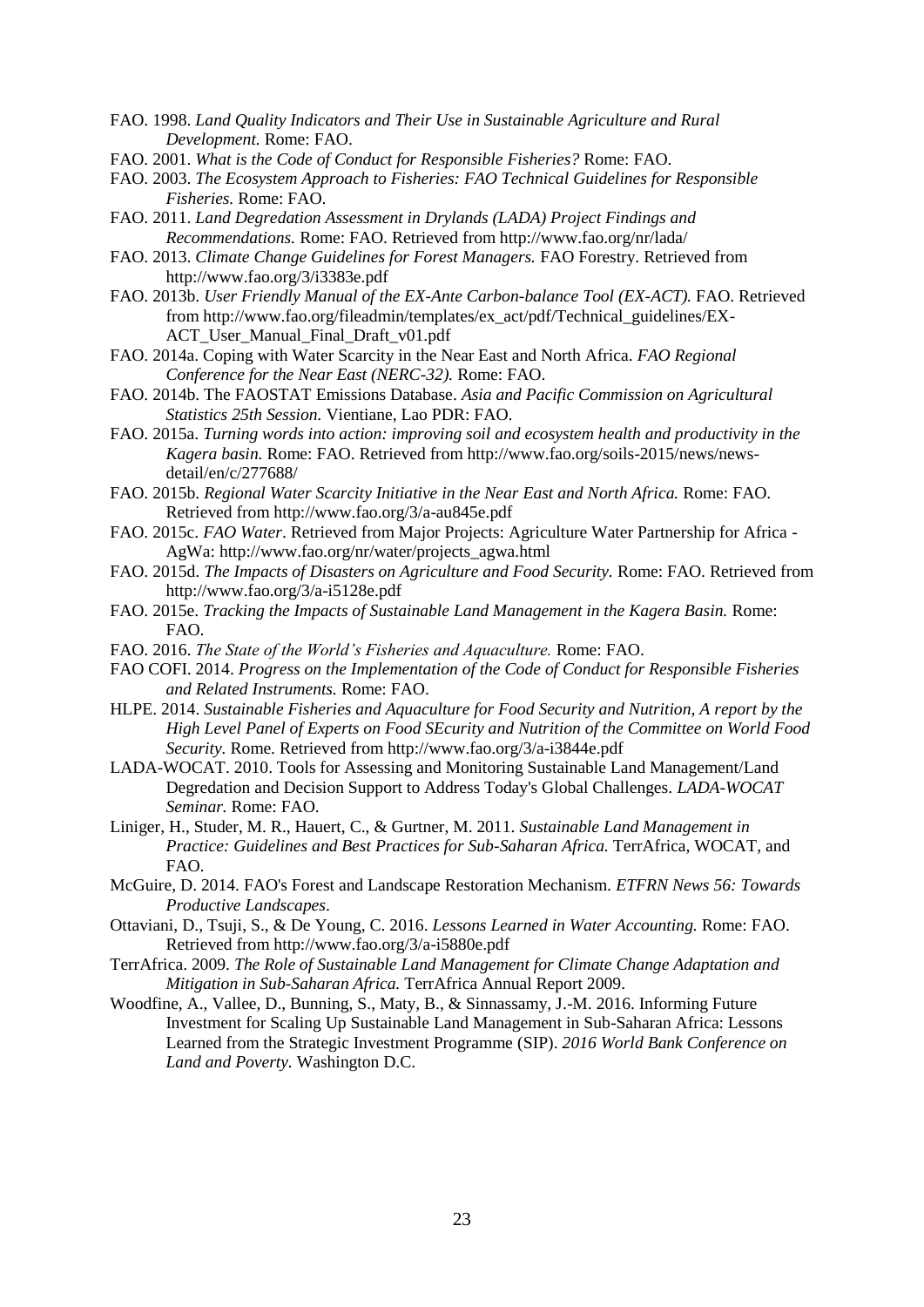Annex 1. Ecosystem based approaches, examples of case studies, key lessons and challenges in the context of adaptation planning process in agricultural sectors (agriculture, forestry and fisheries and aquaculture)

| <b>Approaches</b>       | Main objective                                                                                                                                                                                                        | <b>Examples (Case studies)</b>                                               | Key lessons and good practices                                                                                                                                                                                                                                                                                                          | <b>Challenges</b>                                                                                                                                            |
|-------------------------|-----------------------------------------------------------------------------------------------------------------------------------------------------------------------------------------------------------------------|------------------------------------------------------------------------------|-----------------------------------------------------------------------------------------------------------------------------------------------------------------------------------------------------------------------------------------------------------------------------------------------------------------------------------------|--------------------------------------------------------------------------------------------------------------------------------------------------------------|
| <b>Sustainable Land</b> | i) maintaining long term                                                                                                                                                                                              | The Transboundary Agro-                                                      | Multi-dimensional processes                                                                                                                                                                                                                                                                                                             | Setting up mechanisms for the                                                                                                                                |
| Management              | productivity of the ecosystem<br>functions (land, water,<br>biodiversity) and ii) increasing<br>productivity (quality, quantity<br>and diversity) of goods and<br>services, and particularly safe<br>and healthy food | ecosystem Management<br>Project for the Kagera River<br>Basin (Kagera TAMP), | and catering multiple and<br>diverse management practices<br>for particular landscapes is<br>necessary for successfully<br>implementing SLM.<br>Good practices included<br>contour farming, terracing and<br>water harvesting and runoff<br>trapping pits, integrated soil<br>fertility management, and<br>agroforestry.                | empowerment of land users and<br>the lack of capacity of extension<br>services and shortage of available<br>technical experts in district offices            |
|                         |                                                                                                                                                                                                                       | The Global Soil Partnership<br>(GSP)                                         | Promoting partnerships and<br>enhancing collaboration<br>between all stakeholders helps<br>to better identify soil<br>degradation issues and<br>increases the commitment to<br>address them.<br>Good practices in improving soil<br>- conservation tillage, zero-<br>tillage, residue covers,<br>mulching, and rainwater<br>harvesting. | Increasing awareness on and<br>investment in sustainable soil<br>management and promoting the<br>establishment of inclusive policies<br>for soil governance. |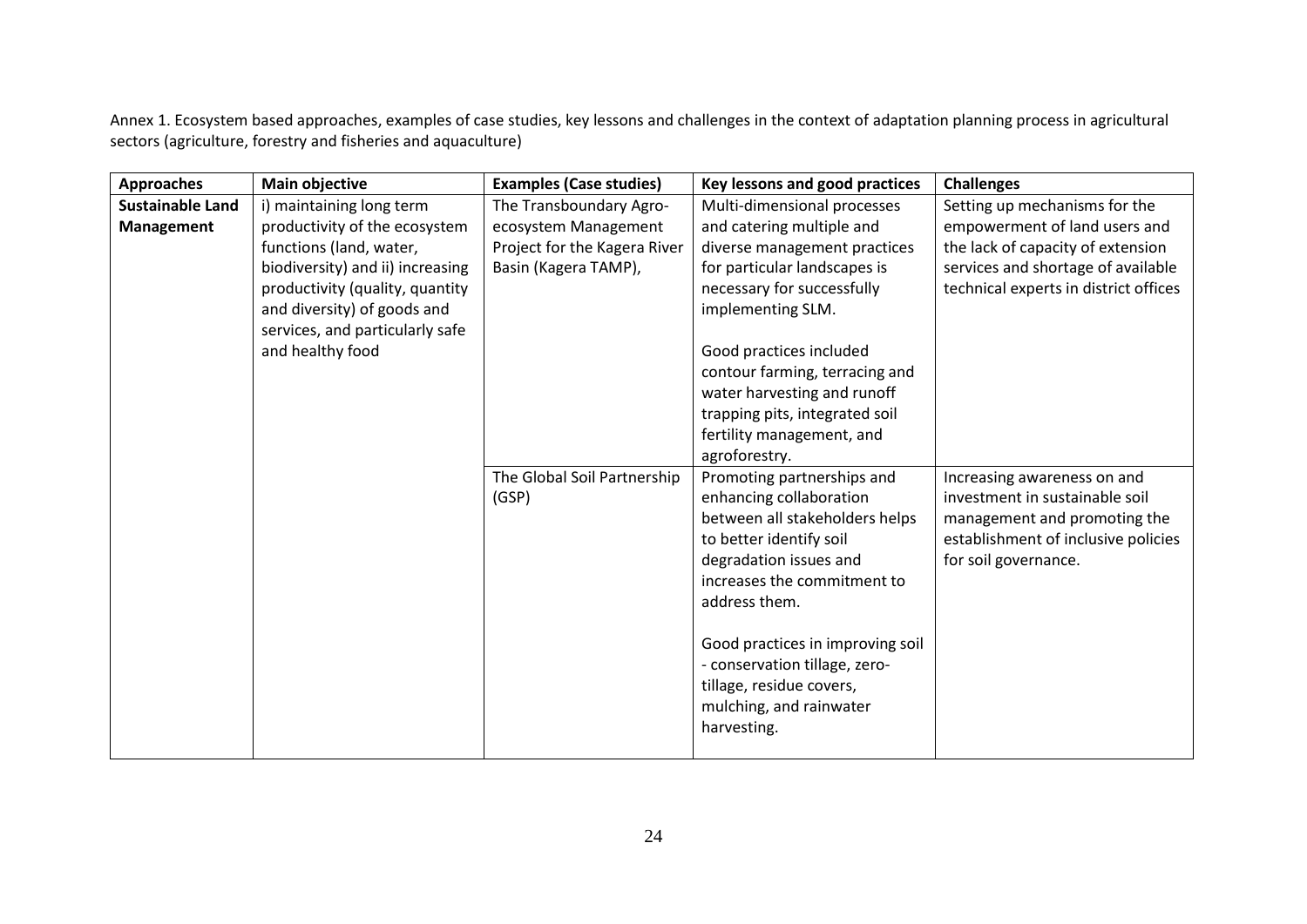| <b>Approaches</b> | <b>Main objective</b> | <b>Examples (Case studies)</b> | Key lessons and good practices     | <b>Challenges</b>                     |
|-------------------|-----------------------|--------------------------------|------------------------------------|---------------------------------------|
|                   |                       | FAO's Regional Initiative on   | Building consensus on the water    | Considerable investments to           |
|                   |                       | Water Scarcity in the Near     | reform agenda, acknowledging       | improve water management              |
|                   |                       | East                           | farmer roles in managing water     | requires a consistent support to      |
|                   |                       |                                | resources, involving the private   | comprehensive reforms that            |
|                   |                       |                                | sector, and establishing           | promote an innovative approach        |
|                   |                       |                                | partnerships are essential to      | in the way water resources are        |
|                   |                       |                                | comprehensively reforming the      | allocated, governed, managed and      |
|                   |                       |                                | water sector.                      | conserved.                            |
|                   |                       | Agriculture Water              | Supporting countries to improve    | Agricultural water management is      |
|                   |                       | Partnership for Africa         | agricultural water management      | not recognized as consumer of         |
|                   |                       | (AgWA)                         | (AWM) is necessary and             | water and capacity to implement       |
|                   |                       |                                | requires a combination of          | it in most countries in the region is |
|                   |                       |                                | advocacy, promoting closer         | limited.                              |
|                   |                       |                                | collaboration, resource            |                                       |
|                   |                       |                                | mobilization, information          |                                       |
|                   |                       |                                | development and sharing, and       |                                       |
|                   |                       |                                | building in-country capacities to  |                                       |
|                   |                       |                                | plan and implement AWM.            |                                       |
|                   |                       | The Land Degradation           | Appropriately assessing<br>land    | The economic impact of land           |
|                   |                       | Assessment in drylands         | degradation requires taking into   | degradation cannot easily be          |
|                   |                       | project (LADA):                | consideration the trade-offs       | estimated as long as there are no     |
|                   |                       |                                | made by land-users. These          | agreements on the value of            |
|                   |                       |                                | assessments should form the        | environmental services.               |
|                   |                       |                                | basis for land use planning, rural |                                       |
|                   |                       |                                | development and SLM.               |                                       |
|                   |                       |                                |                                    |                                       |
|                   |                       | The Greet Green Wall for       | Restoring degraded lands in        |                                       |
|                   |                       | the Sahara and the Sahel       | drylands and fragile ecosystems    |                                       |
|                   |                       | Initiative (GGWSSI)            | using plant-based solutions and    |                                       |
|                   |                       |                                | putting communities at the         |                                       |
|                   |                       |                                | heart of the action in Burkina     |                                       |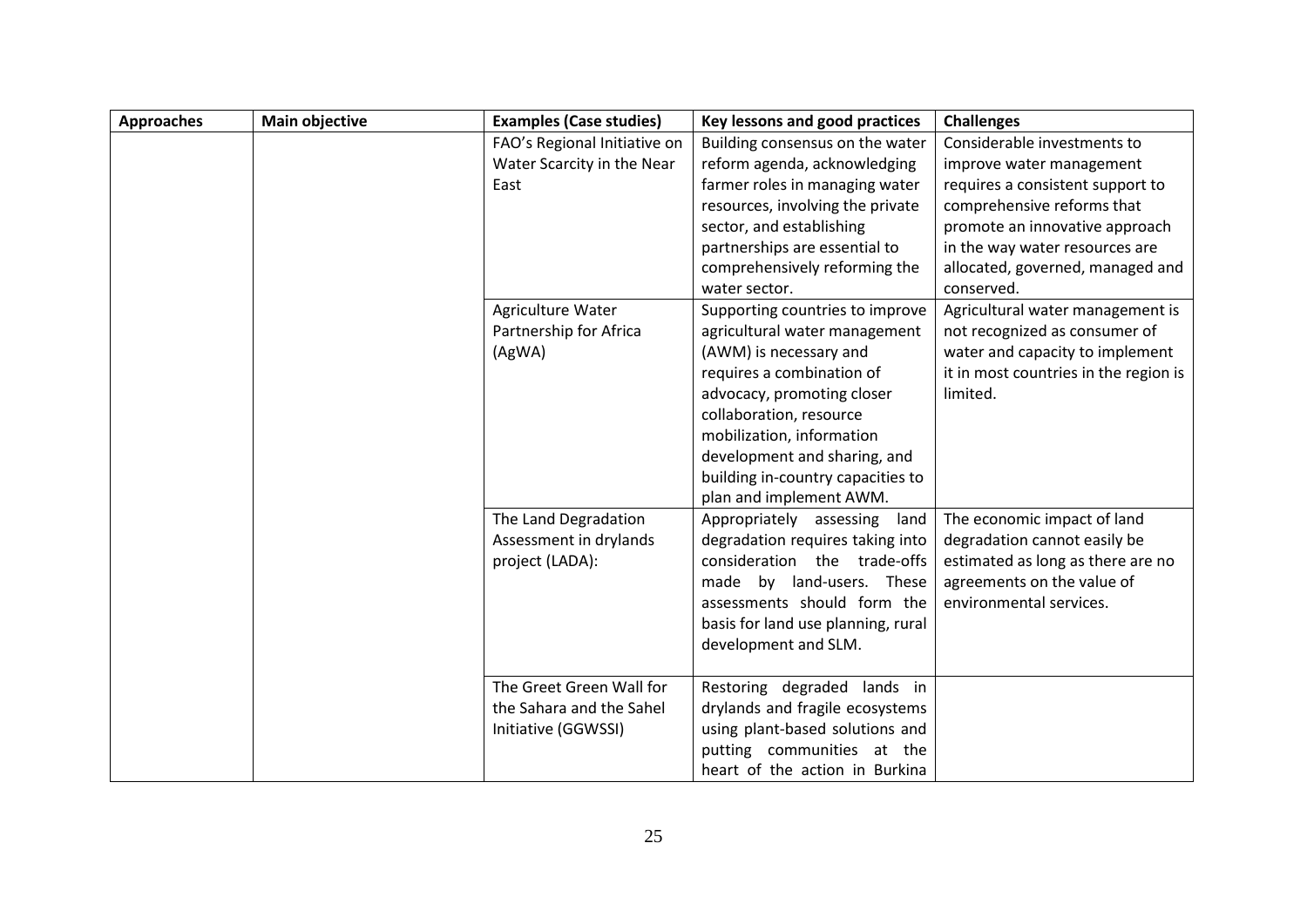| <b>Approaches</b>  | <b>Main objective</b>          | <b>Examples (Case studies)</b> | Key lessons and good practices     | <b>Challenges</b>                 |
|--------------------|--------------------------------|--------------------------------|------------------------------------|-----------------------------------|
|                    |                                |                                | Faso, Niger, Nigeria, Senegal, the |                                   |
|                    |                                |                                | Gambia, Ethiopia, Fiji and Haiti.  |                                   |
| <b>Sustainable</b> | <b>Sustainable Forest</b>      | The Forest and Landscape       | Promoting partnership and          | Developing tools to estimate the  |
| <b>Forest</b>      | Management (SFM) aims to       | <b>Restoration (FLR)</b>       | collaboration on FLR and           | value of water-related ecosystem  |
| <b>Management</b>  | contribute to the              |                                | supporting countries to develop    | services by well managed forests  |
|                    | management, conservation       |                                | FLR action plans according to      | is necessary to compensate the    |
|                    | and sustainable development    |                                | national laws and regulations.     | providers of FLR services.        |
|                    | of forests, and to provide for |                                |                                    | Furthermore, international        |
|                    | their multiple and             |                                |                                    | organizations have an important   |
|                    | complementary functions and    |                                |                                    | role to play in supporting        |
|                    | uses.                          |                                |                                    | countries to exchange information |
|                    |                                |                                |                                    | and access funding sources for    |
|                    |                                |                                |                                    | FLR.                              |
|                    |                                | Mountain Forests and           | Integrated landscape               | Linking socio-economic,           |
|                    |                                | watershed management           | management approaches              | institutional and physical        |
|                    |                                |                                | encourage and strengthen           | dynamics in watershed             |
|                    |                                |                                | linkages between upstream and      | management remains a challenge.   |
|                    |                                |                                | downstream communities.            | Joint analysis and design is      |
|                    |                                |                                |                                    | required to promote a more        |
|                    |                                |                                |                                    | unified territorial vision in     |
|                    |                                |                                |                                    | watershed management.             |
|                    |                                | <b>Integrated Natural</b>      | Integrated landscape               | Linking socio-economic,           |
|                    |                                | Resource Management of         | management approaches              | institutional and physical        |
|                    |                                | the Fouta Djallon Highlands    | encourage and strengthen           | dynamics in watershed             |
|                    |                                |                                | linkages between upstream and      | management remains a challenge.   |
|                    |                                |                                | downstream communities.            | Joint analysis and design is      |
|                    |                                | Participatory Integrated       |                                    | required to promote a more        |
|                    |                                | Watershed Management           |                                    | unified territorial vision in     |
|                    |                                | to combat desertification      |                                    | watershed management.             |
|                    |                                | in Morocco                     |                                    |                                   |
|                    |                                | The Mountain Partnership       | Promoting, facilitating and        | Increasing awareness about the    |
|                    |                                |                                | implementing initiatives at        | the goods and services provided   |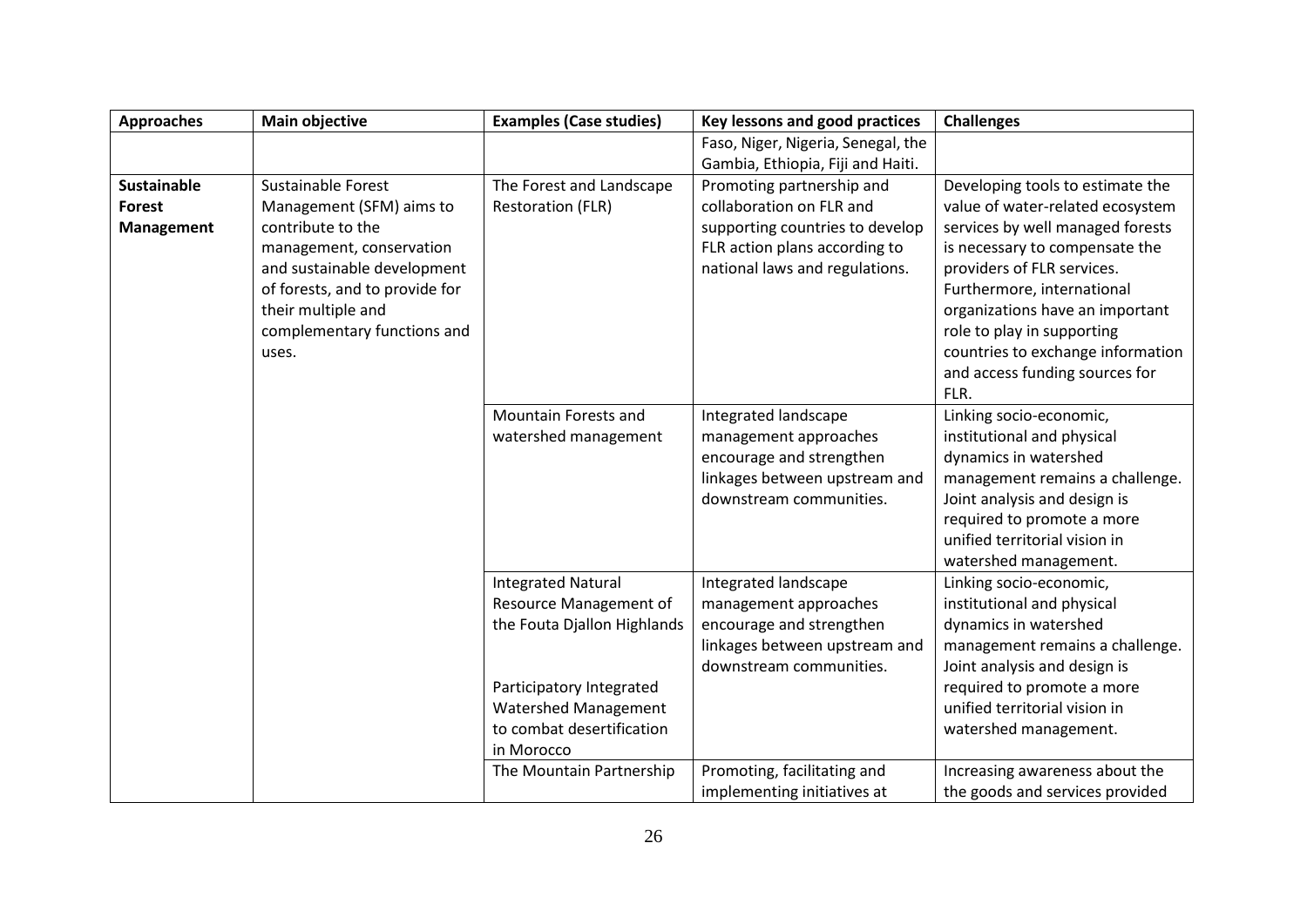| <b>Approaches</b>   | Main objective                  | <b>Examples (Case studies)</b> | Key lessons and good practices  | <b>Challenges</b>                |
|---------------------|---------------------------------|--------------------------------|---------------------------------|----------------------------------|
|                     |                                 |                                | national, regional and          | by mountains for investments and |
|                     |                                 |                                | international level and raising | policies.                        |
|                     |                                 |                                | awareness through advocacy      |                                  |
|                     |                                 |                                | and communications about the    |                                  |
|                     |                                 |                                | challenges faced by mountain    |                                  |
|                     |                                 |                                | peoples and environments.       |                                  |
|                     |                                 | <b>Dryland Restoration</b>     | The Global guidelines for the   |                                  |
|                     |                                 | Initiative Platform (DRIP)     | restoration of degraded forests |                                  |
|                     |                                 |                                | and landscapes in drylands:     |                                  |
|                     |                                 |                                | <b>Building resilience and</b>  |                                  |
|                     |                                 |                                | benefiting livelihoods and an   |                                  |
|                     |                                 |                                | online platform to gather       |                                  |
|                     |                                 |                                | practices and knowledge and     |                                  |
|                     |                                 |                                | monitor progress on social,     |                                  |
|                     |                                 |                                | economic and environmental      |                                  |
|                     |                                 |                                | impacts of restoration.         |                                  |
| <b>COFO Working</b> | Review, report and provide      |                                |                                 |                                  |
| Group on            | recommendations to the          |                                |                                 |                                  |
| "Dryland forests    | Committee on Forestry on the    |                                |                                 |                                  |
| and                 | status, trends, issues and      |                                |                                 |                                  |
| agrosilvopastoral   | developments in dryland         |                                |                                 |                                  |
| systems"            | forests and agrosilvopastoral   |                                |                                 |                                  |
|                     | systems, promote scaling -up    |                                |                                 |                                  |
|                     | of the adoption of good         |                                |                                 |                                  |
|                     | practices for the protection,   |                                |                                 |                                  |
|                     | sustainable management and      |                                |                                 |                                  |
|                     | restoration of drylands forests |                                |                                 |                                  |
|                     | and agrosilvopastoral systems,  |                                |                                 |                                  |
|                     | enhancing also environmental    |                                |                                 |                                  |
|                     | and socio-economic resilience   |                                |                                 |                                  |
|                     | and sustainable livelihoods.    |                                |                                 |                                  |
|                     |                                 |                                |                                 |                                  |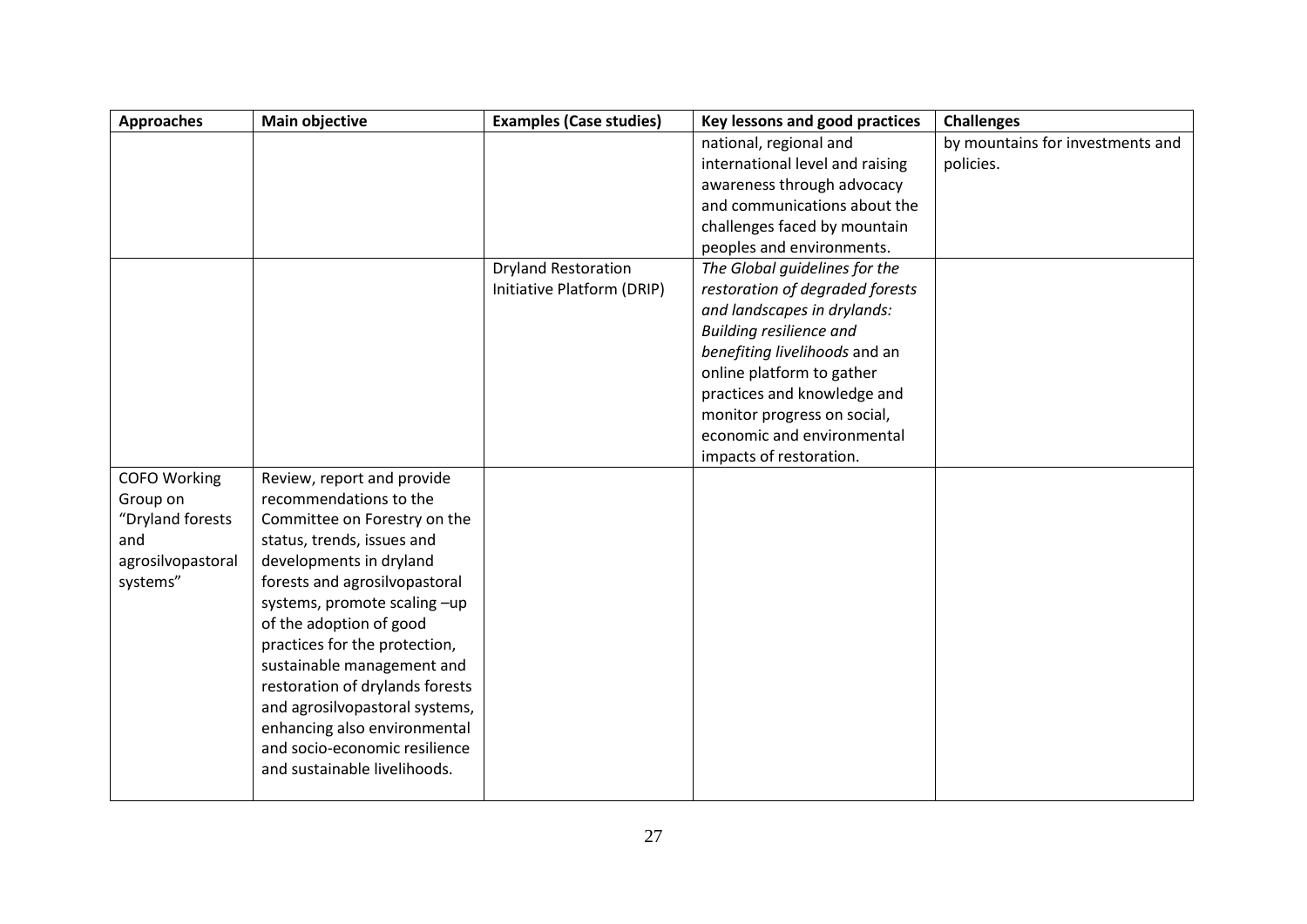| <b>Approaches</b> | <b>Main objective</b>           | <b>Examples (Case studies)</b> | Key lessons and good practices | <b>Challenges</b>                   |
|-------------------|---------------------------------|--------------------------------|--------------------------------|-------------------------------------|
| Ecosystems        | The purpose of an EAF and       | <b>EAF-Nansen Project</b>      | Participatory processes to     | Reinforcement of capacities         |
| Approach to       | EAA is to: "plan, develop and   | "Strengthening the             | formulating Fisheries          | available in fisheries management   |
| Fisheries (EAF)   | manage fisheries in a manner    | Knowledge Base for and         | Management plans, fostering    | institutions is needed to           |
| and Aquaculture   | that addresses the multiple     | Implementing an                | partnerships: Co-financing and | implement an EAF and EAA            |
| (EAA)             | needs and desires of societies, | Ecosystem Approach to          | project delivery partnerships, | effectively, especially when        |
|                   | without jeopardizing the        | Marine Fisheries in            | and building capacities of     | responsibilities are decentralized. |
|                   | options for future generations  | Developing Countries",         | research institutes to provide |                                     |
|                   | to benefit from the full range  |                                | scientific information for     |                                     |
|                   | of goods and services           |                                | fisheries management.          |                                     |
|                   | provided by the aquatic         |                                |                                |                                     |
|                   | ecosystems"                     |                                |                                |                                     |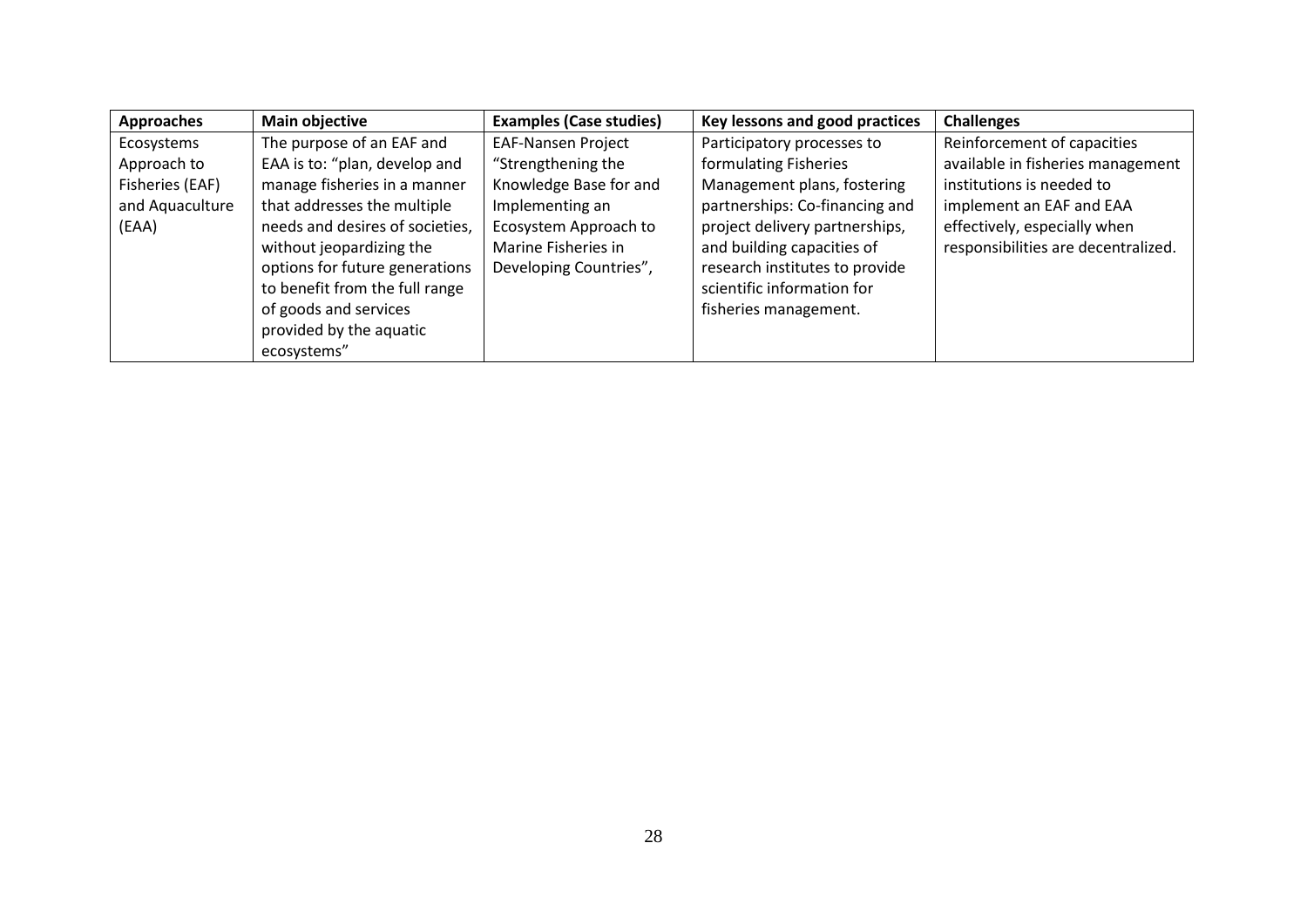Annex 1b. Additional FAO tools for ecosystem based adaptation and planning processes

| <b>Tools</b>                                                                       | Purpose/objective                                                                                                                                                                     | Links                                                                                                                     |
|------------------------------------------------------------------------------------|---------------------------------------------------------------------------------------------------------------------------------------------------------------------------------------|---------------------------------------------------------------------------------------------------------------------------|
| <b>WATERLEX</b>                                                                    | A searchable database that can be used database can be used to<br>examine the national legislation on water resources of any<br>particular country or across any number of countries. | http://www.fao.org/legal/databases/waterlex/<br>en/                                                                       |
| <b>AQUASTAT</b>                                                                    | A global information system created to maintain an extensive<br>multi-scale information base on water for use at global, national<br>and local levels.                                | http://www.fao.org/nr/water/aquastat/main/i<br>ndex.stm                                                                   |
| Incentives for Ecosystem Services<br>(IES) ToolKit                                 | A web-based toolkit designed to support decision makers in<br>identifying, designing and successfully implementing IES.                                                               | http://www.fao.org/in-action/incentives-for-<br>ecosystem-services/toolkit/en/                                            |
| <b>SFM Toolbox</b>                                                                 | Brings together modules and case studies on SFM thematic areas<br>aimed at improving capacities to plan and implement SFM.                                                            | http://www.fao.org/sustainable-forest-<br>management/toolbox/sfm-home/en/                                                 |
| Module on Forest Management<br>Planning                                            | Aims to build capacities of forest owners and managers wishing to<br>plan SFM activities.                                                                                             | http://www.fao.org/sustainable-forest-<br>management/toolbox/modules/forest-<br>management-monitoring/basic-knowledge/en/ |
| Climate change guidelines for<br>forest managers                                   | Provides guidance on how to identify, assess and prioritize options<br>for adjusting forest management plans and practices in response<br>to and in anticipation of climate change    | http://www.fao.org/docrep/018/i3383e/i3383<br>e00.htm                                                                     |
| EAF planning and tool selection<br>(EAF Toolbox)                                   | Assist member countries in identifying best tools and approaches<br>for planning for fisheries management                                                                             | http://www.fao.org/fishery/eaf-<br>net/toolbox/planning/en                                                                |
| The Ecosystem Approach to<br><b>Fisheries Management (EAFM)</b><br><b>Training</b> | To understand concept and need for EAFM and build capacities<br>and planning and implementing an EAFM plan.                                                                           | http://www.fao.org/3/a-i3778e.pdf                                                                                         |
| Guidelines for the Identification<br>and Description of Nationally                 | To provide guidelines for the identification, selection and<br>description of nationally based indicators of land degradation                                                         | http://www.fao.org/documents/card/en/c/3c4<br>6cfae-8c37-52a4-b5ef-71b411feac36/                                          |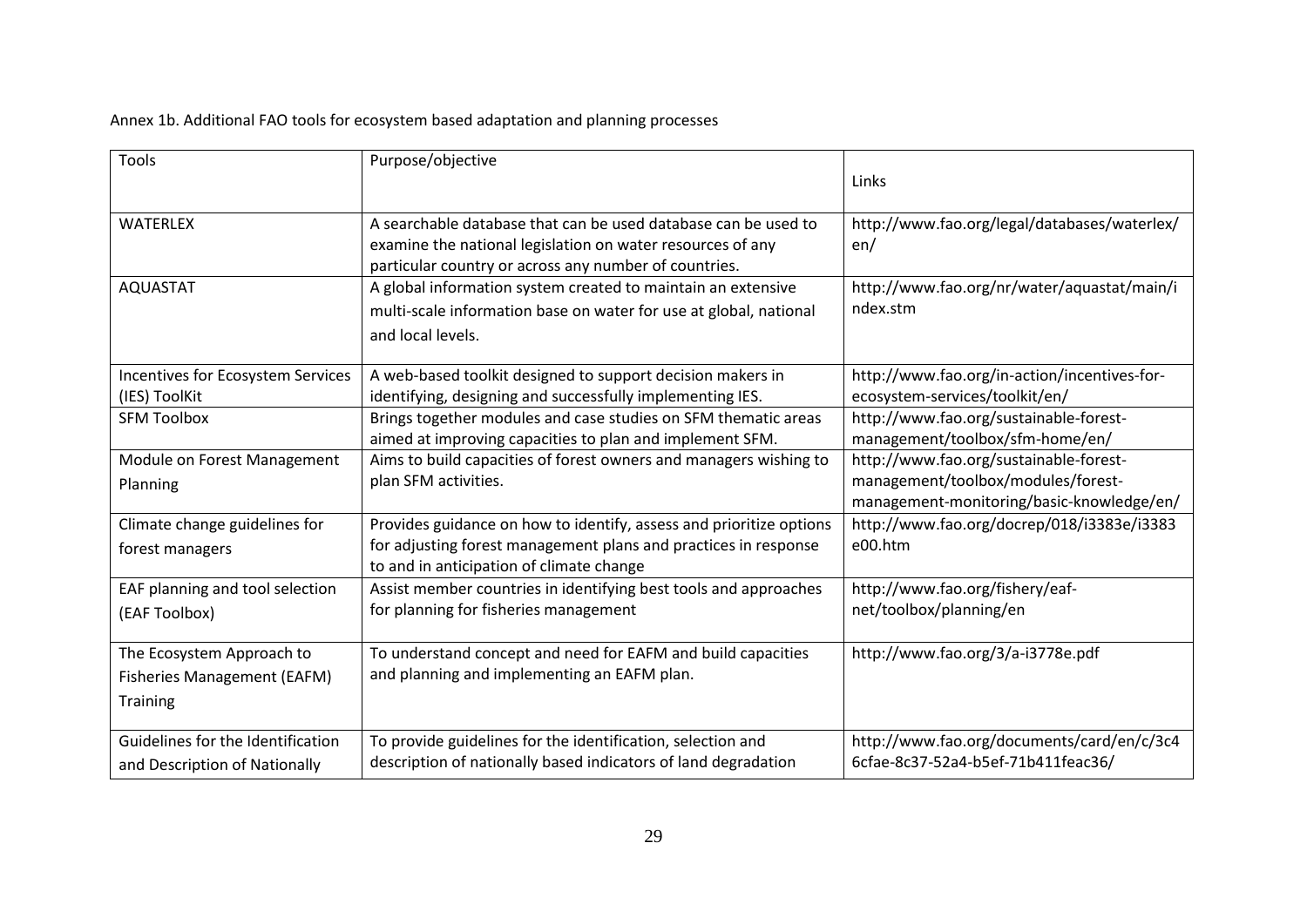| Based Indicators of Land                                                                                    |                                                                                                                                                           |                                                                                        |
|-------------------------------------------------------------------------------------------------------------|-----------------------------------------------------------------------------------------------------------------------------------------------------------|----------------------------------------------------------------------------------------|
| Degradation (LADA Approach)                                                                                 |                                                                                                                                                           |                                                                                        |
| A framework for documentation<br>and evaluation of sustainable<br>land management - Watershed<br>management | A modular questionnaire system used to evaluate land<br>management in order to meet the needs of different user groups<br>based on the WOCAT methodology. | https://www.wocat.net/fileadmin/user_upload<br>/documents/Methods/WM_module_english.pd |
| <b>WOCAT/ LADA Mapping Tool</b>                                                                             | The tool utilizes participatory expert assessment (PEA) to provide a<br>spatial overview of degradation and conservation/ SLM.                            | https://www.wocat.net/en/knowledge-<br>base/slm-mapping/mapping-results.html           |
| <b>SFM Toolbox: Forest</b><br>management monitoring                                                         | Promotes monitoring activities in forest management units (FMUs)                                                                                          | http://www.fao.org/sustainable-forest-<br>management/toolbox/modules/forest-           |
|                                                                                                             |                                                                                                                                                           | management-monitoring/basic-knowledge/en/                                              |
| Implementation, monitoring and                                                                              | Outlines relevant questions actions, and tools for developing a                                                                                           | http://www.fao.org/fishery/eaf-                                                        |
| performance review - EAF                                                                                    | monitoring plan for EAF activities                                                                                                                        | net/toolbox/planning/step-4/en                                                         |
| <b>Toolbox</b>                                                                                              |                                                                                                                                                           |                                                                                        |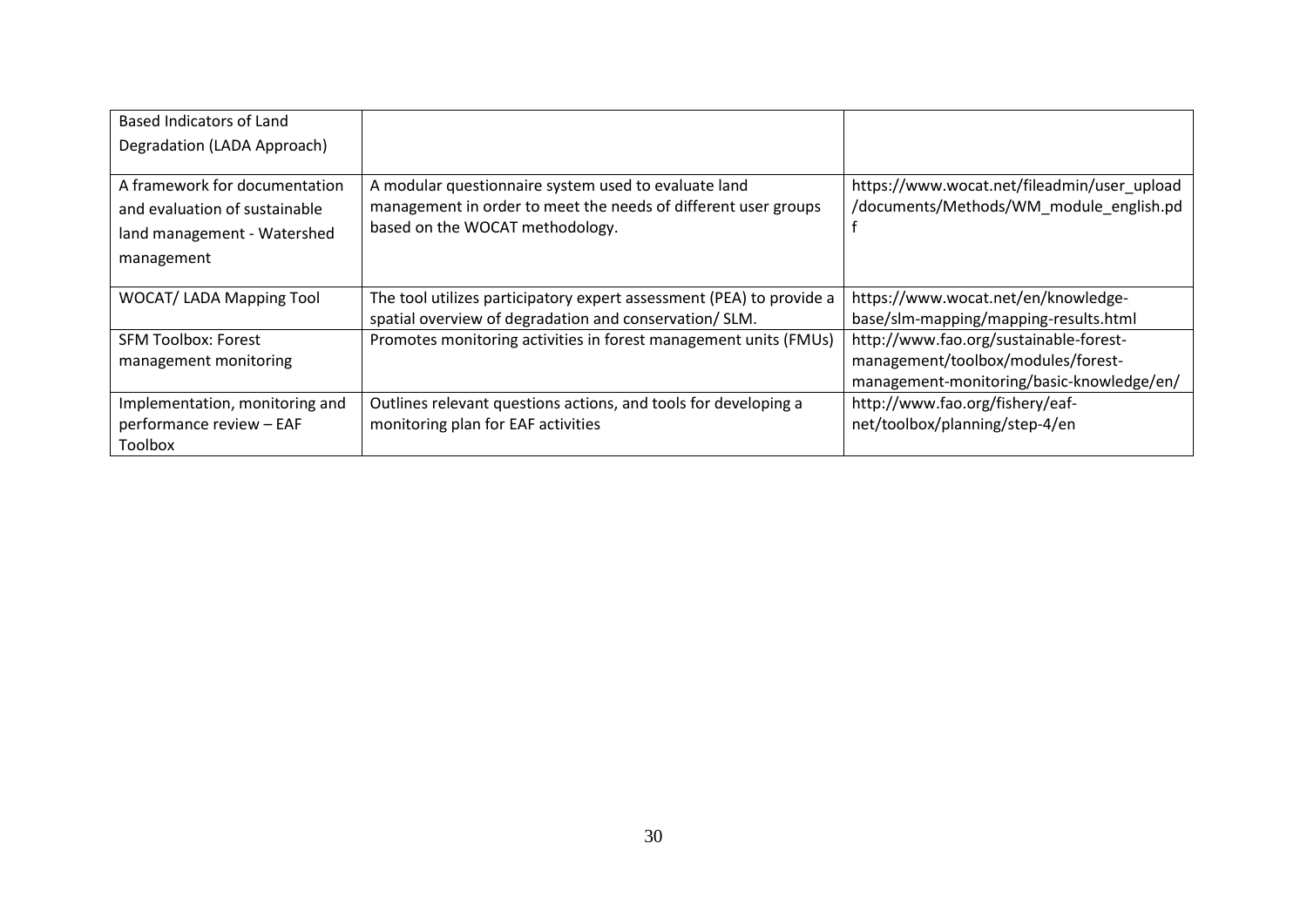Annex 2. Good practices and tools in monitoring and evaluation of the ecosystem based adaptation

| Tools/good                                     | <b>Main objective</b>                                                                                               | <b>Examples</b>                                                                                                                                                    | <b>Key lessons</b>                                                                                                                                                                                                                                                                                  | <b>Challenges</b>                                                                                                                                                                                  |
|------------------------------------------------|---------------------------------------------------------------------------------------------------------------------|--------------------------------------------------------------------------------------------------------------------------------------------------------------------|-----------------------------------------------------------------------------------------------------------------------------------------------------------------------------------------------------------------------------------------------------------------------------------------------------|----------------------------------------------------------------------------------------------------------------------------------------------------------------------------------------------------|
| practices                                      |                                                                                                                     |                                                                                                                                                                    |                                                                                                                                                                                                                                                                                                     |                                                                                                                                                                                                    |
| Hydrological<br>Monitoring                     | Increasing understanding of<br>local hydrology and the<br>potential impact of SLM                                   | Hydrological monitoring in<br>the Kagera Region                                                                                                                    | Hydrological monitoring needs<br>to be carried out at a similar<br>scale to SLM and over a longer<br>time period to increase the<br>chance of observing any<br>impacts and over a longer time<br>period reducing erosion<br>downstream.                                                             | Acquiring high quality data on<br>hydrological variables is key to<br>successfully monitoring for<br>impacts.                                                                                      |
| Open source<br>geospatial forest<br>monitoring | Developing, sharing and<br>supporting software tools that<br>facilitate data collection,<br>analysis and reporting. | <b>OpenForis Collect Earth</b>                                                                                                                                     | Open source platforms are<br>more widely accessible, they<br>give end-users the opportunity<br>to be part of the development<br>process, and the range of<br>software and tools caters to a<br>wider range of capacity needs.                                                                       | Increasing the availability of free<br>and timely remote sensing data<br>and systematically applying<br>technologies such as OpenForis<br>Collect Earth to land and water<br>resource assessments. |
| <b>Global Dryland</b><br>Assessments           | Improve the monitoring and<br>assessment of drylands for<br>their sustainable management<br>and restoration         | The Rome Promise on<br>Monitoring and<br>Assessment of dryland for<br>sustainable management<br>and restoration: The First<br><b>Global Drylands</b><br>Assessment | Open-ended collaborative<br>network/community of practice<br>to advance monitoring and<br>assessment of drylands,<br>communicating the value and<br>importance of drylands<br>monitoring to relevant<br>stakeholders and developing a<br>dynamic roadmap for<br>collaborative action. <sup>90</sup> |                                                                                                                                                                                                    |
| Monitoring small-                              | Supporting the                                                                                                      | <b>Voluntary Guidelines for</b>                                                                                                                                    | Compatible with other                                                                                                                                                                                                                                                                               | Member constraints to                                                                                                                                                                              |
| scale fisheries                                | implementation of the Code of                                                                                       | Securing Sustainable Small-                                                                                                                                        | mechanisms such as the Code                                                                                                                                                                                                                                                                         | implementing the code of conduct                                                                                                                                                                   |

<sup>&</sup>lt;sup>90</sup> http://www.fao.org/dryland-forestry/monitoring-and-assessment/the-rome-promise/en/.

 $\mathcal{L}_{\text{max}}$  , and  $\mathcal{L}_{\text{max}}$ 

<u>.</u>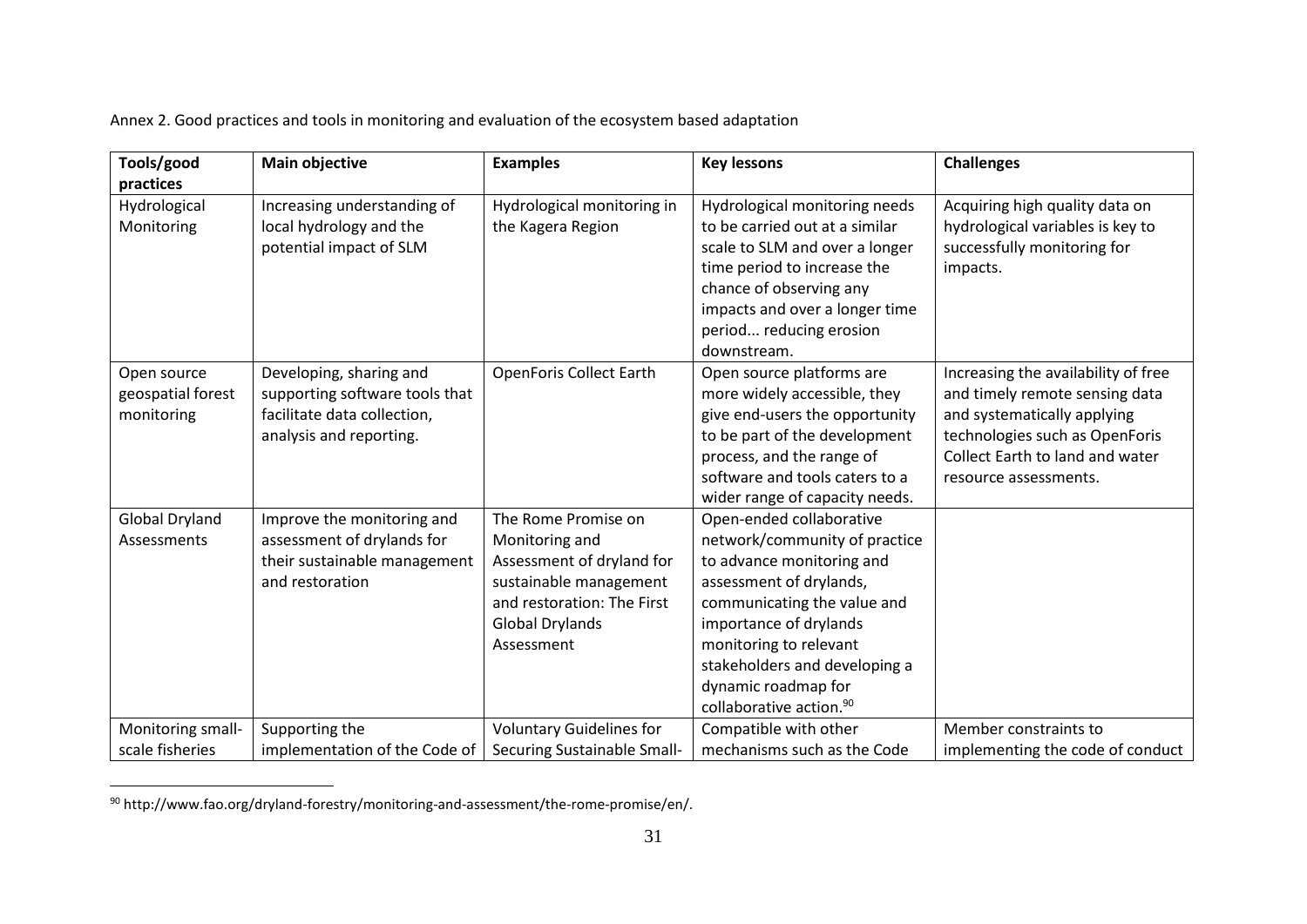| <b>Conduct for Responsible</b> | Scale Fisheries in the          | of Conduct for Responsible        | include insufficient financial   |
|--------------------------------|---------------------------------|-----------------------------------|----------------------------------|
| <b>Fisheries</b>               | <b>Context of Food Security</b> | fisheries and global              | resources, limited human         |
|                                | and Poverty Eradication         | commitments in UNFCCC and a       | resources, incomplete policies   |
|                                |                                 | focus on long-term sustainable    | and/or legal frameworks,         |
|                                |                                 | fisheries with due recognition to | inadequate scientific research,  |
|                                |                                 | climate change                    | limited access to statistics and |
|                                |                                 |                                   | information, and a lack of       |
|                                |                                 |                                   | awareness and information about  |
|                                |                                 |                                   | the Code                         |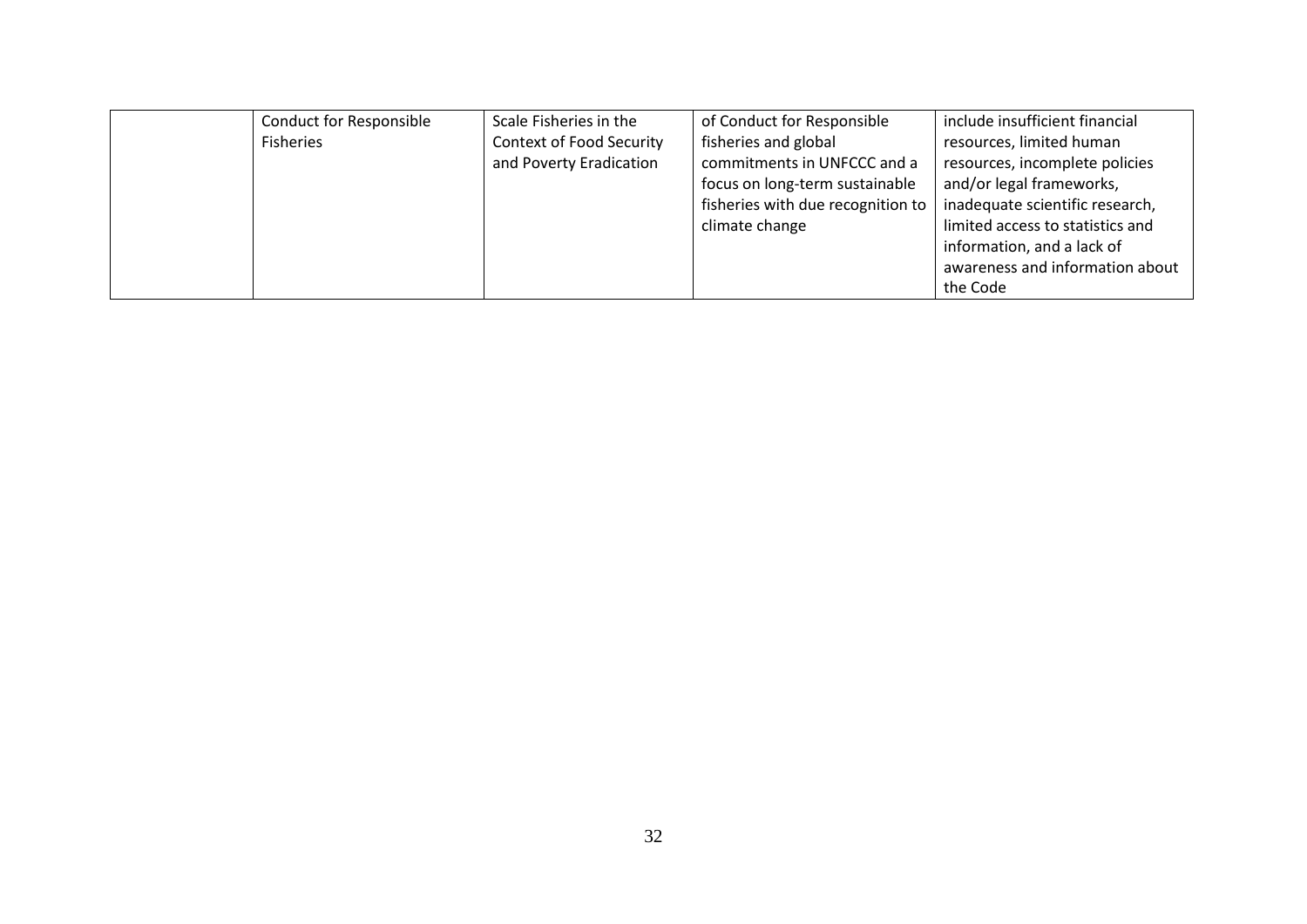Annex 3. Tools for assessing the benefits of mitigation and adaptation to enhance resilience and emission reduction that ecosystem based adaptation provides

| Tools/good             | Main objective                  | <b>Examples</b>              | <b>Key lessons</b>             | <b>Challenges</b>                     |
|------------------------|---------------------------------|------------------------------|--------------------------------|---------------------------------------|
| practices              |                                 |                              |                                |                                       |
| <b>AFOLU Emissions</b> | To help countries to estimate   | Georeferenced data           | Planning and monitoring for    | Systematically ensuring that          |
| Analysis Tools         | emissions and integrate         |                              | mitigation and adaptation      | accurate and up to date data on       |
|                        | climate change mitigation into  | QA/QC and Verification       | requires the availability of   | emissions is utilized in planning for |
|                        | agricultural, forestry and land |                              | adequate data on GHG           | mitigation and adaptation activities. |
|                        | management policies and         | <b>Emissions Overview</b>    | emissions across the AFOLU     |                                       |
|                        | practices, and to provide       |                              | sectors. Tools give countries  |                                       |
|                        | guidance on investment in       | <b>Emissions Intensities</b> | the opportunity to access      |                                       |
|                        | improved technologies and       |                              | reliable and up to date        |                                       |
|                        | agricultural practices.         |                              | emissions data as well as the  |                                       |
|                        |                                 |                              | chance to account for possible |                                       |
|                        |                                 |                              | inconsistencies in national    |                                       |
|                        |                                 |                              | GHG inventories.               |                                       |
| NAMA online            | Increase awareness and build    | The tool has been used as a  | Trainings demonstrated that    | Building capacities in the            |
| learning tool          | capacities of countries to plan | tailored training for        | NAMAs in AFOLU can be          | implementation of NAMAs is also       |
|                        | for NAMAs.                      | introduction to agriculture  | instrumental in making crop    | important. Obstacles reported to      |
|                        |                                 | NAMA development in          | and livestock production more  | implementing NAMAs included           |
|                        |                                 | Zambia, dairy NAMA           | productive and efficient; and  | uncertainty surrounding legal tools,  |
|                        |                                 | development in Kenya,        | NAMAs can be used as a         | lack of technical knowledge of        |
|                        |                                 | integrated Food Energy       | vehicle to access climate      | sustainable practices and difficulty  |
|                        |                                 | Systems NAMA in Viet Nam     | financing for INDC             | in accessing credit. <sup>92</sup>    |
|                        |                                 | and regional workshop on     | implementation. <sup>91</sup>  |                                       |
|                        |                                 | <b>AFOLU NAMAS</b>           |                                |                                       |
|                        |                                 | identification and design in |                                |                                       |
|                        |                                 | Asia.                        |                                |                                       |

1

<sup>91</sup> Source: https://unfccc.int/files/cooperation\_support/nama/application/pdf/fao\_learning\_tool\_on\_namas\_in\_the\_agriculture,\_forestry\_and\_other\_land\_use\_sector.pdf <sup>92</sup> Wilkes, A.; Tennigkeit, T; and Solymosi, K. 2013. *National integrated mitigation planning in agriculture: A review paper. http://www.fao.org/3/a-i3237e.pdf*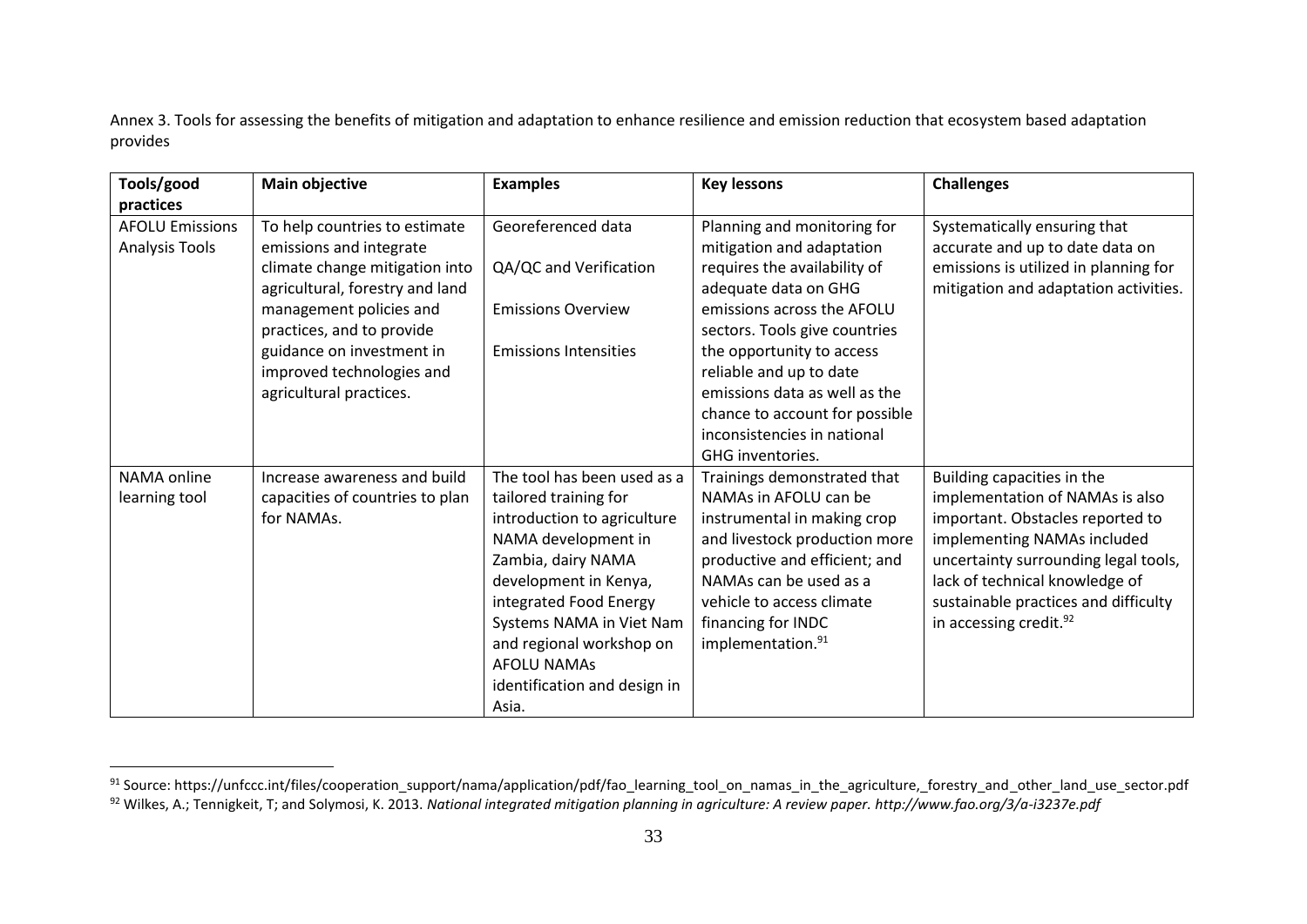| Tools/good                                                              | <b>Main objective</b>                                                                                                                                                                                        | <b>Examples</b>                                                                                                                                                                                                                                            | <b>Key lessons</b>                                                                                                                                                                                                                                          | <b>Challenges</b>                                                                                                                                                                                                              |
|-------------------------------------------------------------------------|--------------------------------------------------------------------------------------------------------------------------------------------------------------------------------------------------------------|------------------------------------------------------------------------------------------------------------------------------------------------------------------------------------------------------------------------------------------------------------|-------------------------------------------------------------------------------------------------------------------------------------------------------------------------------------------------------------------------------------------------------------|--------------------------------------------------------------------------------------------------------------------------------------------------------------------------------------------------------------------------------|
| practices                                                               |                                                                                                                                                                                                              |                                                                                                                                                                                                                                                            |                                                                                                                                                                                                                                                             |                                                                                                                                                                                                                                |
| AFOLU FAOSTAT<br>Emissions<br>database                                  | Aims to improve national data<br>collection and institutional<br>coordination in support of<br>national, regional and<br>international climate change<br>agreements and related<br>implementation mechanisms | Intergovernmental Panel<br>on Climate Change Fifth<br><b>Assessment Report</b><br>Support to NAMA<br>monitoring reporting and<br>verification (MRV) process<br>- activity data, baselines<br>and GHG emission<br>estimates                                 | A unified data platform on<br>AFOLU emissions offers a<br>coherent framework for<br>analyses of both activity data<br>and emission estimates.                                                                                                               | Data gaps concerning biomass<br>burning, fires and drained organic<br>soils should be addressed through<br>improved collection and analysis of<br>$data93$ .                                                                   |
| Ex-ACT                                                                  | Estimates the impact of<br>agriculture and forestry<br>development projects,<br>programmes and policies on<br>the carbon-balance.                                                                            | Assessment of 4 Bio<br>Carbon Fund Projects. <sup>94</sup><br>Enhancing agricultural<br>mitigation within the CARE<br><b>International Hillside</b><br>Conservation<br>Agriculture Project (HICAP)<br>in the United Republic of<br>Tanzania. <sup>95</sup> | EX-ACT is well-suited for the<br>assessment of projects<br>activities on various land use<br>areas and scales and its<br>inclusion of a wide spectrum<br>of activities allows for more<br>comprehensive assessments<br>of land and water use<br>activities. | Providing a tool that is as easy to<br>use, cost effective, and adaptable<br>over time, but at the same time<br>capable of covering the wide range<br>of projects relevant for the AFOLU<br>sector.                            |
| <b>Global Livestock</b><br>Environmental<br>Accounting<br>Model (GLEAM) | Developed to improve the<br>understanding of livestock<br>GHG emissions along supply<br>chains and to measure the<br>effectiveness of mitigation<br>practices and packages                                   | <b>Report on GHG Emissions</b><br>from the Dairy Sector <sup>96</sup><br><b>Report on GHG Emissions</b><br>from Ruminant Supply<br>Chains <sup>97</sup>                                                                                                    | Livestock GHG emissions are<br>substantial and there is a<br>strong link between emission<br>intensity and resource use<br>efficiency. Most mitigation<br>interventions will result in                                                                      | Global averages that fail to take into<br>consideration (sub)-national or local<br>and environmental and social<br>conditions are usually misleading.<br>To capture this variability, GLEAM<br>uses regional or (sub)-national |

 $^{93}$  Tubiello et al. 2013. http://iopscience.iop.org/article/10.1088/1748-9326/8/1/015009/pdf

<sup>97</sup> Source: http://www.fao.org/docrep/018/i3461e/i3461e.pdf

<u>.</u>

<sup>94</sup> Source: http://www.fao.org/tc/exact/ex-act-applications/on-projects/biocarbon-fund-projects/en/

<sup>95</sup> Source: http://www.fao.org/fileadmin/templates/ex\_act/pdf/case\_studies/kenya-micca.pdf

<sup>96</sup> Source: http://www.fao.org/docrep/012/k7930e/k7930e00.pdf